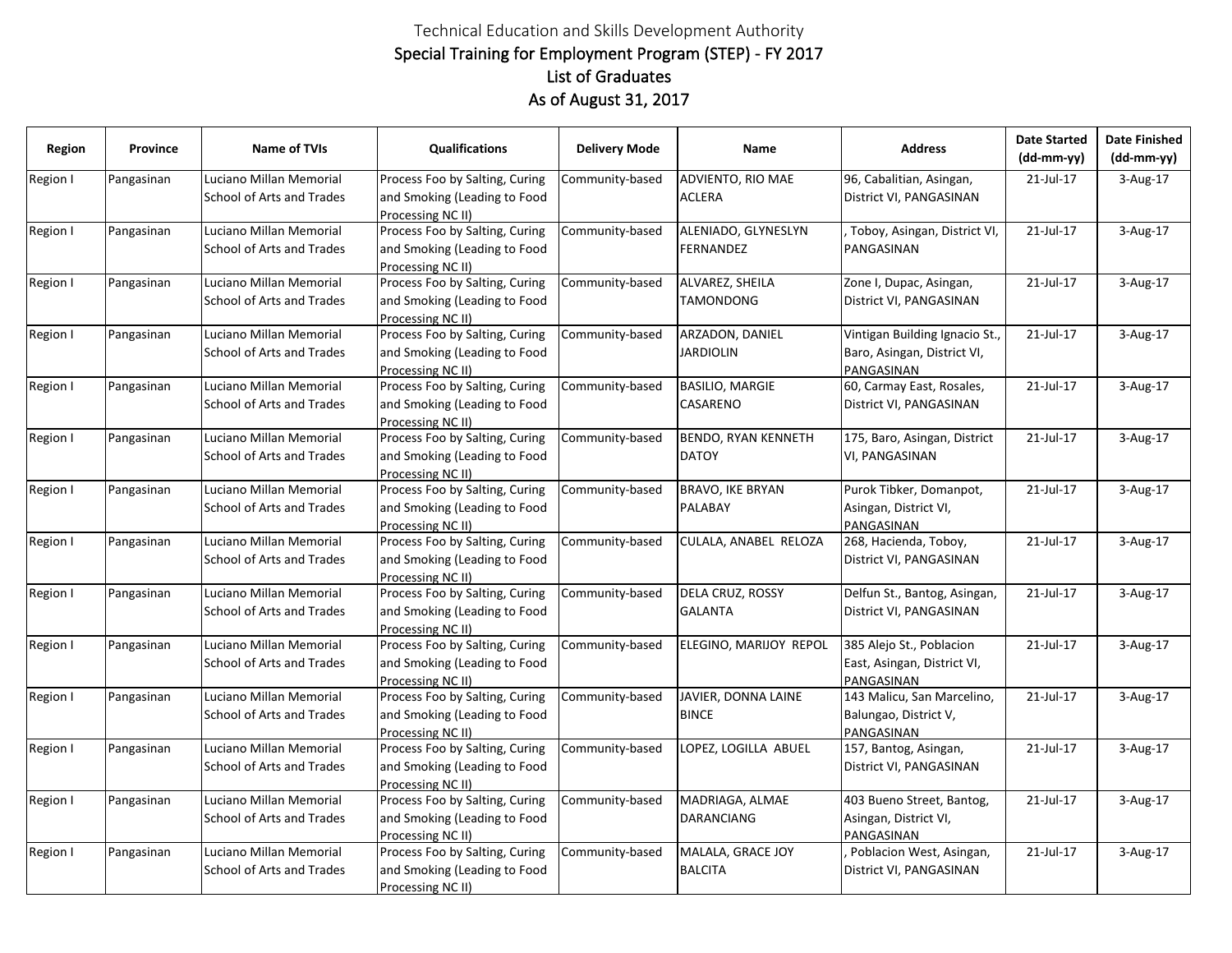| <b>Region</b> | Province   | Name of TVIs              | <b>Qualifications</b>          | <b>Delivery Mode</b> | Name                        | <b>Address</b>                     | <b>Date Started</b><br>(dd-mm-yy) | <b>Date Finished</b><br>$(dd-mm-yy)$ |
|---------------|------------|---------------------------|--------------------------------|----------------------|-----------------------------|------------------------------------|-----------------------------------|--------------------------------------|
| Region I      | Pangasinan | Luciano Millan Memorial   | Process Foo by Salting, Curing | Community-based      | MUNIO, ERNIELYN             | Toboy, Asingan, District VI,       | 21-Jul-17                         | 3-Aug-17                             |
|               |            | School of Arts and Trades | and Smoking (Leading to Food   |                      | <b>ROBENIOL</b>             | PANGASINAN                         |                                   |                                      |
|               |            |                           | Processing NC II)              |                      |                             |                                    |                                   |                                      |
| Region I      | Pangasinan | Luciano Millan Memorial   | Process Foo by Salting, Curing | Community-based      | PALERMO, SALVADOR           | Zone 4, Ariston West,              | 21-Jul-17                         | 3-Aug-17                             |
|               |            | School of Arts and Trades | and Smoking (Leading to Food   |                      | <b>BALDOS</b>               | Asingan, District VI,              |                                   |                                      |
|               |            |                           | Processing NC II)              |                      |                             | PANGASINAN                         |                                   |                                      |
| Region I      | Pangasinan | Luciano Millan Memorial   | Process Foo by Salting, Curing | Community-based      | RIBU, GLENN ORTIGUERO       | Ignacio Street, Poblacion          | 21-Jul-17                         | 3-Aug-17                             |
|               |            | School of Arts and Trades | and Smoking (Leading to Food   |                      |                             | West, Asingan, District VI,        |                                   |                                      |
|               |            |                           | Processing NC II)              |                      |                             | PANGASINAN                         |                                   |                                      |
| Region I      | Pangasinan | Luciano Millan Memorial   | Process Foo by Salting, Curing | Community-based      | ROBENIOL, RYAN              | 1 Solok, Toboy, Asingan,           | 21-Jul-17                         | 3-Aug-17                             |
|               |            | School of Arts and Trades | and Smoking (Leading to Food   |                      | PARINGIT                    | District VI, PANGASINAN            |                                   |                                      |
|               |            |                           | Processing NC II)              |                      |                             |                                    |                                   |                                      |
| Region I      | Pangasinan | Luciano Millan Memorial   | Process Foo by Salting, Curing | Community-based      | RONDON, REMALYNE KAYE       | 354, Domanpot, Asingan,            | 21-Jul-17                         | 3-Aug-17                             |
|               |            | School of Arts and Trades | and Smoking (Leading to Food   |                      | <b>ADVIENTO</b>             | District VI, PANGASINAN            |                                   |                                      |
|               |            |                           | Processing NC II)              |                      |                             |                                    |                                   |                                      |
| Region I      | Pangasinan | Luciano Millan Memorial   | Process Foo by Salting, Curing | Community-based      | SANTOS, JESSA FEY EGANA     | 282 Ignacio, Poblacion             | 21-Jul-17                         | 3-Aug-17                             |
|               |            | School of Arts and Trades | and Smoking (Leading to Food   |                      |                             | West, Asingan, District VI,        |                                   |                                      |
|               |            |                           | Processing NC II)              |                      |                             | PANGASINAN                         |                                   |                                      |
| Region I      | Pangasinan | Luciano Millan Memorial   | Electrical Installation and    | Community-based      | AROGAR, JOHN RAY            | Purok Singpet, San Juan, San       | 21-Jul-17                         | 31-Aug-17                            |
|               |            | School of Arts and Trades | Maintenance NC II              |                      | <b>CALIBOSO</b>             | Manuel, District VI,               |                                   |                                      |
|               |            |                           |                                |                      |                             | PANGASINAN                         |                                   |                                      |
| Region I      | Pangasinan | Luciano Millan Memorial   | Electrical Installation and    | Community-based      | CALDERON, JOMAR HALOG       | Cauplasan, Sta. Maria,             | 21-Jul-17                         | 31-Aug-17                            |
|               |            | School of Arts and Trades | Maintenance NC II              |                      |                             | District VI, PANGASINAN            |                                   |                                      |
| Region I      | Pangasinan | Luciano Millan Memorial   | Electrical Installation and    | Community-based      | MAGLUNOB, JOANA MARIE       | 345, Macalong, Asingan,            | 21-Jul-17                         | 31-Aug-17                            |
|               |            | School of Arts and Trades | Maintenance NC II              |                      | LLAMAS                      | District VI, Pangasinan            |                                   |                                      |
| Region I      | Pangasinan | Luciano Millan Memorial   | Electrical Installation and    | Community-based      | CARAS, JOSHUA RAMOS         | Casilagan, San Juan, San           | 21-Jul-17                         | 31-Aug-17                            |
|               |            | School of Arts and Trades | Maintenance NC II              |                      |                             | Manuel, District VI,<br>PANGASINAN |                                   |                                      |
| Region I      | Pangasinan | Luciano Millan Memorial   | Electrical Installation and    | Community-based      | CAYABYAB, CRIS VINLUAN      | , Toboy, Asingan, District VI,     | 21-Jul-17                         | 31-Aug-17                            |
|               |            | School of Arts and Trades | Maintenance NC II              |                      |                             | PANGASINAN                         |                                   |                                      |
| Region I      | Pangasinan | Luciano Millan Memorial   | Electrical Installation and    | Community-based      | DAMASCO, ARJAY              | 432, San Antonio, San              | 21-Jul-17                         | 31-Aug-17                            |
|               |            | School of Arts and Trades | Maintenance NC II              |                      | <b>BAUTISTA</b>             | Manuel, District VI,               |                                   |                                      |
|               |            |                           |                                |                      |                             | PANGASINAN                         |                                   |                                      |
| Region I      | Pangasinan | Luciano Millan Memorial   | Electrical Installation and    | Community-based      | DE GUZMAN, RONALD           | 351, San Bartolome,                | 21-Jul-17                         | 31-Aug-17                            |
|               |            | School of Arts and Trades | Maintenance NC II              |                      | <b>GABOR</b>                | Rosales, District VI,              |                                   |                                      |
|               |            |                           |                                |                      |                             | PANGASINAN                         |                                   |                                      |
| Region I      | Pangasinan | Luciano Millan Memorial   | Electrical Installation and    | Community-based      | ESPERANZA, RAVEN JEWEL      | 186, Poblacion West, Sta.          | 21-Jul-17                         | 31-Aug-17                            |
|               |            | School of Arts and Trades | Maintenance NC II              |                      | <b>ACOSTA</b>               | Maria, District VI,                |                                   |                                      |
|               |            |                           |                                |                      |                             | PANGASINAN                         |                                   |                                      |
| Region I      | Pangasinan | Luciano Millan Memorial   | Electrical Installation and    | Community-based      | <b>GANANCIAL, JAIMES JR</b> | 170, Bakit-Bakit, Rosales,         | 21-Jul-17                         | 31-Aug-17                            |
|               |            | School of Arts and Trades | Maintenance NC II              |                      | EVANGELISTA                 | District VI, PANGASINAN            |                                   |                                      |
|               |            |                           |                                |                      |                             |                                    |                                   |                                      |
| Region I      | Pangasinan | Luciano Millan Memorial   | Electrical Installation and    | Community-based      | GANZON, ERNESTO JR          | Hacienda St, Toboy,                | 21-Jul-17                         | 31-Aug-17                            |
|               |            | School of Arts and Trades | Maintenance NC II              |                      | LOMIBAO                     | Asingan, District VI,              |                                   |                                      |
|               |            |                           |                                |                      |                             | PANGASINAN                         |                                   |                                      |
| Region I      | Pangasinan | Luciano Millan Memorial   | Electrical Installation and    | Community-based      | GUILLERMO, BONIE            | Sta. Rosa, Sta. Maria,             | 21-Jul-17                         | 31-Aug-17                            |
|               |            | School of Arts and Trades | Maintenance NC II              |                      | <b>AMANTE</b>               | District VI, PANGASINAN            |                                   |                                      |
| Region I      | Pangasinan | Luciano Millan Memorial   | Electrical Installation and    | Community-based      | LOMIBAO, RAEL ANGELO        | 305, Toboy, Asingan, District      | 21-Jul-17                         | 31-Aug-17                            |
|               |            | School of Arts and Trades | Maintenance NC II              |                      | <b>BUNQUIN</b>              | VI, PANGASINAN                     |                                   |                                      |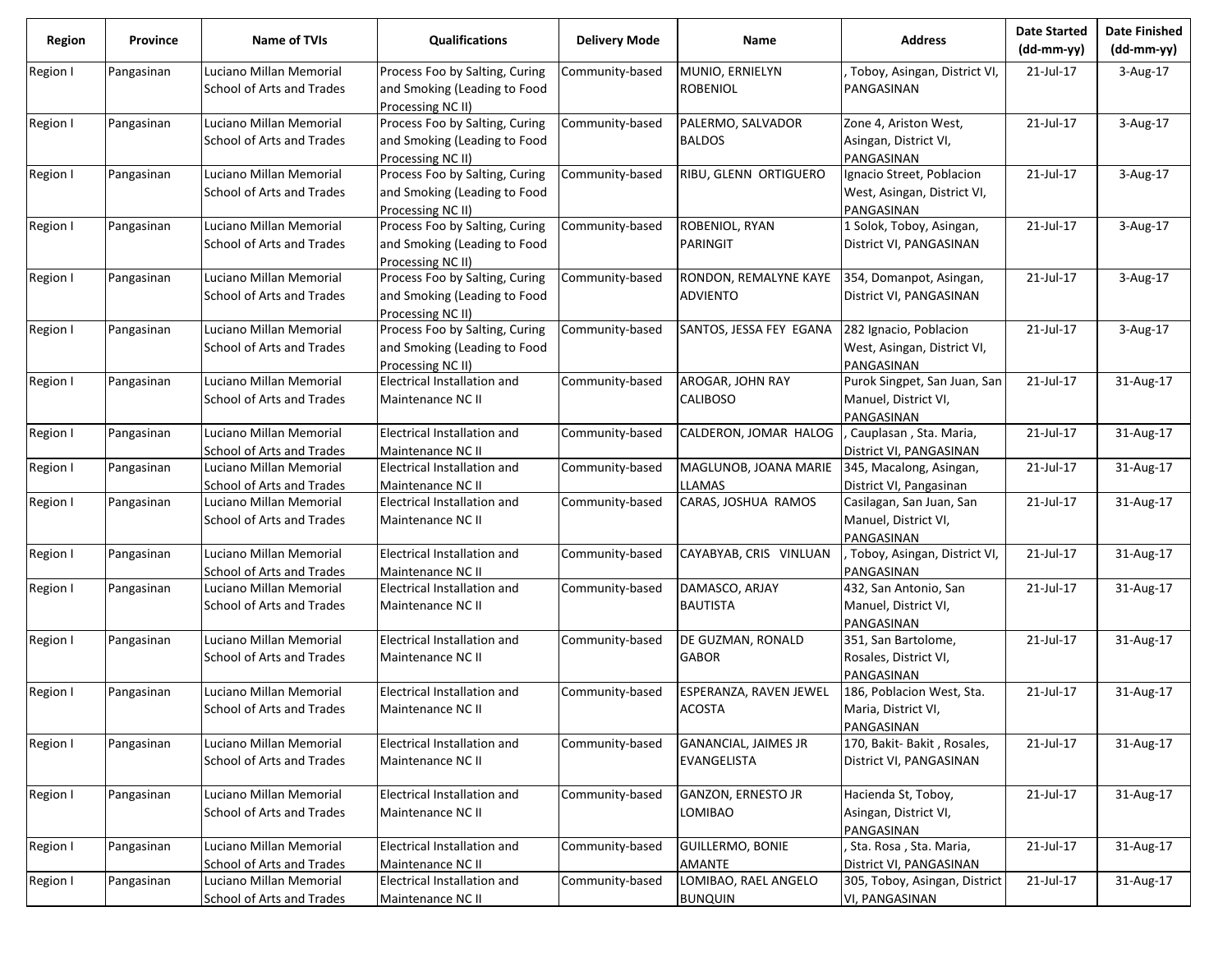| <b>Region</b> | Province   | <b>Name of TVIs</b>       | Qualifications                                    | <b>Delivery Mode</b> | Name                     | <b>Address</b>                      | <b>Date Started</b><br>$(dd-mm-yy)$ | <b>Date Finished</b><br>$(dd-mm-yy)$ |
|---------------|------------|---------------------------|---------------------------------------------------|----------------------|--------------------------|-------------------------------------|-------------------------------------|--------------------------------------|
| Region I      | Pangasinan | Luciano Millan Memorial   | Electrical Installation and                       | Community-based      | OLLERO, BERNARD          | Carmay East, Rosales,               | 21-Jul-17                           | 31-Aug-17                            |
|               |            | School of Arts and Trades | Maintenance NC II                                 |                      | <b>MABABA</b>            | District VI, PANGASINAN             |                                     |                                      |
| Region I      | Pangasinan | Luciano Millan Memorial   | Electrical Installation and                       | Community-based      | MALONG, CHRISTIAN JAY    | , Toboy, Asingan, District VI,      | 21-Jul-17                           | 31-Aug-17                            |
|               |            | School of Arts and Trades | Maintenance NC II                                 |                      | <b>ESPANTO</b>           | PANGASINAN                          |                                     |                                      |
| Region I      | Pangasinan | Luciano Millan Memorial   | Electrical Installation and                       | Community-based      | MANIBOY, JIFFREY         | 112, Sta. Rosa, Sta. Maria,         | 21-Jul-17                           | 31-Aug-17                            |
|               |            | School of Arts and Trades | Maintenance NC II                                 |                      | <b>DOTIMAS</b>           | District VI, PANGASINAN             |                                     |                                      |
| Region I      | Pangasinan | Luciano Millan Memorial   | Electrical Installation and                       | Community-based      | MELCHOR, AL-RYAN         | 253, San pedro West,                | 21-Jul-17                           | 31-Aug-17                            |
|               |            | School of Arts and Trades | Maintenance NC II                                 |                      | <b>VINGUA</b>            | Rosales, District VI,<br>PANGASINAN |                                     |                                      |
| Region I      | Pangasinan | Luciano Millan Memorial   | Electrical Installation and                       | Community-based      | MELCHOR, RICHARD         | 253, San pedro West,                | 21-Jul-17                           | 31-Aug-17                            |
|               |            | School of Arts and Trades | Maintenance NC II                                 |                      | <b>VINGUA</b>            | Rosales, District VI,<br>PANGASINAN |                                     |                                      |
| Region I      | Pangasinan | Luciano Millan Memorial   | Electrical Installation and                       | Community-based      | NAVARRO, JERRYMI RAMOS   | , Macalong, Asingan, District       | 21-Jul-17                           | 31-Aug-17                            |
|               |            | School of Arts and Trades | Maintenance NC II                                 |                      |                          | VI, PANGASINAN                      |                                     |                                      |
| Region I      | Pangasinan | Luciano Millan Memorial   | Electrical Installation and                       | Community-based      | RIVERA, JOHNEL P         | Mantacdang, San quintin,            | 21-Jul-17                           | 31-Aug-17                            |
|               |            | School of Arts and Trades | Maintenance NC II                                 |                      |                          | District VI, PANGASINAN             |                                     |                                      |
| Region I      | Pangasinan | Luciano Millan Memorial   | Electrical Installation and                       | Community-based      | RONE, WINSTON GUTIEREZ   | , Sta. Cruz, Sta. Maria,            | 21-Jul-17                           | 31-Aug-17                            |
|               |            | School of Arts and Trades | Maintenance NC II                                 |                      |                          | District VI, PANGASINAN             |                                     |                                      |
| Region I      | Pangasinan | Luciano Millan Memorial   | Electrical Installation and                       | Community-based      | Sabado, April Joy Duruin | 85 Zone I, Calepaan,                | 21-Jul-17                           | 31-Aug-17                            |
|               |            | School of Arts and Trades | Maintenance NC II                                 |                      |                          | Asingan, District VI,<br>PANGASINAN |                                     |                                      |
| Region I      | Pangasinan | Luciano Millan Memorial   | Electrical Installation and                       | Community-based      | SORIANO, RONEL SALAYA    | , Flores, San Manuel, District      | 21-Jul-17                           | 31-Aug-17                            |
|               |            | School of Arts and Trades | Maintenance NC II                                 |                      |                          | VI, PANGASINAN                      |                                     |                                      |
| Region I      | Pangasinan | Luciano Millan Memorial   | Electrical Installation and                       | Community-based      | VALDEZ, LEONARDO         | 234, Tuketek, Tayug, District       | 21-Jul-17                           | 31-Aug-17                            |
|               |            | School of Arts and Trades | Maintenance NC II                                 |                      | PIMENTEL                 | VI, PANGASINAN                      |                                     |                                      |
| Region I      | Pangasinan | Luciano Millan Memorial   | Electrical Installation and                       | Community-based      | Verzosa, Nadia S.        | Tramo, Siblot, District VI,         | 21-Jul-17                           | 31-Aug-17                            |
|               |            | School of Arts and Trades | Maintenance NC II                                 |                      |                          | PANGASINAN                          |                                     |                                      |
| Region I      | Pangasinan | Luciano Millan Memorial   | Electrical Installation and                       | Community-based      | ZOLETA, JOMEL            | 62, Lumayao, San quintin,           | 21-Jul-17                           | 31-Aug-17                            |
|               |            | School of Arts and Trades | Maintenance NC II                                 |                      |                          | District VI, PANGASINAN             |                                     |                                      |
| Region I      | Pangasinan | Luciano Millan Memorial   | Process Foo by Salting, Curing                    | Community-based      | BANIQUED, ALFRED L       | Purok 1, Poblacion East,            | 21-Jul-17                           | 3-Aug-17                             |
|               |            | School of Arts and Trades | and Smoking (Leading to Food<br>Processing NC II) |                      |                          | Umingan, District VI,<br>PANGASINAN |                                     |                                      |
| Region I      | Pangasinan | Luciano Millan Memorial   | Process Foo by Salting, Curing                    | Community-based      | BEQUIO, MARISSA SILAO    | 1, Don Montano, Umingan,            | 21-Jul-17                           | 3-Aug-17                             |
|               |            | School of Arts and Trades | and Smoking (Leading to Food<br>Processing NC II) |                      |                          | District VI, PANGASINAN             |                                     |                                      |
| Region I      | Pangasinan | Luciano Millan Memorial   | Process Foo by Salting, Curing                    | Community-based      | CABANADA, ROWENA DELA    | , Concepcion, Umingan,              | 21-Jul-17                           | 3-Aug-17                             |
|               |            | School of Arts and Trades | and Smoking (Leading to Food                      |                      | <b>ROSA</b>              | District VI, PANGASINAN             |                                     |                                      |
|               |            |                           | Processing NC II)                                 |                      |                          |                                     |                                     |                                      |
| Region I      | Pangasinan | Luciano Millan Memorial   | Process Foo by Salting, Curing                    | Community-based      | CALICA, BELINDA          | Purok 3, Lauren, Umingan,           | 21-Jul-17                           | 3-Aug-17                             |
|               |            | School of Arts and Trades | and Smoking (Leading to Food                      |                      | VILLANUEVA               | District VI, PANGASINAN             |                                     |                                      |
|               |            |                           | Processing NC II)                                 |                      |                          |                                     |                                     |                                      |
| Region I      | Pangasinan | Luciano Millan Memorial   | Process Foo by Salting, Curing                    | Community-based      | CARREON, JONALYN         | Purok 2, Maseil-seil,               | 21-Jul-17                           | 3-Aug-17                             |
|               |            | School of Arts and Trades | and Smoking (Leading to Food                      |                      | <b>MARZAN</b>            | Umingan, District VI,               |                                     |                                      |
|               |            |                           | Processing NC II)                                 |                      |                          | PANGASINAN                          |                                     |                                      |
| Region I      | Pangasinan | Luciano Millan Memorial   | Process Foo by Salting, Curing                    | Community-based      | COLLADO, NIÑO GERARD     | Purok 3, Nampalcan,                 | 21-Jul-17                           | 3-Aug-17                             |
|               |            | School of Arts and Trades | and Smoking (Leading to Food                      |                      | <b>ASPIRAS</b>           | Umingan, District VI,               |                                     |                                      |
|               |            |                           | Processing NC II)                                 |                      |                          | PANGASINAN                          |                                     |                                      |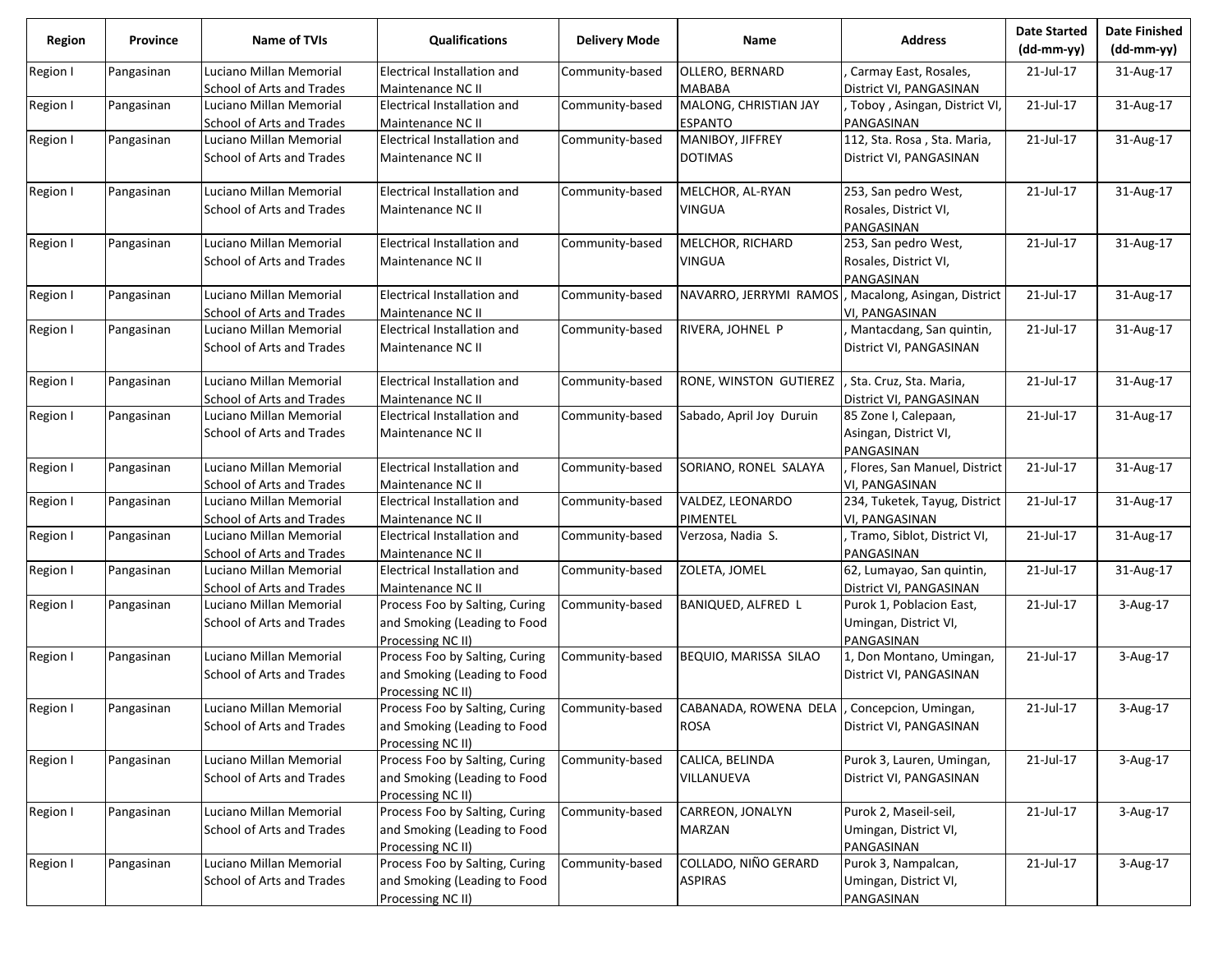| <b>Region</b> | Province   | <b>Name of TVIs</b>                                  | <b>Qualifications</b>                                                               | <b>Delivery Mode</b> | Name                                        | <b>Address</b>                                                       | <b>Date Started</b><br>$(dd-mm-yy)$ | <b>Date Finished</b><br>$(dd-mm-yy)$ |
|---------------|------------|------------------------------------------------------|-------------------------------------------------------------------------------------|----------------------|---------------------------------------------|----------------------------------------------------------------------|-------------------------------------|--------------------------------------|
| Region I      | Pangasinan | Luciano Millan Memorial<br>School of Arts and Trades | Process Foo by Salting, Curing<br>and Smoking (Leading to Food<br>Processing NC II) | Community-based      | GALICIA, JOMILY CARREON                     | Purok 1, Annam, Umingan,<br>District VI, PANGASINAN                  | 21-Jul-17                           | 3-Aug-17                             |
| Region I      | Pangasinan | Luciano Millan Memorial<br>School of Arts and Trades | Process Foo by Salting, Curing<br>and Smoking (Leading to Food<br>Processing NC II) | Community-based      | JOSE, BEVERLY JOY NOCOS                     | Buenavista, Umingan,<br>District VI, PANGASINAN                      | 21-Jul-17                           | 3-Aug-17                             |
| Region I      | Pangasinan | Luciano Millan Memorial<br>School of Arts and Trades | Process Foo by Salting, Curing<br>and Smoking (Leading to Food<br>Processing NC II) | Community-based      | LANTION, LUCKY MAE<br><b>PASCUA</b>         | 2443, Nancalabasaan,<br>Umingan, District VI,<br>PANGASINAN          | 21-Jul-17                           | 3-Aug-17                             |
| Region I      | Pangasinan | Luciano Millan Memorial<br>School of Arts and Trades | Process Foo by Salting, Curing<br>and Smoking (Leading to Food<br>Processing NC II) | Community-based      | MAGCOPE, JACKQUILYN<br><b>AGUILLON</b>      | Purok 2, Maseil-seil,<br>Umingan, District VI,<br>PANGASINAN         | 21-Jul-17                           | 3-Aug-17                             |
| Region I      | Pangasinan | Luciano Millan Memorial<br>School of Arts and Trades | Process Foo by Salting, Curing<br>and Smoking (Leading to Food<br>Processing NC II) | Community-based      | MANZANO, CHRISTIAN<br><b>CABOTOTAN</b>      | Purok 3, Caurdanetaan,<br>Umingan, District VI,<br>PANGASINAN        | 21-Jul-17                           | 3-Aug-17                             |
| Region I      | Pangasinan | Luciano Millan Memorial<br>School of Arts and Trades | Process Foo by Salting, Curing<br>and Smoking (Leading to Food<br>Processing NC II) | Community-based      | MARIANO, GEORGE<br><b>ROSENA</b>            | Purok 1, Maseil-seil,<br>Umingan, District VI,<br>PANGASINAN         | 21-Jul-17                           | 3-Aug-17                             |
| Region I      | Pangasinan | Luciano Millan Memorial<br>School of Arts and Trades | Process Foo by Salting, Curing<br>and Smoking (Leading to Food<br>Processing NC II) | Community-based      | NELMIDA, SARRA KEMPIS                       | Purok 1, Sinabaan, Umingan,<br>District VI, PANGASINAN               | 21-Jul-17                           | 3-Aug-17                             |
| Region I      | Pangasinan | Luciano Millan Memorial<br>School of Arts and Trades | Process Foo by Salting, Curing<br>and Smoking (Leading to Food<br>Processing NC II) | Community-based      | PABLO, JHOAN SANCHEZ                        | Purok 1, Gonzales, Umingan,<br>District VI, PANGASINAN               | 21-Jul-17                           | 3-Aug-17                             |
| Region I      | Pangasinan | Luciano Millan Memorial<br>School of Arts and Trades | Process Foo by Salting, Curing<br>and Smoking (Leading to Food<br>Processing NC II) | Community-based      | RAMIREZ, IVY ANCHETA                        | Borobor, Concepcion,<br>Umingan, District VI,<br>PANGASINAN          | 21-Jul-17                           | 3-Aug-17                             |
| Region I      | Pangasinan | Luciano Millan Memorial<br>School of Arts and Trades | Process Foo by Salting, Curing<br>and Smoking (Leading to Food<br>Processing NC II) | Community-based      | ROSALES, APPLE<br>CABOTOTAN                 | Purok 3, Caurdanetaan,<br>Umingan, District VI,<br>PANGASINAN        | 21-Jul-17                           | 3-Aug-17                             |
| Region I      | Pangasinan | Luciano Millan Memorial<br>School of Arts and Trades | Process Foo by Salting, Curing<br>and Smoking (Leading to Food<br>Processing NC II) | Community-based      | SEITON, JONNEL PASCUA                       | Nancalabasaan, Umingan,<br>District VI, PANGASINAN                   | 21-Jul-17                           | 3-Aug-17                             |
| Region I      | Pangasinan | Luciano Millan Memorial<br>School of Arts and Trades | Process Foo by Salting, Curing<br>and Smoking (Leading to Food<br>Processing NC II) | Community-based      | RONO, JOEL TAMBOR                           | Purok 5, Nancalabasaan,<br>Umingan, District VI,<br>PANGASINAN       | 21-Jul-17                           | 3-Aug-17                             |
| Region I      | Pangasinan | Luciano Millan Memorial<br>School of Arts and Trades | Process Foo by Salting, Curing<br>and Smoking (Leading to Food<br>Processing NC II) | Community-based      | <b>VERCIDE, ROSE ANN</b><br><b>DOMONDON</b> | 3, Lauren, Umingan, District<br>VI, PANGASINAN                       | 21-Jul-17                           | 3-Aug-17                             |
| Region I      | Pangasinan | Luciano Millan Memorial<br>School of Arts and Trades | Process Foo by Salting, Curing<br>and Smoking (Leading to Food<br>Processing NC II) | Community-based      | YLARDE, SHADIE SORIO                        | 48 Rizal St., Poblacion West,<br>Umingan, District VI,<br>PANGASINAN | 21-Jul-17                           | 3-Aug-17                             |
| Region I      | Pangasinan | Luciano Millan Memorial<br>School of Arts and Trades | Perform Manicure and Pedicure Community-based<br>(Leading to Beauty Care NC II)     |                      | ARADANAS, ALYSSA JELLY<br>MABANA            | 90, Coliling, Rosales, District<br>VI, PANGASINAN                    | 21-Jul-17                           | 17-Aug-17                            |
| Region I      | Pangasinan | Luciano Millan Memorial<br>School of Arts and Trades | Perform Manicure and Pedicure Community-based<br>(Leading to Beauty Care NC II)     |                      | BAMBAO, JESUSA ELEAZAR                      | 126, San Bartolome,<br>Rosales, District VI,<br>PANGASINAN           | 21-Jul-17                           | 17-Aug-17                            |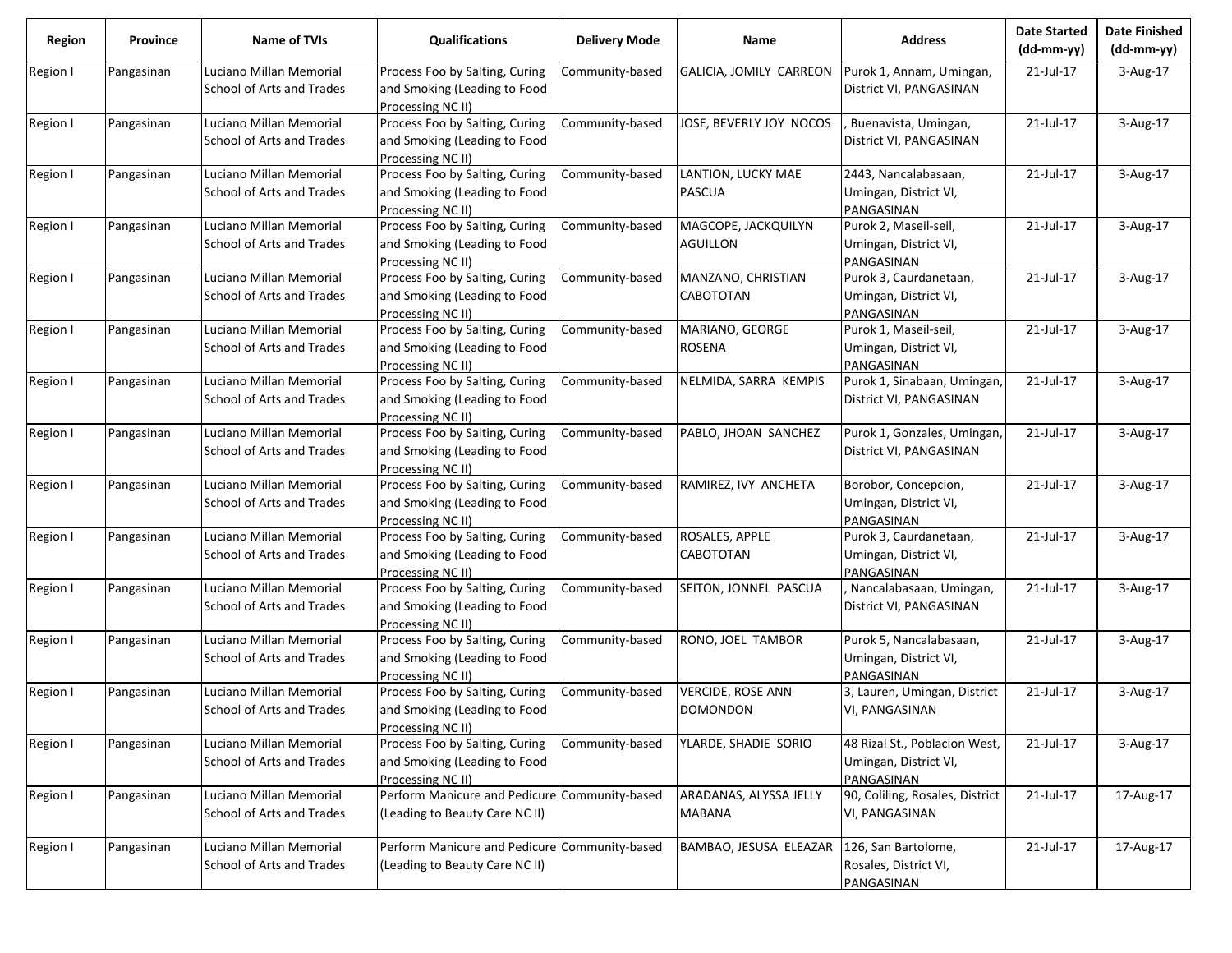| <b>Region</b> | Province   | <b>Name of TVIs</b>                                  | <b>Qualifications</b>                                                           | <b>Delivery Mode</b> | Name                                    | <b>Address</b>                                                              | <b>Date Started</b><br>$(dd-mm-yy)$ | <b>Date Finished</b><br>$(dd-mm-yy)$ |
|---------------|------------|------------------------------------------------------|---------------------------------------------------------------------------------|----------------------|-----------------------------------------|-----------------------------------------------------------------------------|-------------------------------------|--------------------------------------|
| Region I      | Pangasinan | Luciano Millan Memorial<br>School of Arts and Trades | Perform Manicure and Pedicure<br>(Leading to Beauty Care NC II)                 | Community-based      | BULATAO, VILMA LUCENA                   | Purok 1, San Isidro, Rosales,<br>District VI, PANGASINAN                    | 21-Jul-17                           | 17-Aug-17                            |
| Region I      | Pangasinan | Luciano Millan Memorial<br>School of Arts and Trades | Perform Manicure and Pedicure Community-based<br>(Leading to Beauty Care NC II) |                      | CAONES, PELITA GERODIAZ                 | Coliling, Rosales, District VI,<br>PANGASINAN                               | 21-Jul-17                           | 17-Aug-17                            |
| Region I      | Pangasinan | Luciano Millan Memorial<br>School of Arts and Trades | Perform Manicure and Pedicure Community-based<br>(Leading to Beauty Care NC II) |                      | DE LEON, MIRA JOY CAMPIT                | , Carmay East, Rosales,<br>District VI, PANGASINAN                          | 21-Jul-17                           | 17-Aug-17                            |
| Region I      | Pangasinan | Luciano Millan Memorial<br>School of Arts and Trades | Perform Manicure and Pedicure Community-based<br>(Leading to Beauty Care NC II) |                      | DELA PEÑA, ROWENA<br>PERALTA            | 8, Acop, Rosales, District VI,<br>PANGASINAN                                | 21-Jul-17                           | 17-Aug-17                            |
| Region I      | Pangasinan | Luciano Millan Memorial<br>School of Arts and Trades | Perform Manicure and Pedicure Community-based<br>(Leading to Beauty Care NC II) |                      | DIWA, BERNICE DELA PEÑA                 | 12, Acop, Rosales, District<br>VI, PANGASINAN                               | 21-Jul-17                           | 17-Aug-17                            |
| Region I      | Pangasinan | Luciano Millan Memorial<br>School of Arts and Trades | Perform Manicure and Pedicure<br>(Leading to Beauty Care NC II)                 | Community-based      | DOCUSIN, JO POSEDIO                     | San Pedro West, Rosales,<br>District VI, PANGASINAN                         | 21-Jul-17                           | 17-Aug-17                            |
| Region I      | Pangasinan | Luciano Millan Memorial<br>School of Arts and Trades | Perform Manicure and Pedicure Community-based<br>(Leading to Beauty Care NC II) |                      | FRANCISCO, EMELDA<br><b>CABUSLAY</b>    | 144, San Bartolome,<br>Rosales, District VI,<br>PANGASINAN                  | 21-Jul-17                           | 17-Aug-17                            |
| Region I      | Pangasinan | Luciano Millan Memorial<br>School of Arts and Trades | Perform Manicure and Pedicure<br>(Leading to Beauty Care NC II)                 | Community-based      | LAUNICO, CARMELITA<br>SABADO            | San Bartolome, Rosales,<br>District VI, PANGASINAN                          | 21-Jul-17                           | 17-Aug-17                            |
| Region I      | Pangasinan | Luciano Millan Memorial<br>School of Arts and Trades | Perform Manicure and Pedicure Community-based<br>(Leading to Beauty Care NC II) |                      | MANALOTO, ROSSANA<br><b>COSTINIANO</b>  | Purok 5, Balincanaway,<br>Rosales, District VI,<br>PANGASINAN               | 21-Jul-17                           | 17-Aug-17                            |
| Region I      | Pangasinan | Luciano Millan Memorial<br>School of Arts and Trades | Perform Manicure and Pedicure<br>(Leading to Beauty Care NC II)                 | Community-based      | MARZAN, EDNA ILUIS                      | 310 Teachers Village,<br>Carmay West, Rosales,<br>District VI, PANGASINAN   | 21-Jul-17                           | 17-Aug-17                            |
| Region I      | Pangasinan | Luciano Millan Memorial<br>School of Arts and Trades | Perform Manicure and Pedicure Community-based<br>(Leading to Beauty Care NC II) |                      | MARIANO, CAROLINE<br><b>REGACHO</b>     | 29, Casanicolasan, Rosales,<br>District VI, PANGASINAN                      | 21-Jul-17                           | 17-Aug-17                            |
| Region I      | Pangasinan | Luciano Millan Memorial<br>School of Arts and Trades | Perform Manicure and Pedicure<br>(Leading to Beauty Care NC II)                 | Community-based      | MERLIN, CESENIA<br><b>FONTANILLA</b>    | CSAP-NASA-BLK9-4-11, San<br>Pedro West, Rosales, District<br>VI, PANGASINAN | 21-Jul-17                           | 17-Aug-17                            |
| Region I      | Pangasinan | Luciano Millan Memorial<br>School of Arts and Trades | Perform Manicure and Pedicure Community-based<br>(Leading to Beauty Care NC II) |                      | MONCES, JULIE ANN<br>MONTAÑO            | 119, Palakipak, Rosales,<br>District VI, PANGASINAN                         | 21-Jul-17                           | 17-Aug-17                            |
| Region I      | Pangasinan | Luciano Millan Memorial<br>School of Arts and Trades | Perform Manicure and Pedicure<br>(Leading to Beauty Care NC II)                 | Community-based      | PABULARIO, MARICHEL<br><b>GALORPORT</b> | San Pedro East, Rosales,<br>District VI, PANGASINAN                         | 21-Jul-17                           | 17-Aug-17                            |
| Region I      | Pangasinan | Luciano Millan Memorial<br>School of Arts and Trades | Perform Manicure and Pedicure Community-based<br>(Leading to Beauty Care NC II) |                      | PALMA, ANALYN TINAY                     | Blk 13 U-5 Coloma, San<br>Pedro West, Rosales, District<br>VI, PANGASINAN   | 21-Jul-17                           | 17-Aug-17                            |
| Region I      | Pangasinan | Luciano Millan Memorial<br>School of Arts and Trades | Perform Manicure and Pedicure Community-based<br>(Leading to Beauty Care NC II) |                      | PASCUA, LEELYNN<br>CALIBUCO             | 207 Jasmin St., Carmen East,<br>Rosales, District VI,<br>PANGASINAN         | 21-Jul-17                           | 17-Aug-17                            |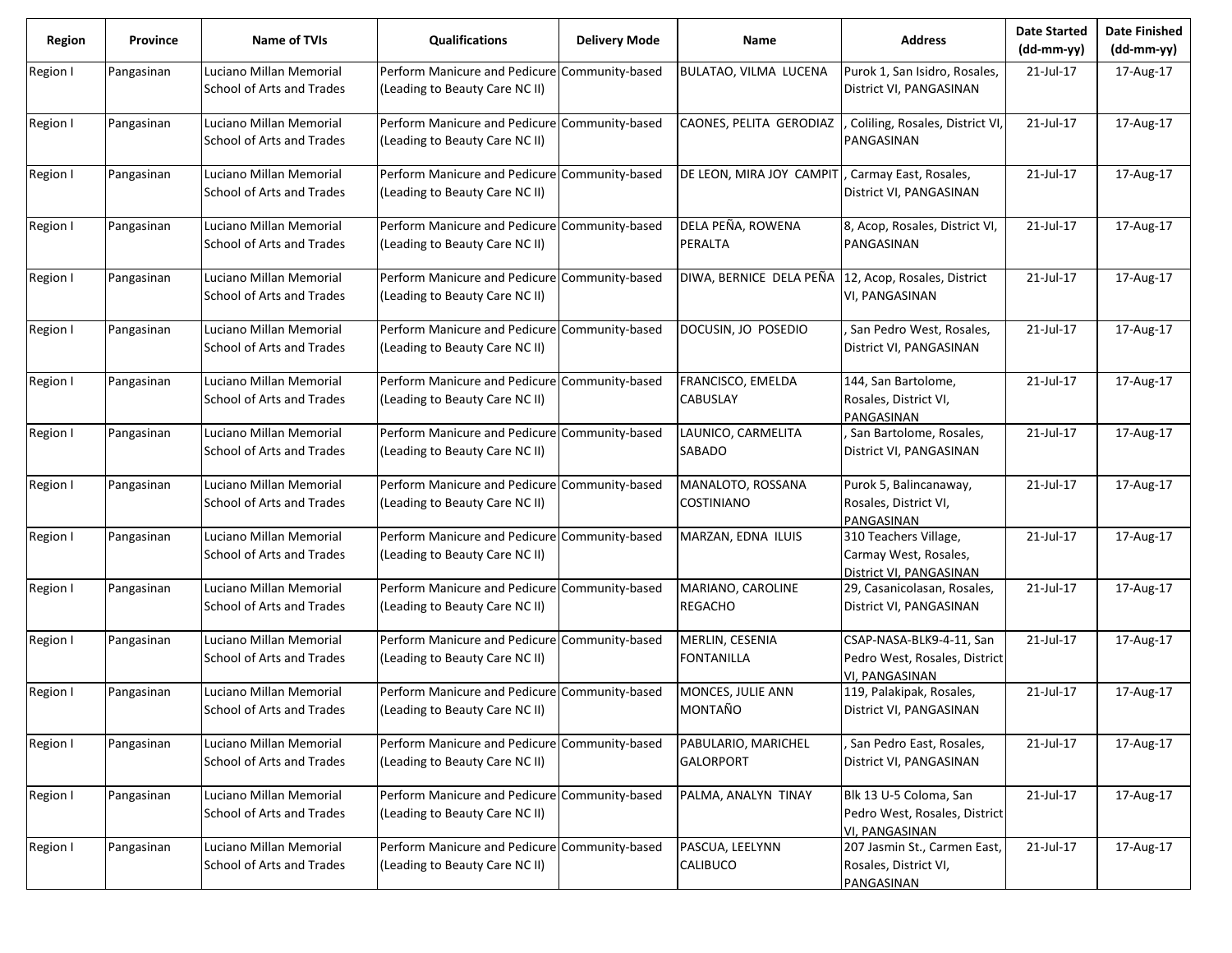| <b>Region</b> | Province   | <b>Name of TVIs</b>                                  | <b>Qualifications</b>                                                           | <b>Delivery Mode</b> | <b>Name</b>                                  | <b>Address</b>                                                    | <b>Date Started</b><br>$(dd-mm-yy)$ | <b>Date Finished</b><br>(dd-mm-yy) |
|---------------|------------|------------------------------------------------------|---------------------------------------------------------------------------------|----------------------|----------------------------------------------|-------------------------------------------------------------------|-------------------------------------|------------------------------------|
| Region I      | Pangasinan | Luciano Millan Memorial<br>School of Arts and Trades | Perform Manicure and Pedicure Community-based<br>(Leading to Beauty Care NC II) |                      | PEREZ, ELIZABETH<br><b>CATCHUELA</b>         | 116, D.P.V, Rosales, District<br>VI, PANGASINAN                   | 21-Jul-17                           | 17-Aug-17                          |
| Region I      | Pangasinan | Luciano Millan Memorial<br>School of Arts and Trades | Perform Manicure and Pedicure Community-based<br>(Leading to Beauty Care NC II) |                      | PINE, ELIZA DELA CRUZ                        | Camangaan, Rosales,<br>District VI, PANGASINAN                    | 21-Jul-17                           | 17-Aug-17                          |
| Region I      | Pangasinan | Luciano Millan Memorial<br>School of Arts and Trades | Perform Manicure and Pedicure Community-based<br>(Leading to Beauty Care NC II) |                      | SIMON, RUTH BAUTISTA                         | , San Vicente, Rosales,<br>District VI, PANGASINAN                | 21-Jul-17                           | 17-Aug-17                          |
| Region I      | Pangasinan | Luciano Millan Memorial<br>School of Arts and Trades | Perform Manicure and Pedicure<br>(Leading to Beauty Care NC II)                 | Community-based      | SISON, JEAN MARIE<br>CAYABYAB                | 90 old coliling, Coliling,<br>Rosales, District VI,<br>PANGASINAN | 21-Jul-17                           | 17-Aug-17                          |
| Region I      | Pangasinan | Luciano Millan Memorial<br>School of Arts and Trades | Perform Manicure and Pedicure Community-based<br>(Leading to Beauty Care NC II) |                      | URBANO, VIRGINIA NIEDO                       | 30, Casanicolasan, Rosales,<br>District VI, PANGASINAN            | 21-Jul-17                           | 17-Aug-17                          |
| Region I      | Pangasinan | Luciano Millan Memorial<br>School of Arts and Trades | Perform Manicure and Pedicure<br>(Leading to Beauty Care NC II)                 | Community-based      | VALDEZ, VIRONNE UY                           | General Luna, Zone 3,<br>Rosales, District VI,<br>PANGASINAN      | 21-Jul-17                           | 17-Aug-17                          |
| Region I      | Pangasinan | Luciano Millan Memorial<br>School of Arts and Trades | Perform Manicure and Pedicure Community-based<br>(Leading to Beauty Care NC II) |                      | VELO, CRESTINE MEIMBAN                       | Sampaguita St., Camangaan,<br>Rosales, District VI,<br>PANGASINAN | 21-Jul-17                           | 17-Aug-17                          |
| Region I      | Pangasinan | Luciano Millan Memorial<br>School of Arts and Trades | Perform Foot Spa (Leading to<br>Beauty Care NC II)                              | Community-based      | ADRIATICO, ANALYN<br><b>VILLALINO</b>        | Purok 2, Poblacion West,<br>Natividad, District VI,<br>PANGASINAN | 21-Jul-17                           | 24-Aug-17                          |
| Region I      | Pangasinan | Luciano Millan Memorial<br>School of Arts and Trades | Perform Foot Spa (Leading to<br>Beauty Care NC II)                              | Community-based      | ADRIATICO, JOCET<br>MONTALBAN                | Purok 2, Poblacion West,<br>Natividad, District VI,<br>PANGASINAN | 21-Jul-17                           | 24-Aug-17                          |
| Region I      | Pangasinan | Luciano Millan Memorial<br>School of Arts and Trades | Perform Foot Spa (Leading to<br>Beauty Care NC II)                              | Community-based      | CALIMAG, LOREN<br><b>CUNTAPAY</b>            | Purok 3, Burgos, Natividad,<br>District VI, PANGASINAN            | 21-Jul-17                           | 24-Aug-17                          |
| Region I      | Pangasinan | Luciano Millan Memorial<br>School of Arts and Trades | Perform Foot Spa (Leading to<br>Beauty Care NC II)                              | Community-based      | CARDANO, MIA GRAVILES                        | 3, San Eugenio, Natividad,<br>District VI, PANGASINAN             | 21-Jul-17                           | 24-Aug-17                          |
| Region I      | Pangasinan | Luciano Millan Memorial<br>School of Arts and Trades | Perform Foot Spa (Leading to<br>Beauty Care NC II)                              | Community-based      | CASES, NOIME GALITANE                        | Purok 6, Poblacion East,<br>Natividad, District VI,<br>PANGASINAN | 21-Jul-17                           | 24-Aug-17                          |
| Region I      | Pangasinan | Luciano Millan Memorial<br>School of Arts and Trades | Perform Foot Spa (Leading to<br>Beauty Care NC II)                              | Community-based      | CORPUS, LOLITA OGOY                          | Purok 7, San Jose, Natividad,<br>District VI, PANGASINAN          | 21-Jul-17                           | 24-Aug-17                          |
| Region I      | Pangasinan | Luciano Millan Memorial<br>School of Arts and Trades | Perform Foot Spa (Leading to<br>Beauty Care NC II)                              | Community-based      | FERRER, REYZA JOY SALON                      | Purok 6, Bachelor East,<br>Natividad, District VI,<br>PANGASINAN  | 21-Jul-17                           | 24-Aug-17                          |
| Region I      | Pangasinan | Luciano Millan Memorial<br>School of Arts and Trades | Perform Foot Spa (Leading to<br>Beauty Care NC II)                              | Community-based      | GALANTA, MA. TERESITA<br><b>HERNANDO</b>     | 139, San Eugenio, Natividad,<br>District VI, PANGASINAN           | 21-Jul-17                           | 24-Aug-17                          |
| Region I      | Pangasinan | Luciano Millan Memorial<br>School of Arts and Trades | Perform Foot Spa (Leading to<br>Beauty Care NC II)                              | Community-based      | <b>GRAVILES, MARITES</b><br><b>ORTIGUERO</b> | Purok 3, San Eugenio,<br>Natividad, District VI,<br>PANGASINAN    | 21-Jul-17                           | 24-Aug-17                          |
| Region I      | Pangasinan | Luciano Millan Memorial<br>School of Arts and Trades | Perform Foot Spa (Leading to<br>Beauty Care NC II)                              | Community-based      | GUMACAS, IMELDA<br>ARREOLA                   | Poblacion West, Natividad,<br>District VI, PANGASINAN             | 21-Jul-17                           | 24-Aug-17                          |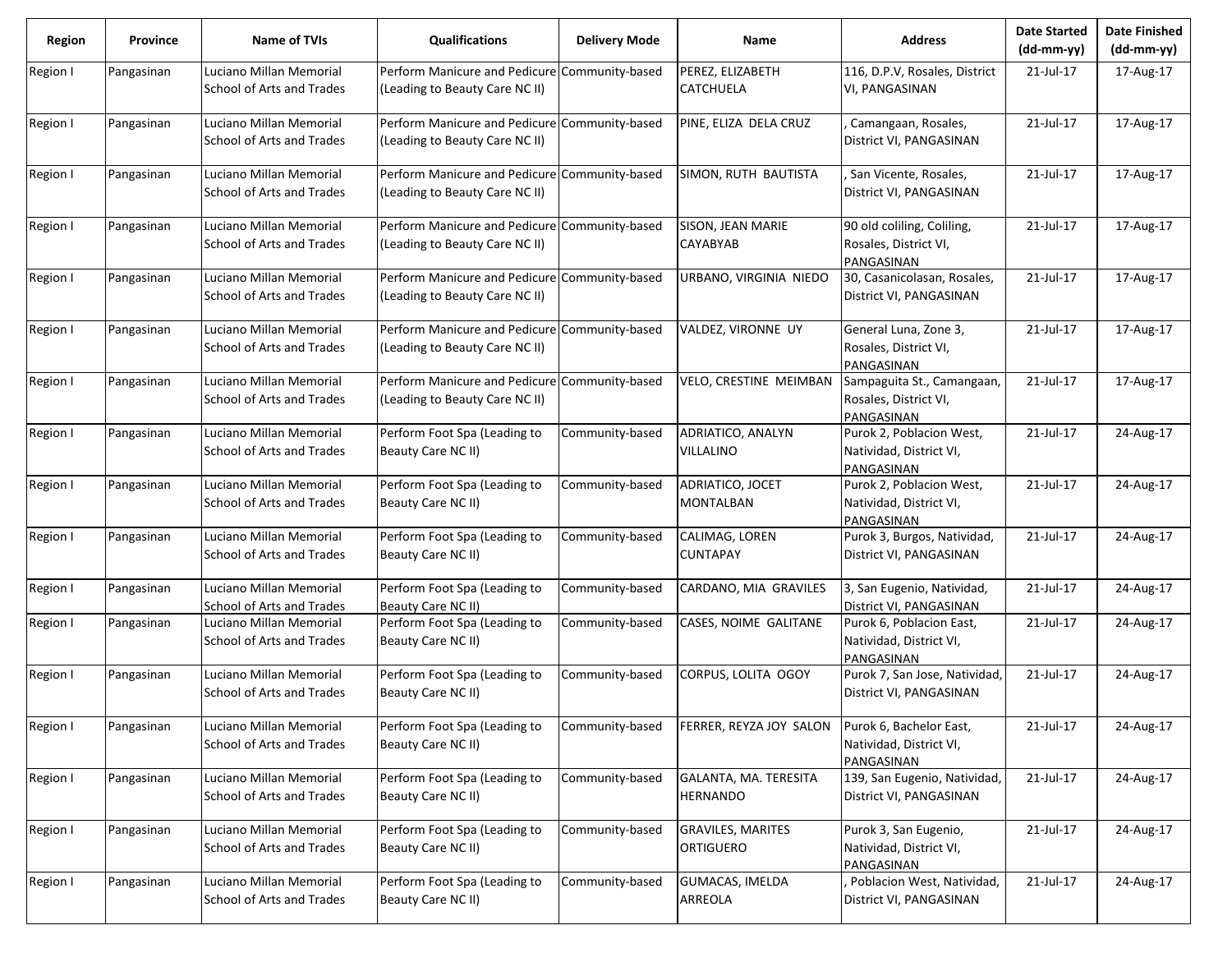| <b>Region</b>     | <b>Province</b> | <b>Name of TVIs</b>                                  | Qualifications                                     | <b>Delivery Mode</b>     | <b>Name</b>                | <b>Address</b>                                   | <b>Date Started</b><br>$(dd-mm-yy)$ | <b>Date Finished</b><br>(dd-mm-yy) |
|-------------------|-----------------|------------------------------------------------------|----------------------------------------------------|--------------------------|----------------------------|--------------------------------------------------|-------------------------------------|------------------------------------|
| Region I          | Pangasinan      | Luciano Millan Memorial                              | Perform Foot Spa (Leading to                       | Community-based          | IBERA, HAYDEE FELICIANO    | 132, San Modesto,                                | 21-Jul-17                           | 24-Aug-17                          |
|                   |                 | School of Arts and Trades                            | Beauty Care NC II)                                 |                          |                            | Natividad, District VI,                          |                                     |                                    |
|                   |                 |                                                      |                                                    |                          |                            | PANGASINAN                                       |                                     |                                    |
| Region I          | Pangasinan      | Luciano Millan Memorial                              | Perform Foot Spa (Leading to                       | Community-based          | LACADEN, REGINA ASERON     | Purok 2, Salud, Natividad,                       | 21-Jul-17                           | 24-Aug-17                          |
|                   |                 | School of Arts and Trades                            | Beauty Care NC II)                                 |                          |                            | District VI, PANGASINAN                          |                                     |                                    |
| Region I          | Pangasinan      | Luciano Millan Memorial                              | Perform Foot Spa (Leading to                       | Community-based          | OGOY, NICK FERNANDEZ       | Purok 7, San Jose, Natividad,                    | 21-Jul-17                           | 24-Aug-17                          |
|                   |                 | School of Arts and Trades                            | Beauty Care NC II)                                 |                          |                            | District VI, PANGASINAN                          |                                     |                                    |
| Region I          | Pangasinan      | Luciano Millan Memorial                              | Perform Foot Spa (Leading to                       | Community-based          | OSTIL, APRILLYN MANAOIS    | Purok 2, San Macario Norte,                      | 21-Jul-17                           | 24-Aug-17                          |
|                   |                 | School of Arts and Trades                            | Beauty Care NC II)                                 |                          |                            | Natividad, District VI,<br>PANGASINAN            |                                     |                                    |
| Region I          | Pangasinan      | Luciano Millan Memorial                              | Perform Foot Spa (Leading to                       | Community-based          | PAGAL, CAZZANDRA           | Purok 2, Calapugan,                              | 21-Jul-17                           | 24-Aug-17                          |
|                   |                 | School of Arts and Trades                            | Beauty Care NC II)                                 |                          | <b>DACPANO</b>             | Natividad, District VI,<br>PANGASINAN            |                                     |                                    |
| Region I          | Pangasinan      | Luciano Millan Memorial                              | Perform Foot Spa (Leading to                       | Community-based          | QUINTO, LOVELY ESCOBAR     | Purok 5, Burgos, Natividad,                      | 21-Jul-17                           | 24-Aug-17                          |
|                   |                 | School of Arts and Trades                            | Beauty Care NC II)                                 |                          |                            | District VI, PANGASINAN                          |                                     |                                    |
| Region I          | Pangasinan      | Luciano Millan Memorial                              | Perform Foot Spa (Leading to                       | Community-based          | RABINA, JULIE CASUGA       | Purok 3, San Macario Norte,                      | 21-Jul-17                           | 24-Aug-17                          |
|                   |                 | School of Arts and Trades                            | Beauty Care NC II)                                 |                          |                            | Natividad, District VI,<br>PANGASINAN            |                                     |                                    |
| Region I          | Pangasinan      | Luciano Millan Memorial                              | Perform Foot Spa (Leading to                       | Community-based          | <b>SUPNET, NADIA MARIE</b> | Poblacion West, Natividad,                       | 21-Jul-17                           | 24-Aug-17                          |
|                   |                 | School of Arts and Trades                            | Beauty Care NC II)                                 |                          |                            | District VI, PANGASINAN                          |                                     |                                    |
| Region I          | Pangasinan      | Luciano Millan Memorial                              | Perform Foot Spa (Leading to                       | Community-based          | ACOSTA, SIGRID MAMARIL     | Carmay East, Rosales,                            | 21-Jul-17                           | 24-Aug-17                          |
| Region I          | Pangasinan      | School of Arts and Trades<br>Luciano Millan Memorial | Beauty Care NC II)<br>Perform Foot Spa (Leading to | Community-based          | MACARANAS, JELLY           | District VI, PANGASINAN<br>Carmay East, Rosales, | 21-Jul-17                           | 24-Aug-17                          |
|                   |                 | School of Arts and Trades                            | Beauty Care NC II)                                 |                          | PATUNGAN                   | District VI, PANGASINAN                          |                                     |                                    |
| <b>Region III</b> | Bataan          | ACUÑA WELDING SCHOOL                                 | Shielded Metal Arc Welding                         | Institution-Based        | ACUÑA, MARK PHILLIP        | MANDAMA, HERMOSA,                                | 24-Jul-17                           | 22-Aug-17                          |
|                   |                 |                                                      | (SMAW) NC I                                        | (Traditional)            | <b>AGCAOILI</b>            | 1ST, BATAAN                                      |                                     |                                    |
| Region III        | Bataan          | ACUÑA WELDING SCHOOL                                 | Shielded Metal Arc Welding                         | Institution-Based        | AQUINO, ARGHIE PARAISO     | A.RIVERA, HERMOSA, 1ST,                          | 24-Jul-17                           | 22-Aug-17                          |
|                   |                 |                                                      | (SMAW) NC I                                        | (Traditional)            |                            | <b>BATAAN</b>                                    |                                     |                                    |
| Region III        | Bataan          | ACUÑA WELDING SCHOOL                                 | Shielded Metal Arc Welding                         | Institution-Based        | <b>BACANI, ROBERTO</b>     | 324, MANDAMA, HERMOSA,                           | 24-Jul-17                           | 22-Aug-17                          |
|                   |                 |                                                      | (SMAW) NC I                                        | (Traditional)            | <b>ALMARIO</b>             | 1ST, BATAAN                                      |                                     |                                    |
| Region III        | Bataan          | ACUÑA WELDING SCHOOL                                 | Shielded Metal Arc Welding                         | Institution-Based        | BILBAO, JOMAR SUNGLAO      | A.RIVERA, HERMOSA, 1ST,                          | 24-Jul-17                           | 22-Aug-17                          |
|                   |                 |                                                      | (SMAW) NC I                                        | (Traditional)            |                            | <b>BATAAN</b>                                    |                                     |                                    |
| Region III        | Bataan          | ACUÑA WELDING SCHOOL                                 | Shielded Metal Arc Welding                         | Institution-Based        | BITUIN, JOHN CARLO         | 171, A.RIVERA, HERMOSA,                          | 24-Jul-17                           | 22-Aug-17                          |
|                   |                 |                                                      | (SMAW) NC I                                        | (Traditional)            | <b>BADRINA</b>             | 1ST, BATAAN                                      |                                     |                                    |
| Region III        | Bataan          | ACUÑA WELDING SCHOOL                                 | Shielded Metal Arc Welding                         | <b>Institution-Based</b> | <b>BONGALONTA, RONNIE</b>  | A.RIVERA, HERMOSA, 1ST,                          | 24-Jul-17                           | 22-Aug-17                          |
|                   |                 |                                                      | (SMAW) NC I                                        | (Traditional)            | SUNGLAO                    | <b>BATAAN</b>                                    |                                     |                                    |
| Region III        | Bataan          | ACUÑA WELDING SCHOOL                                 | Shielded Metal Arc Welding                         | Institution-Based        | CARLOS, EDWARD WAJE        | 123, DAUNGAN, HERMOSA,                           | 24-Jul-17                           | 22-Aug-17                          |
|                   |                 |                                                      | (SMAW) NC I                                        | (Traditional)            |                            | 1ST, BATAAN                                      |                                     |                                    |
| Region III        | Bataan          | ACUÑA WELDING SCHOOL                                 | Shielded Metal Arc Welding                         | Institution-Based        | DE JESUS, ANTONNETTE       | CULIS, HERMOSA, 1ST,                             | 24-Jul-17                           | 22-Aug-17                          |
|                   |                 |                                                      | (SMAW) NC I                                        | (Traditional)            | <b>BONDOC</b>              | <b>BATAAN</b>                                    |                                     |                                    |
| Region III        | Bataan          | ACUÑA WELDING SCHOOL                                 | Shielded Metal Arc Welding                         | Institution-Based        | EPISTOLA, NORLITO JR.      | RESIDENCIA, MANDAMA,                             | 24-Jul-17                           | 22-Aug-17                          |
|                   |                 |                                                      | (SMAW) NC I                                        | (Traditional)            | LABASAN                    | HERMOSA, 1ST, BATAAN                             |                                     |                                    |
| Region III        | Bataan          | ACUÑA WELDING SCHOOL                                 | Shielded Metal Arc Welding                         | Institution-Based        | FUTOTANA, MARICAR          | CULIS, HERMOSA, 1ST,                             | 24-Jul-17                           | 22-Aug-17                          |
|                   |                 |                                                      | (SMAW) NC I                                        | (Traditional)            | <b>BONDOC</b>              | <b>BATAAN</b>                                    |                                     |                                    |
| Region III        | Bataan          | ACUÑA WELDING SCHOOL                                 | Shielded Metal Arc Welding                         | Institution-Based        | GALANG, ROBERT GOMEZ       | 250, MULAWIN, ORANI, 1ST,                        | 24-Jul-17                           | 22-Aug-17                          |
|                   |                 |                                                      | (SMAW) NC I                                        | (Traditional)            |                            | <b>BATAAN</b>                                    |                                     |                                    |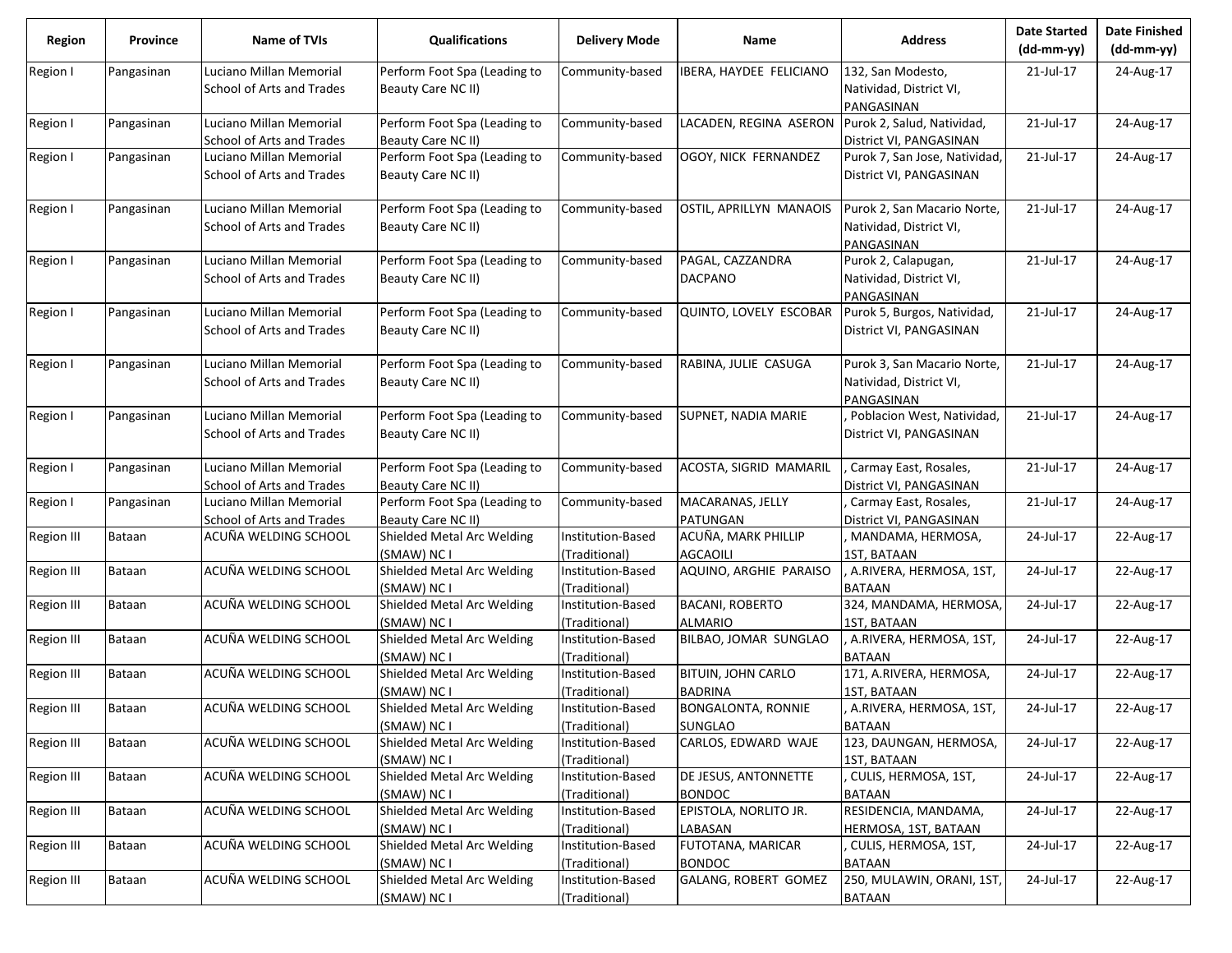| Region            | Province      | Name of TVIs                  | <b>Qualifications</b>                     | <b>Delivery Mode</b>               | Name                                     | <b>Address</b>                          | <b>Date Started</b><br>(dd-mm-yy) | <b>Date Finished</b><br>$(dd-mm-yy)$ |
|-------------------|---------------|-------------------------------|-------------------------------------------|------------------------------------|------------------------------------------|-----------------------------------------|-----------------------------------|--------------------------------------|
| Region III        | <b>Bataan</b> | ACUÑA WELDING SCHOOL          | Shielded Metal Arc Welding                | Institution-Based                  | GUEVARRA, CARL ANGELO                    | , A.RIVERA, HERMOSA, 1ST,               | 24-Jul-17                         | 22-Aug-17                            |
|                   |               |                               | (SMAW) NC I                               | (Traditional)                      | <b>MINTAL</b>                            | <b>BATAAN</b>                           |                                   |                                      |
| Region III        | Bataan        | ACUÑA WELDING SCHOOL          | Shielded Metal Arc Welding<br>(SMAW) NC I | Institution-Based<br>(Traditional) | MICASIO, JUNIE WAJE                      | DAUNGAN, HERMOSA, 1ST,<br><b>BATAAN</b> | 24-Jul-17                         | 22-Aug-17                            |
| Region III        | <b>Bataan</b> | ACUÑA WELDING SCHOOL          | Shielded Metal Arc Welding                | Institution-Based                  | PABLO, RANDY DE LEON                     | 136, MULAWIN, ORANI, 1ST,               | 24-Jul-17                         | 22-Aug-17                            |
|                   |               |                               | (SMAW) NC I                               | (Traditional)                      |                                          | <b>BATAAN</b>                           |                                   |                                      |
| Region III        | Bataan        | ACUÑA WELDING SCHOOL          | Shielded Metal Arc Welding                | Institution-Based                  | QUIAMBAO, DENNIS                         | MANALO VILLAGE, PALIHAN,                | 24-Jul-17                         | 22-Aug-17                            |
|                   |               |                               | (SMAW) NC I                               | (Traditional)                      | SANTOS                                   | HERMOSA, 1ST, BATAAN                    |                                   |                                      |
| Region III        | Bataan        | ACUÑA WELDING SCHOOL          | Shielded Metal Arc Welding                | Institution-Based                  | REYES, REGINALD CARL                     | , STO. CRISTO, HERMOSA,                 | 24-Jul-17                         | 22-Aug-17                            |
|                   |               |                               | (SMAW) NC I                               | (Traditional)                      | STA. ANA                                 | 1ST, BATAAN                             |                                   |                                      |
| Region III        | Bataan        | ACUÑA WELDING SCHOOL          | Shielded Metal Arc Welding                | Institution-Based                  | SALAZAR, JANLLY JAMES                    | 129 PUROK 2, TUGATOG,                   | 24-Jul-17                         | 22-Aug-17                            |
|                   |               |                               | (SMAW) NC I                               | (Traditional)                      | <b>GALICIA</b>                           | ORANI, 1ST, BATAAN                      |                                   |                                      |
| <b>Region III</b> | Bataan        | ACUÑA WELDING SCHOOL          | Shielded Metal Arc Welding                | Institution-Based                  | SALAZAR, RENEN ANGELO                    | , MULAWIN, ORANI, 1ST,                  | 24-Jul-17                         | 22-Aug-17                            |
|                   |               |                               | (SMAW) NC I                               | (Traditional)                      | <b>MACABALES</b>                         | <b>BATAAN</b>                           |                                   |                                      |
| Region III        | Bataan        | ACUÑA WELDING SCHOOL          | Shielded Metal Arc Welding                | Institution-Based                  | TOLENTINO, RONNEL                        | 117, PULO, HERMOSA, 1ST,                | 24-Jul-17                         | 22-Aug-17                            |
|                   |               |                               | (SMAW) NC I                               | (Traditional)                      | SOTTO                                    | <b>BATAAN</b>                           |                                   |                                      |
| Region III        | Bataan        | ACUÑA WELDING SCHOOL          | Shielded Metal Arc Welding                | Institution-Based                  | YANDOC, NATALIA ADUCAL                   | SITIO MALIGAYA, CULIS,                  | 24-Jul-17                         | 22-Aug-17                            |
|                   |               |                               | (SMAW) NC I                               | (Traditional)                      |                                          | HERMOSA, 1ST, BATAAN                    |                                   |                                      |
| Region III        | <b>Bataan</b> | EASTWOODS COLLEGE OF          | <b>CAKE MAKING</b>                        |                                    | INSTITUTION-BASED ALMARIO, ROSE ANN C    | 341, PENTOR,                            | 24-Jul-17                         | 16-Aug-17                            |
|                   |               | SCIENCE AND TECHNOLOGY        |                                           | (TRADITIONAL)                      |                                          | DINALUPIHAN, I, BATAAN                  |                                   |                                      |
| <b>Region III</b> | Bataan        | <b>EASTWOODS COLLEGE OF</b>   | <b>CAKE MAKING</b>                        |                                    | INSTITUTION-BASED BALDICANTOS, GLENDA E  | 113, NEW SAN JOSE,                      | 24-Jul-17                         | 16-Aug-17                            |
|                   |               | SCIENCE AND TECHNOLOGY        |                                           | (TRADITIONAL)                      |                                          | DINALUPIHAN, I, BATAAN                  |                                   |                                      |
| Region III        | Bataan        | <b>EASTWOODS COLLEGE OF</b>   | <b>CAKE MAKING</b>                        |                                    | INSTITUTION-BASED BALUYOT, KAREN M       | SAPANG BALAS,                           | 24-Jul-17                         | 16-Aug-17                            |
|                   |               | SCIENCE AND TECHNOLOGY        |                                           | (TRADITIONAL)                      |                                          | DINALUPIHAN, I, BATAAN                  |                                   |                                      |
| Region III        | Bataan        | <b>EASTWOODS COLLEGE OF</b>   | <b>CAKE MAKING</b>                        |                                    | INSTITUTION-BASED BELLEZA, KAYLA MARIE C | BARUYA, LUBAO, I,                       | 24-Jul-17                         | 16-Aug-17                            |
|                   |               | SCIENCE AND TECHNOLOGY        |                                           | (TRADITIONAL)                      |                                          | PAMPANGA                                |                                   |                                      |
| Region III        | Bataan        | <b>EASTWOODS COLLEGE OF</b>   | <b>CAKE MAKING</b>                        |                                    | INSTITUTION-BASED BUNGAY, MA. THERESA M  | , NEW SAN JOSE,                         | 24-Jul-17                         | 16-Aug-17                            |
|                   |               | SCIENCE AND TECHNOLOGY        |                                           | (TRADITIONAL)                      |                                          | DINALUPIHAN, I, BATAAN                  |                                   |                                      |
| <b>Region III</b> | Bataan        | <b>EASTWOODS COLLEGE OF</b>   | <b>CAKE MAKING</b>                        |                                    | INSTITUTION-BASED CABINGAN, MARIA TERESA | 138, KATAASAN,                          | 24-Jul-17                         | 16-Aug-17                            |
|                   |               | SCIENCE AND TECHNOLOGY        |                                           | (TRADITIONAL)                      |                                          | DINALUPIHAN, I, BATAAN                  |                                   |                                      |
| Region III        | <b>Bataan</b> | <b>EASTWOODS COLLEGE OF</b>   | <b>CAKE MAKING</b>                        |                                    | INSTITUTION-BASED CARLOS, RUHAMA A       | 203, MAGSAYSAY,                         | 24-Jul-17                         | 16-Aug-17                            |
|                   |               | SCIENCE AND TECHNOLOGY        |                                           | (TRADITIONAL)                      |                                          | DINALUPIHAN, I, BATAAN                  |                                   |                                      |
| Region III        | Bataan        | EASTWOODS COLLEGE OF          | <b>CAKE MAKING</b>                        |                                    | INSTITUTION-BASED CRUZADO, MARIA ROMINA  | CABOG-CABOG, BALANGA,                   | 24-Jul-17                         | 16-Aug-17                            |
|                   |               | <b>SCIENCE AND TECHNOLOGY</b> |                                           | (TRADITIONAL)                      | <b>GRACIA H</b>                          | , BATAAN                                |                                   |                                      |
| Region III        | Bataan        | EASTWOODS COLLEGE OF          | <b>CAKE MAKING</b>                        |                                    | INSTITUTION-BASED LINGAD, AMY LORREN R   | 528, STA. CATALINA TUCOP,               | 24-Jul-17                         | 16-Aug-17                            |
|                   |               | SCIENCE AND TECHNOLOGY        |                                           | (TRADITIONAL)                      |                                          | DINALUPIHAN, I, BATAAN                  |                                   |                                      |
| Region III        | Bataan        | <b>EASTWOODS COLLEGE OF</b>   | <b>CAKE MAKING</b>                        |                                    | INSTITUTION-BASED LUMANTA, EMMIE Q       | 14, TALIMUNDOC, ORANI, I,               | 24-Jul-17                         | 16-Aug-17                            |
|                   |               | SCIENCE AND TECHNOLOGY        |                                           | (TRADITIONAL)                      |                                          | <b>BATAAN</b>                           |                                   |                                      |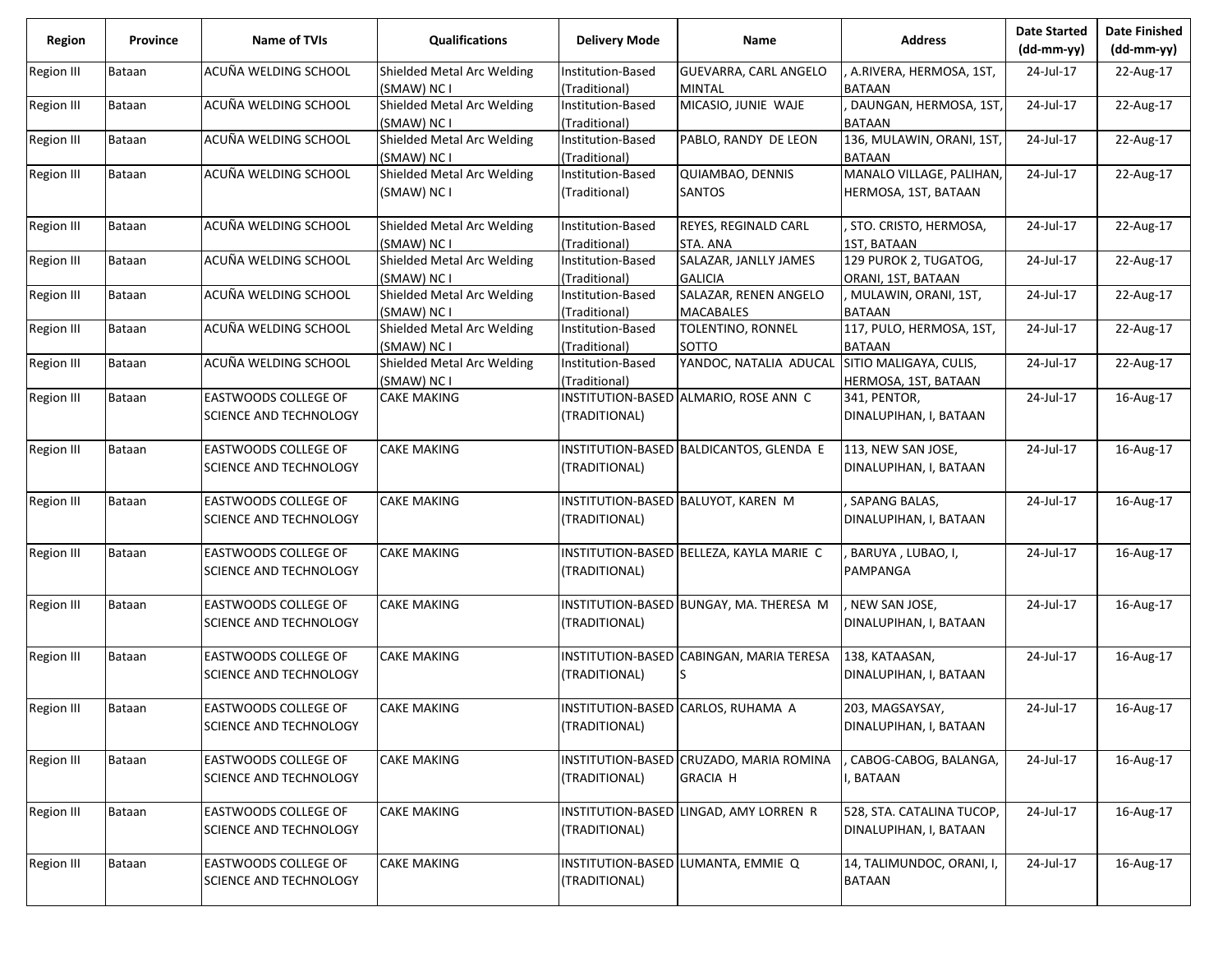| <b>Region</b>     | <b>Province</b> | Name of TVIs                                                 | <b>Qualifications</b>        | <b>Delivery Mode</b>                                 | <b>Name</b>                                   | <b>Address</b>                                      | <b>Date Started</b><br>$(dd-mm-yy)$ | <b>Date Finished</b><br>(dd-mm-yy) |
|-------------------|-----------------|--------------------------------------------------------------|------------------------------|------------------------------------------------------|-----------------------------------------------|-----------------------------------------------------|-------------------------------------|------------------------------------|
| <b>Region III</b> | Bataan          | <b>EASTWOODS COLLEGE OF</b><br>SCIENCE AND TECHNOLOGY        | <b>CAKE MAKING</b>           | INSTITUTION-BASED<br>(TRADITIONAL)                   | MACALMA, CAMILLE G                            | LUACAN, DINALUPIHAN, I,<br><b>BATAAN</b>            | 24-Jul-17                           | 16-Aug-17                          |
| <b>Region III</b> | Bataan          | <b>EASTWOODS COLLEGE OF</b><br>SCIENCE AND TECHNOLOGY        | <b>CAKE MAKING</b>           | (TRADITIONAL)                                        | INSTITUTION-BASED MACARANAS, RENATO A         | SAN RAMON,<br>DINALUPIHAN, I, BATAAN                | 24-Jul-17                           | 16-Aug-17                          |
| Region III        | Bataan          | <b>EASTWOODS COLLEGE OF</b><br><b>SCIENCE AND TECHNOLOGY</b> | <b>CAKE MAKING</b>           | INSTITUTION-BASED MALLARI, JENINE P<br>(TRADITIONAL) |                                               | NEW SAN JOSE,<br>DINALUPIHAN, I, BATAAN             | 24-Jul-17                           | 16-Aug-17                          |
| Region III        | Bataan          | <b>EASTWOODS COLLEGE OF</b><br>SCIENCE AND TECHNOLOGY        | <b>CAKE MAKING</b>           | (TRADITIONAL)                                        | INSTITUTION-BASED PESCANTE, MARIA TERESA<br>N | 979, LUAKAN,<br>DINALUPIHAN, I, BATAAN              | 24-Jul-17                           | 16-Aug-17                          |
| Region III        | Bataan          | <b>EASTWOODS COLLEGE OF</b><br><b>SCIENCE AND TECHNOLOGY</b> | CAKE MAKING                  | (TRADITIONAL)                                        | INSTITUTION-BASED SARMIENTO, CATHERINE F      | 78, BONIFACIO,<br>DINALUPIHAN, I, BATAAN            | 24-Jul-17                           | 16-Aug-17                          |
| <b>Region III</b> | Bataan          | <b>EASTWOODS COLLEGE OF</b><br>SCIENCE AND TECHNOLOGY        | <b>CAKE MAKING</b>           | (TRADITIONAL)                                        | INSTITUTION-BASED SORIANO, RACHEL R           | 10, SAN BENITO,<br>DINALUPIHAN, I, BATAAN           | 24-Jul-17                           | 16-Aug-17                          |
| <b>Region III</b> | Bataan          | <b>EASTWOODS COLLEGE OF</b><br><b>SCIENCE AND TECHNOLOGY</b> | <b>CAKE MAKING</b>           | (TRADITIONAL)                                        | INSTITUTION-BASED TUDTUD, EVANGELINE R        | 55, SACRIFICE VALLEY,<br>HERMOSA, I, BATAAN         | 24-Jul-17                           | 16-Aug-17                          |
| <b>Region III</b> | Bataan          | <b>EASTWOODS COLLEGE OF</b><br>SCIENCE AND TECHNOLOGY        | <b>CAKE MAKING</b>           | (TRADITIONAL)                                        | INSTITUTION-BASED VALENCIA, RAMON D           | 993, LUAKAN,<br>DINALUPIHAN, I, BATAAN              | 24-Jul-17                           | 16-Aug-17                          |
| Region III        | Nueva Ecija     | AIDA ROQUE ACADEMY OF<br>HAIR AND BEAUTY INC.                | <b>MANICURE AND PEDICURE</b> | <b>Institution Based</b><br>(Mobile Training)        | ADRIATICO, GLIZA<br>PASARILLO                 | PUROK 4, CAANINAPLAHAN,<br>TALAVERA, 1, NUEVA ECIJA | 8-Aug-17                            | 26-Aug-17                          |
| <b>Region III</b> | Nueva Ecija     | AIDA ROQUE ACADEMY OF<br>HAIR AND BEAUTY INC.                | <b>MANICURE AND PEDICURE</b> | <b>Institution Based</b><br>(Mobile Training)        | AGALOOS, AIRAMAE<br><b>PULIDO</b>             | PUROK 4, CABUBULAUNAN,<br>TALAVERA, 1, NUEVA ECIJA  | 8-Aug-17                            | 26-Aug-17                          |
| Region III        | Nueva Ecija     | AIDA ROQUE ACADEMY OF<br>HAIR AND BEAUTY INC.                | MANICURE AND PEDICURE        | <b>Institution Based</b><br>(Mobile Training)        | BURZON, JANINE OXINA                          | 7, SIBUL, TALAVERA, 1,<br><b>NUEVA ECIJA</b>        | 8-Aug-17                            | 26-Aug-17                          |
| Region III        | Nueva Ecija     | AIDA ROQUE ACADEMY OF<br>HAIR AND BEAUTY INC.                | MANICURE AND PEDICURE        | Institution Based<br>(Mobile Training)               | CASTILLO, JEANLYN<br><b>BURZON</b>            | 7, SIBUL, TALAVERA, 1,<br><b>NUEVA ECIJA</b>        | 8-Aug-17                            | 26-Aug-17                          |
| <b>Region III</b> | Nueva Ecija     | AIDA ROQUE ACADEMY OF<br>HAIR AND BEAUTY INC.                | <b>MANICURE AND PEDICURE</b> | <b>Institution Based</b><br>(Mobile Training)        | DIMAYA, FELICITAS<br><b>SAGABAEN</b>          | PUROK 2, CAANINAPLAHAN,<br>TALAVERA, 1, NUEVA ECIJA | 8-Aug-17                            | 26-Aug-17                          |
| Region III        | Nueva Ecija     | AIDA ROQUE ACADEMY OF<br>HAIR AND BEAUTY INC.                | MANICURE AND PEDICURE        | <b>Institution Based</b><br>(Mobile Training)        | DIMAYA, ROSARIO<br>VALENTON                   | 130, CAANINAPLAHAN,<br>TALAVERA, 1, NUEVA ECIJA     | 8-Aug-17                            | 26-Aug-17                          |
| <b>Region III</b> | Nueva Ecija     | AIDA ROQUE ACADEMY OF<br>HAIR AND BEAUTY INC.                | MANICURE AND PEDICURE        | <b>Institution Based</b><br>(Mobile Training)        | DUMAYA, ERICKA GALANG                         | PUROK 2, MABUHAY,<br>TALAVERA, 1, NUEVA ECIJA       | 8-Aug-17                            | 26-Aug-17                          |
| Region III        | Nueva Ecija     | AIDA ROQUE ACADEMY OF<br>HAIR AND BEAUTY INC.                | MANICURE AND PEDICURE        | <b>Institution Based</b><br>(Mobile Training)        | DE LEON, ESTRELITA<br><b>DIMAYA</b>           | 129, CAANINAPLAHAN,<br>TALAVERA, 1, NUEVA ECIJA     | 8-Aug-17                            | 26-Aug-17                          |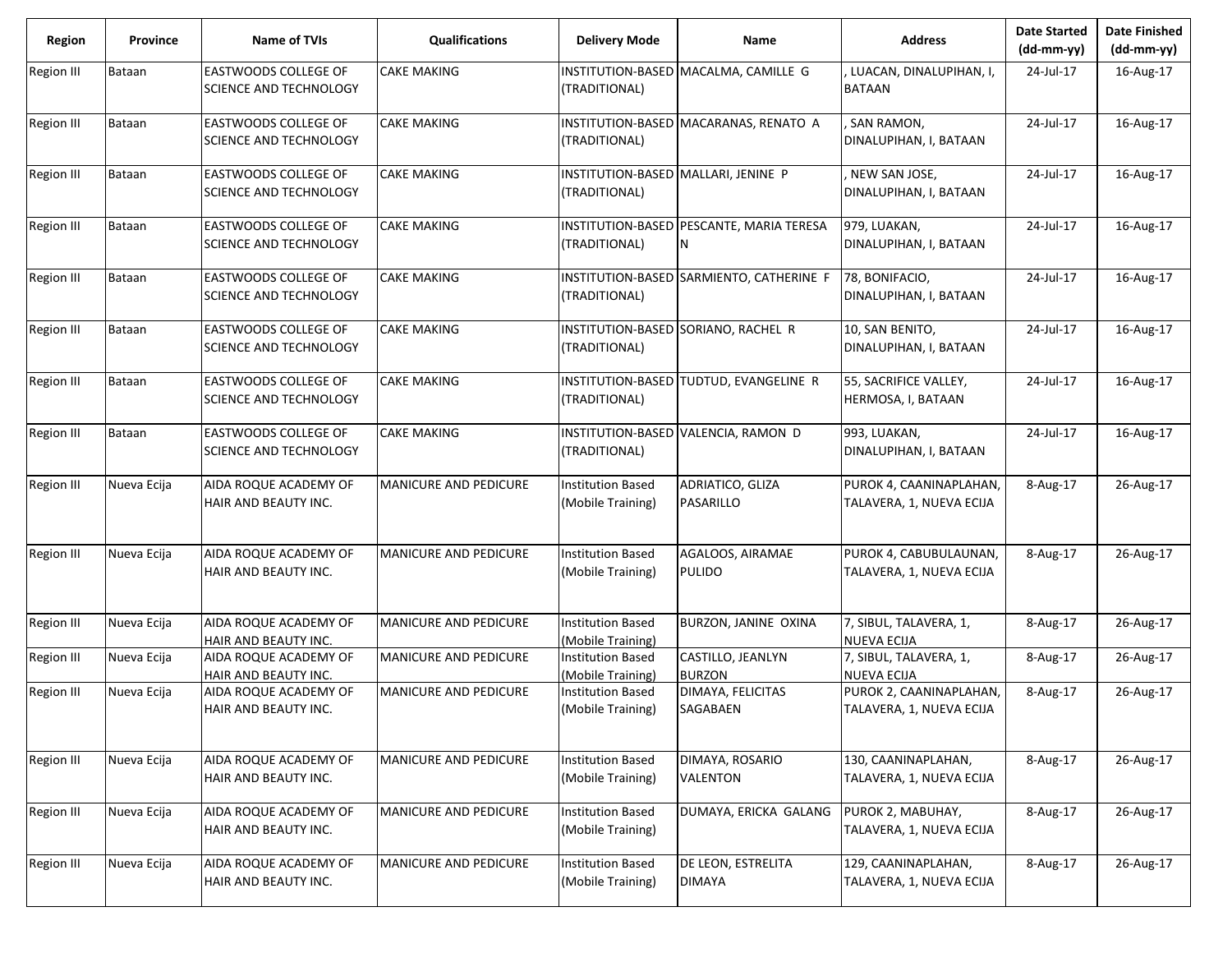| <b>Region</b>     | Province    | <b>Name of TVIs</b>                           | <b>Qualifications</b>        | <b>Delivery Mode</b>                          | Name                                   | <b>Address</b>                                      | <b>Date Started</b><br>$(dd-mm-yy)$ | <b>Date Finished</b><br>$(dd-mm-yy)$ |
|-------------------|-------------|-----------------------------------------------|------------------------------|-----------------------------------------------|----------------------------------------|-----------------------------------------------------|-------------------------------------|--------------------------------------|
| <b>Region III</b> | Nueva Ecija | AIDA ROQUE ACADEMY OF<br>HAIR AND BEAUTY INC. | <b>MANICURE AND PEDICURE</b> | <b>Institution Based</b><br>(Mobile Training) | DE JESUS, ANATALIA<br>LAURIANO         | 7, CAANINAPLAHAN,<br>TALAVERA, 1, NUEVA ECIJA       | 8-Aug-17                            | 26-Aug-17                            |
| Region III        | Nueva Ecija | AIDA ROQUE ACADEMY OF<br>HAIR AND BEAUTY INC. | <b>MANICURE AND PEDICURE</b> | <b>Institution Based</b><br>(Mobile Training) | DELA CRUZ, AMIE DELOS<br><b>SANTOS</b> | 25 PUROK 2, MABUHAY,<br>TALAVERA, 1, NUEVA ECIJA    | 8-Aug-17                            | 26-Aug-17                            |
| Region III        | Nueva Ecija | AIDA ROQUE ACADEMY OF<br>HAIR AND BEAUTY INC. | <b>MANICURE AND PEDICURE</b> | <b>Institution Based</b><br>(Mobile Training) | DELOS AMA, ELIZABETH<br>CASTILLO       | PUROK 2, KINALANGUYAN,<br>TALAVERA, 1, NUEVA ECIJA  | 8-Aug-17                            | 26-Aug-17                            |
| Region III        | Nueva Ecija | AIDA ROQUE ACADEMY OF<br>HAIR AND BEAUTY INC. | <b>MANICURE AND PEDICURE</b> | <b>Institution Based</b><br>(Mobile Training) | GALAC, ROSALIE RICARDOS                | PUROK 7, SIBUL, TALAVERA,<br>1, NUEVA ECIJA         | 8-Aug-17                            | 26-Aug-17                            |
| Region III        | Nueva Ecija | AIDA ROQUE ACADEMY OF<br>HAIR AND BEAUTY INC. | <b>MANICURE AND PEDICURE</b> | <b>Institution Based</b><br>(Mobile Training) | <b>GREGORIO, CARMINA</b><br>MAGALLANES | PUROK 2, CAANINAPLAHAN,<br>TALAVERA, 1, NUEVA ECIJA | 8-Aug-17                            | 26-Aug-17                            |
| <b>Region III</b> | Nueva Ecija | AIDA ROQUE ACADEMY OF<br>HAIR AND BEAUTY INC. | MANICURE AND PEDICURE        | <b>Institution Based</b><br>(Mobile Training) | INIEGO, JASMINDA DELOS<br><b>AMA</b>   | PUROK 64, KINALANGUYAN,<br>TALAVERA, 1, NUEVA ECIJA | 8-Aug-17                            | 26-Aug-17                            |
| <b>Region III</b> | Nueva Ecija | AIDA ROQUE ACADEMY OF<br>HAIR AND BEAUTY INC. | <b>MANICURE AND PEDICURE</b> | <b>Institution Based</b><br>(Mobile Training) | LAZARO, MELANIE OBIDOZA 100 PURPOK 5,  | CABUBULAUNAN,<br>TALAVERA, 1, NUEVA ECIJA           | 8-Aug-17                            | 26-Aug-17                            |
| <b>Region III</b> | Nueva Ecija | AIDA ROQUE ACADEMY OF<br>HAIR AND BEAUTY INC. | <b>MANICURE AND PEDICURE</b> | <b>Institution Based</b><br>(Mobile Training) | LUMIBAO, MARY ANN<br>CASTILLO          | PUROK 4, CABUBULAUNAN,<br>TALAVERA, 1, NUEVA ECIJA  | 8-Aug-17                            | 26-Aug-17                            |
| Region III        | Nueva Ecija | AIDA ROQUE ACADEMY OF<br>HAIR AND BEAUTY INC. | MANICURE AND PEDICURE        | <b>Institution Based</b><br>(Mobile Training) | MACALALAD, CHERYL<br><b>HILARIO</b>    | PUROK 2, CAANINAPLAHAN,<br>TALAVERA, 1, NUEVA ECIJA | 8-Aug-17                            | 26-Aug-17                            |
| <b>Region III</b> | Nueva Ecija | AIDA ROQUE ACADEMY OF<br>HAIR AND BEAUTY INC. | MANICURE AND PEDICURE        | <b>Institution Based</b><br>(Mobile Training) | MANGANIP, REMELYN<br>HERNANDEZ         | PUROK 3, CABUBULAUNAN,<br>TALAVERA, 1, NUEVA ECIJA  | 8-Aug-17                            | 26-Aug-17                            |
| Region III        | Nueva Ecija | AIDA ROQUE ACADEMY OF<br>HAIR AND BEAUTY INC. | <b>MANICURE AND PEDICURE</b> | <b>Institution Based</b><br>(Mobile Training) | MULAWIN, MAY ROSE<br><b>JACINTO</b>    | PUROK 1, MABUHAY,<br>TALAVERA, 1, NUEVA ECIJA       | 8-Aug-17                            | 26-Aug-17                            |
| <b>Region III</b> | Nueva Ecija | AIDA ROQUE ACADEMY OF<br>HAIR AND BEAUTY INC. | <b>MANICURE AND PEDICURE</b> | <b>Institution Based</b><br>(Mobile Training) | PAJARILLO, NIMFA ZARATE                | PUROK 3, CAANINAPLAHAN,<br>TALAVERA, 1, NUEVA ECIJA | 8-Aug-17                            | 26-Aug-17                            |
| Region III        | Nueva Ecija | AIDA ROQUE ACADEMY OF<br>HAIR AND BEAUTY INC. | MANICURE AND PEDICURE        | <b>Institution Based</b><br>(Mobile Training) | REYES, PRINCESS ANN<br><b>DAYAG</b>    | PUROK 7, SIBUL, TALAVERA,<br>1, NUEVA ECIJA         | 8-Aug-17                            | 26-Aug-17                            |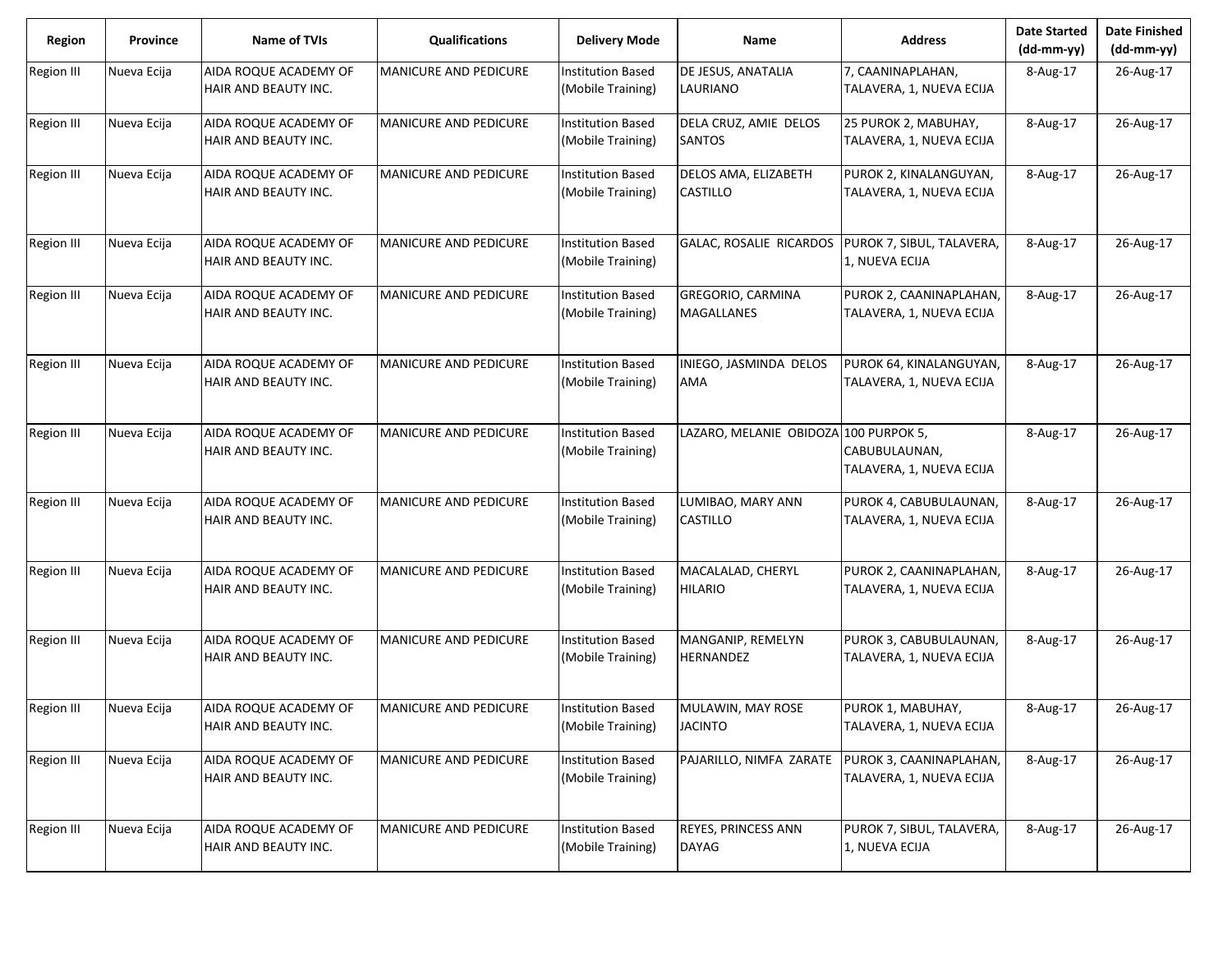| <b>Region</b>     | Province    | <b>Name of TVIs</b>                                 | <b>Qualifications</b>                     | <b>Delivery Mode</b>                              | Name                                                        | <b>Address</b>                                                                                                      | <b>Date Started</b><br>$(dd-mm-yy)$ | <b>Date Finished</b><br>(dd-mm-yy) |
|-------------------|-------------|-----------------------------------------------------|-------------------------------------------|---------------------------------------------------|-------------------------------------------------------------|---------------------------------------------------------------------------------------------------------------------|-------------------------------------|------------------------------------|
| <b>Region III</b> | Nueva Ecija | AIDA ROQUE ACADEMY OF<br>HAIR AND BEAUTY INC.       | MANICURE AND PEDICURE                     | <b>Institution Based</b><br>(Mobile Training)     | RIVERA, NENITA AQUINO                                       | PUROK 4, CAANINAPLAHAN,<br>TALAVERA, 1, NUEVA ECIJA                                                                 | 8-Aug-17                            | 26-Aug-17                          |
| <b>Region III</b> | Nueva Ecija | AIDA ROQUE ACADEMY OF                               | MANICURE AND PEDICURE                     | <b>Institution Based</b>                          | SANTOS, MARY-ANN                                            | PUROK 2, MABUHAY,                                                                                                   | 8-Aug-17                            | 26-Aug-17                          |
|                   |             | HAIR AND BEAUTY INC.                                |                                           | (Mobile Training)                                 | <b>DERONE</b>                                               | TALAVERA, 1, NUEVA ECIJA                                                                                            |                                     |                                    |
| <b>Region III</b> | Nueva Ecija | AIDA ROQUE ACADEMY OF<br>HAIR AND BEAUTY INC.       | MANICURE AND PEDICURE                     | <b>Institution Based</b><br>(Mobile Training)     | VALDEZ, CHARITO TEOFILO                                     | PUROK 7, CAANINAPLAHAN,<br>TALAVERA, 1, NUEVA ECIJA                                                                 | 8-Aug-17                            | 26-Aug-17                          |
| <b>Region III</b> | Nueva Ecija | AIDA ROQUE ACADEMY OF<br>HAIR AND BEAUTY INC.       | MANICURE AND PEDICURE                     | <b>Institution Based</b><br>(Mobile Training)     | VALDEZ, GLORIA VALENTON PUROK 7, CAANINAPLAHAN,             | TALAVERA, 1, NUEVA ECIJA                                                                                            | 8-Aug-17                            | 26-Aug-17                          |
| <b>Region III</b> | Nueva Ecija | R.NADORA TRAINING CENTER SHIELDED METAL ARC<br>INC. | WELDING (SMAW) NC I                       | (TRADITIONAL)                                     | INSTITUTION-BASED AGUILA, ARIS TIAMZON                      | NO. 24 BAGONG SILANG ST.,<br>DAAN SARILE, CABANATUAN<br>CITY, DISTRICT III, NUEVA<br><b>ECIJA</b>                   | 7-Jul-17                            | 5-Aug-17                           |
| <b>Region III</b> | Nueva Ecija | <b>R.NADORA TRAINING CENTER</b><br>INC.             | SHIELDED METAL ARC<br>WELDING (SMAW) NC I | (TRADITIONAL)                                     | INSTITUTION-BASED BALAJADIA, RICHARD<br>CASTILLO            | <b>BLOCK 5, BANTOG NORTE,</b><br>CABANATUAN CITY,<br>DISTRICT III, NUEVA ECIJA                                      | 7-Jul-17                            | 5-Aug-17                           |
| <b>Region III</b> | Nueva Ecija | R.NADORA TRAINING CENTER<br>INC.                    | SHIELDED METAL ARC<br>WELDING (SMAW) NC I | (TRADITIONAL)                                     | INSTITUTION-BASED BATANGAN, DENSON<br>GANIBAN               | UNIT 2 ST. JOSEPH<br>APARTMENT JIMENEZ ST.,<br>KAPITAN PEPE,<br>CABANATUAN CITY,<br>DISTRICT III. NUEVA ECIJA       | 7-Jul-17                            | 5-Aug-17                           |
| <b>Region III</b> | Nueva Ecija | R.NADORA TRAINING CENTER<br>INC.                    | SHIELDED METAL ARC<br>WELDING (SMAW) NC I | (TRADITIONAL)                                     | INSTITUTION-BASED CABAYARAN, DYSON<br>LAÑAJON               | FORT MAGSAYSAY, DOÑA<br>JOSEFA, PALAYAN CITY,<br>DISTRICT III, NUEVA ECIJA                                          | 7-Jul-17                            | 5-Aug-17                           |
| <b>Region III</b> | Nueva Ecija | R.NADORA TRAINING CENTER<br>INC.                    | SHIELDED METAL ARC<br>WELDING (SMAW) NC I | (TRADITIONAL)                                     | INSTITUTION-BASED DELA MERCED, JAN RODOLF<br>VARGAS         | <b>AMITTIES STREET,</b><br>VILLARICA, PANTABANGAN,<br>DISTRICT III, NUEVA ECIJA                                     | 7-Jul-17                            | 5-Aug-17                           |
| <b>Region III</b> | Nueva Ecija | R.NADORA TRAINING CENTER<br>INC.                    | SHIELDED METAL ARC<br>WELDING (SMAW) NC I | INSTITUTION-BASED DUGAYO, CALVIN<br>(TRADITIONAL) | VELASQUEZ                                                   | NO. 418 LEONOR VILL.,<br>ADUAS SUR, CABANATUAN<br>CITY, DISTRICT III, NUEVA<br><b>ECIJA</b>                         | 7-Jul-17                            | 5-Aug-17                           |
| Region III        | Nueva Ecija | R.NADORA TRAINING CENTER<br>INC.                    | SHIELDED METAL ARC<br>WELDING (SMAW) NC I | (TRADITIONAL)                                     | INSTITUTION-BASED ESGUERRA, BERNARDO JR.<br><b>FEDIRIZO</b> | BLK 4 LOT 16 ST. JOHN<br>TIERRACON HOMES,<br><b>BANGAD, CABANATUAN</b><br>CITY, DISTRICT III, NUEVA<br><b>ECIJA</b> | 7-Jul-17                            | 5-Aug-17                           |
| <b>Region III</b> | Nueva Ecija | R.NADORA TRAINING CENTER<br>INC.                    | SHIELDED METAL ARC<br>WELDING (SMAW) NC I | (TRADITIONAL)                                     | INSTITUTION-BASED GABRIEL, WESLEY G                         | NO. 621 SANTA ROMANA,<br>MAGSAYSAY NORTE,<br>CABANATUAN CITY,<br>DISTRICT III, NUEVA ECIJA                          | 7-Jul-17                            | 5-Aug-17                           |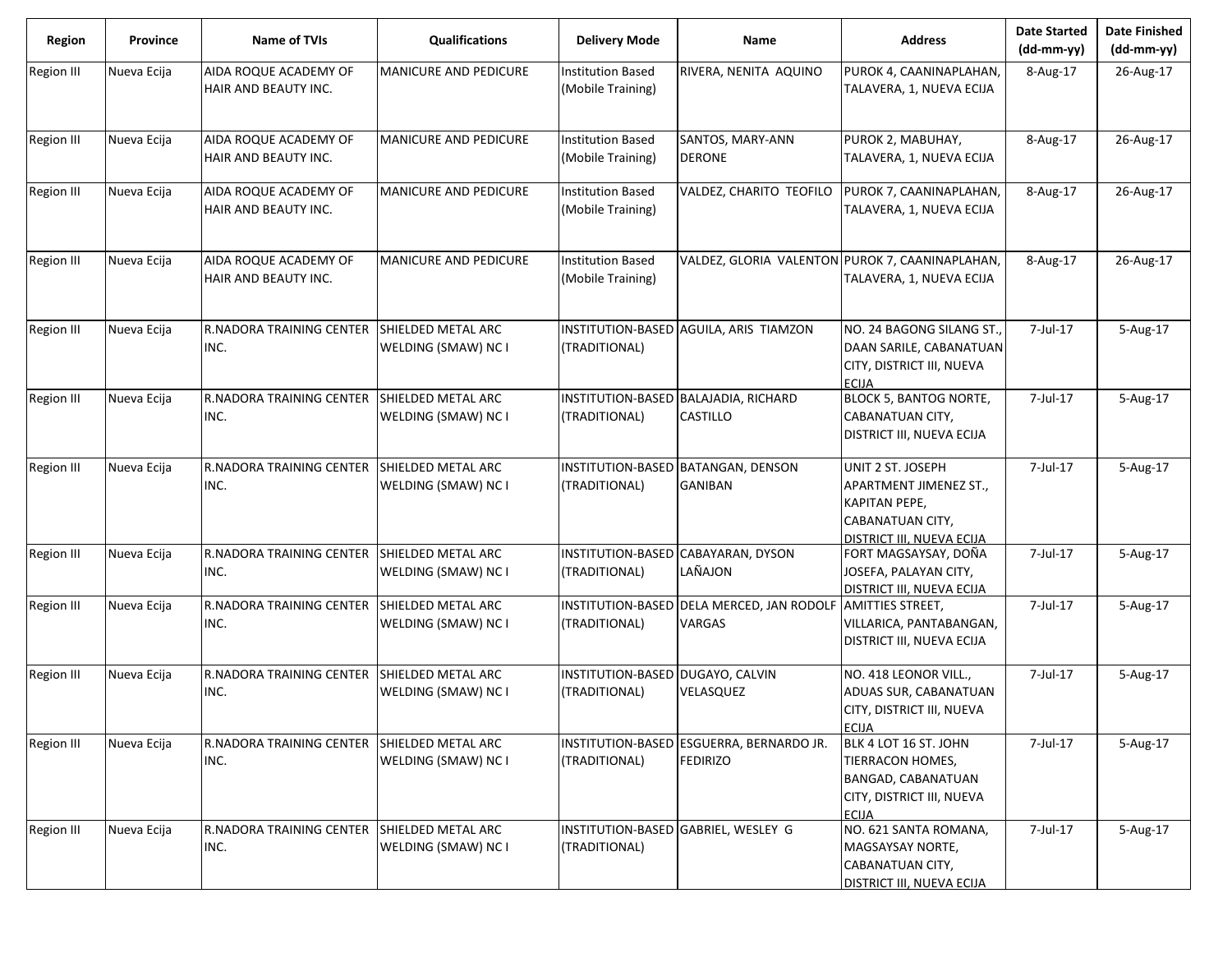| <b>Region</b>     | <b>Province</b> | Name of TVIs                            | <b>Qualifications</b>                     | <b>Delivery Mode</b>                                 | Name                                            | <b>Address</b>                                                                                 | <b>Date Started</b><br>$(dd-mm-yy)$ | <b>Date Finished</b><br>(dd-mm-yy) |
|-------------------|-----------------|-----------------------------------------|-------------------------------------------|------------------------------------------------------|-------------------------------------------------|------------------------------------------------------------------------------------------------|-------------------------------------|------------------------------------|
| <b>Region III</b> | Nueva Ecija     | <b>R.NADORA TRAINING CENTER</b><br>INC. | SHIELDED METAL ARC<br>WELDING (SMAW) NC I | <b>INSTITUTION-BASED</b><br>(TRADITIONAL)            | GOMEZ, JONARD CARL<br><b>GARCIA</b>             | BLK 2 LOT 1, VILLA SIETE<br>SUBD. STO. CRISTO,<br>ANGELES CITY, DISTRICT I,<br><b>PAMPANGA</b> | 7-Jul-17                            | 5-Aug-17                           |
| <b>Region III</b> | Nueva Ecija     | R.NADORA TRAINING CENTER<br>INC.        | SHIELDED METAL ARC<br>WELDING (SMAW) NC I | (TRADITIONAL)                                        | INSTITUTION-BASED HUBBOG, CHRIS PALLEG          | MAGA, MAYOYAO, Lone<br>District, IFUGAO                                                        | 7-Jul-17                            | 5-Aug-17                           |
| <b>Region III</b> | Nueva Ecija     | <b>R.NADORA TRAINING CENTER</b><br>INC. | SHIELDED METAL ARC<br>WELDING (SMAW) NC I | (TRADITIONAL)                                        | INSTITUTION-BASED JAVIER III, ROLANDO V         | SUN FLOWER, ADUAS SUR,<br>CABANATUAN CITY,<br>DISTRICT III, NUEVA ECIJA                        | 7-Jul-17                            | 5-Aug-17                           |
| <b>Region III</b> | Nueva Ecija     | R.NADORA TRAINING CENTER<br>INC.        | SHIELDED METAL ARC<br>WELDING (SMAW) NC I | (TRADITIONAL)                                        | INSTITUTION-BASED JOSUE, ALVIN AZARCON          | NO. 331, LAGARE,<br>CABANATUAN CITY,<br>DISTRICT III, NUEVA ECIJA                              | 7-Jul-17                            | 5-Aug-17                           |
| <b>Region III</b> | Nueva Ecija     | <b>R.NADORA TRAINING CENTER</b><br>INC. | SHIELDED METAL ARC<br>WELDING (SMAW) NC I | (TRADITIONAL)                                        | INSTITUTION-BASED LACSAMANA JR., MARCELO        | NO. 303 SAMIN ST., MABINI<br>EXT., CABANATUAN CITY,<br>DISTRICT III, NUEVA ECIJA               | 7-Jul-17                            | 5-Aug-17                           |
| <b>Region III</b> | Nueva Ecija     | <b>R.NADORA TRAINING CENTER</b><br>INC. | SHIELDED METAL ARC<br>WELDING (SMAW) NC I | INSTITUTION-BASED LAXA, LOUIE LELAY<br>(TRADITIONAL) |                                                 | PUROK 3, LIWAY WAY, STA.<br>ROSA, DISTRICT III, NUEVA<br><b>ECIJA</b>                          | 7-Jul-17                            | 5-Aug-17                           |
| <b>Region III</b> | Nueva Ecija     | <b>R.NADORA TRAINING CENTER</b><br>INC. | SHIELDED METAL ARC<br>WELDING (SMAW) NC I | INSTITUTION-BASED<br>(TRADITIONAL)                   | LUMANLAN, MAMERTO<br><b>DIAWA</b>               | ZONE I APITONG ST., CAMP<br>TINIO, CABANATUAN CITY,<br>DISTRICT III, NUEVA ECIJA               | 7-Jul-17                            | 5-Aug-17                           |
| <b>Region III</b> | Nueva Ecija     | R.NADORA TRAINING CENTER<br>INC.        | SHIELDED METAL ARC<br>WELDING (SMAW) NC I | (TRADITIONAL)                                        | INSTITUTION-BASED MADULID, JAYSON SANTOS        | MAPALAD, STA. ROSA,<br>DISTRICT III, NUEVA ECIJA                                               | 7-Jul-17                            | 5-Aug-17                           |
| <b>Region III</b> | Nueva Ecija     | R.NADORA TRAINING CENTER<br>INC.        | SHIELDED METAL ARC<br>WELDING (SMAW) NC I | (TRADITIONAL)                                        | INSTITUTION-BASED MALLARE, EDDIE PARAÑAL        | PUROK 3, LIWAYWAY, STA.<br>ROSA, DISTRICT III, NUEVA<br><b>ECIJA</b>                           | 7-Jul-17                            | 5-Aug-17                           |
| <b>Region III</b> | Nueva Ecija     | R.NADORA TRAINING CENTER<br>INC.        | SHIELDED METAL ARC<br>WELDING (SMAW) NC I | (TRADITIONAL)                                        | INSTITUTION-BASED MARCOS, JOSUE PASCUAL         | MAGSAYSAY ST, MALATE,<br>PALAYAN CITY, DISTRICT III,<br><b>NUEVA ECIJA</b>                     | 7-Jul-17                            | 5-Aug-17                           |
| <b>Region III</b> | Nueva Ecija     | <b>R.NADORA TRAINING CENTER</b><br>INC. | SHIELDED METAL ARC<br>WELDING (SMAW) NC I | (TRADITIONAL)                                        | INSTITUTION-BASED MENDEZ, JAYSON REYES          | 135, OBRERO,<br>CABANATUAN CITY,<br>DISTRICT III, NUEVA ECIJA                                  | 7-Jul-17                            | 5-Aug-17                           |
| <b>Region III</b> | Nueva Ecija     | R.NADORA TRAINING CENTER<br>INC.        | SHIELDED METAL ARC<br>WELDING (SMAW) NC I | INSTITUTION-BASED MENDOZA, RAFAEL<br>(TRADITIONAL)   | <b>BERNARDO</b>                                 | NO. 36 PUROK 3, SUMACAB<br>ESTE, CABANATUAN CITY,<br><b>DISTRICT III, NUEVA ECIJA</b>          | 7-Jul-17                            | 5-Aug-17                           |
| <b>Region III</b> | Nueva Ecija     | R.NADORA TRAINING CENTER<br>INC.        | SHIELDED METAL ARC<br>WELDING (SMAW) NC I | (TRADITIONAL)                                        | INSTITUTION-BASED NARVAEZ, GERALDINE<br>RAMIREZ | NO. 990 INTERIOR, DAAN<br>SARILE, CABANATUAN CITY,<br>DISTRICT III, NUEVA ECIJA                | 7-Jul-17                            | 5-Aug-17                           |
| <b>Region III</b> | Nueva Ecija     | R.NADORA TRAINING CENTER<br>INC.        | SHIELDED METAL ARC<br>WELDING (SMAW) NC I | (TRADITIONAL)                                        | INSTITUTION-BASED NULUD, RODRIGO VICENTE        | BLK 10 LOT 5, VILLA EMILIA<br>SUBD., CABANATUAN CITY,<br>DISTRICT III, NUEVA ECIJA             | 7-Jul-17                            | 5-Aug-17                           |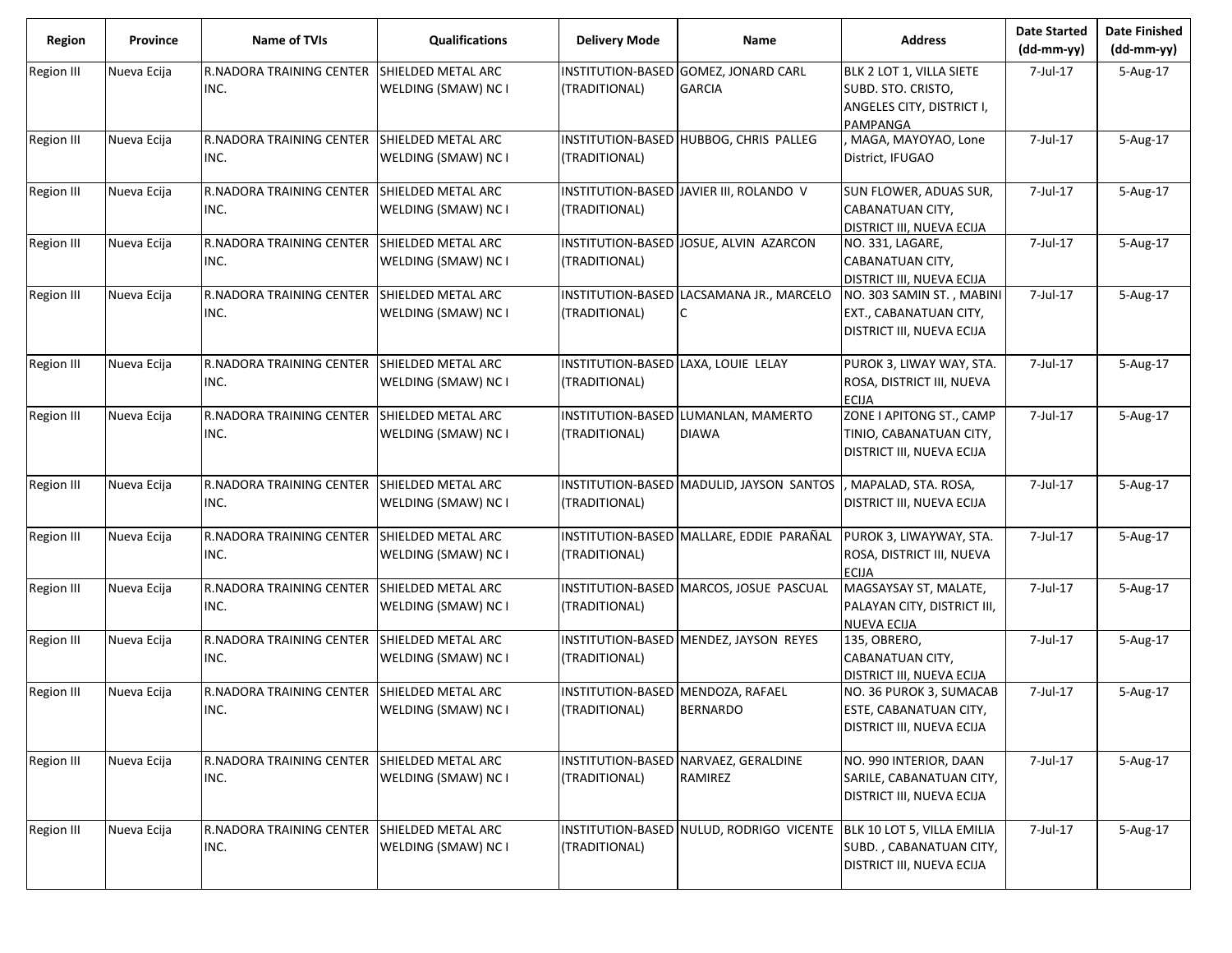| <b>Region</b>     | Province    | Name of TVIs                                            | <b>Qualifications</b>                                                      | <b>Delivery Mode</b>                               | Name                                                 | <b>Address</b>                                                                   | <b>Date Started</b><br>$(dd-mm-yy)$ | <b>Date Finished</b><br>$(dd-mm-yy)$ |
|-------------------|-------------|---------------------------------------------------------|----------------------------------------------------------------------------|----------------------------------------------------|------------------------------------------------------|----------------------------------------------------------------------------------|-------------------------------------|--------------------------------------|
| <b>Region III</b> | Nueva Ecija | <b>R.NADORA TRAINING CENTER</b><br>INC.                 | SHIELDED METAL ARC<br>WELDING (SMAW) NC I                                  | (TRADITIONAL)                                      | INSTITUTION-BASED ODDONIO, VIVENCIO JR.<br>DIAWA     | ZONE 1 APITONG ST., CAMP<br>TINIO, CABANATUAN CITY,<br>DISTRICT III, NUEVA ECIJA | 7-Jul-17                            | 5-Aug-17                             |
| <b>Region III</b> | Nueva Ecija | R.NADORA TRAINING CENTER<br>INC.                        | SHIELDED METAL ARC<br>WELDING (SMAW) NC I                                  | (TRADITIONAL)                                      | INSTITUTION-BASED PODES, JOJO DE VERA                | PUROK 3, LIWAYWAY, STA.<br>ROSA, DISTRICT III, NUEVA<br><b>ECIJA</b>             | 7-Jul-17                            | 5-Aug-17                             |
| Region III        | Nueva Ecija | R.NADORA TRAINING CENTER<br>INC.                        | SHIELDED METAL ARC<br>WELDING (SMAW) NC I                                  | (TRADITIONAL)                                      | INSTITUTION-BASED RAMIREZ, FREDERICK<br><b>ALDAS</b> | NO. 990 INTERIOR, DAAN<br>SARILE, CABANATUAN CITY,<br>DISTRICT III, NUEVA ECIJA  | 7-Jul-17                            | 5-Aug-17                             |
| Region III        | Nueva Ecija | R.NADORA TRAINING CENTER<br>INC.                        | SHIELDED METAL ARC<br>WELDING (SMAW) NC I                                  | (TRADITIONAL)                                      | INSTITUTION-BASED SUMANG, RANDY ROQUE                | NO. 326 SAMIN ST., MABINI<br>EXT., CABANATUAN CITY,<br>DISTRICT III, NUEVA ECIJA | 7-Jul-17                            | 5-Aug-17                             |
| Region III        | Nueva Ecija | R.NADORA TRAINING CENTER SHIELDED METAL ARC<br>INC.     | WELDING (SMAW) NC I                                                        | (TRADITIONAL)                                      | INSTITUTION-BASED VILLACORTA, ALLAN<br>VARILLA       | NO. 178, KANTO BANGAD,<br>CABANATUAN CITY,<br>DISTRICT III, NUEVA ECIJA          | 7-Jul-17                            | 5-Aug-17                             |
| Region III        | Nueva Ecija | R.NADORA TRAINING CENTER<br>INC.                        | SHIELDED METAL ARC<br>WELDING (SMAW) NC I                                  | INSTITUTION-BASED VILLENA, EDWARD<br>(TRADITIONAL) | VERGINIZA                                            | PUROK 2, LAGARE,<br>CABANATUAN CITY,<br>DISTRICT III, NUEVA ECIJA                | 7-Jul-17                            | 5-Aug-17                             |
| Region III        | Nueva Ecija | <b>GAPAN COMPUTER &amp;</b><br>TECHNICAL INSTITUTE, INC | ASSEMBLE AND DISASSEMBLE<br><b>CONSUMER ELECTRONICS</b><br><b>PRODUCTS</b> | COMMUNITY-<br>BASED                                | ALBERTO, MARK VINCENT<br>LAKANDULA                   | MARCOS VILLAGE,<br>PALAYAN CITY, III, NUEVA<br><b>ECIJA</b>                      | 25-Jul-17                           | 29-Aug-17                            |
| Region III        | Nueva Ecija | <b>GAPAN COMPUTER &amp;</b><br>TECHNICAL INSTITUTE, INC | ASSEMBLE AND DISASSEMBLE<br><b>CONSUMER ELECTRONICS</b><br><b>PRODUCTS</b> | COMMUNITY-<br>BASED                                | CAPINGIAN, MICHAEL<br><b>BALDEMOR</b>                | MARCOS VILLAGE,<br>PALAYAN CITY, III, NUEVA<br><b>ECIJA</b>                      | 25-Jul-17                           | 29-Aug-17                            |
| Region III        | Nueva Ecija | <b>GAPAN COMPUTER &amp;</b><br>TECHNICAL INSTITUTE, INC | ASSEMBLE AND DISASSEMBLE<br><b>CONSUMER ELECTRONICS</b><br><b>PRODUCTS</b> | COMMUNITY-<br>BASED                                | COLOMA, JOHN CARLO<br><b>HETUIZA</b>                 | MARCOS VILLAGE,<br>PALAYAN CITY, III, NUEVA<br><b>ECIJA</b>                      | 25-Jul-17                           | 29-Aug-17                            |
| Region III        | Nueva Ecija | <b>GAPAN COMPUTER &amp;</b><br>TECHNICAL INSTITUTE, INC | ASSEMBLE AND DISASSEMBLE<br><b>CONSUMER ELECTRONICS</b><br><b>PRODUCTS</b> | COMMUNITY-<br>BASED                                | DELA CRUZ, JANMARK<br>USON                           | MARCOS VILLAGE,<br>PALAYAN CITY, III, NUEVA<br><b>ECIJA</b>                      | 25-Jul-17                           | 29-Aug-17                            |
| Region III        | Nueva Ecija | <b>GAPAN COMPUTER &amp;</b><br>TECHNICAL INSTITUTE, INC | ASSEMBLE AND DISASSEMBLE<br><b>CONSUMER ELECTRONICS</b><br><b>PRODUCTS</b> | COMMUNITY-<br>BASED                                | GUEVARRA, JOSEPHINE<br><b>PASCUAL</b>                | MARCOS VILLAGE,<br>PALAYAN CITY, III, NUEVA<br><b>ECIJA</b>                      | 25-Jul-17                           | 29-Aug-17                            |
| Region III        | Nueva Ecija | <b>GAPAN COMPUTER &amp;</b><br>TECHNICAL INSTITUTE, INC | ASSEMBLE AND DISASSEMBLE<br><b>CONSUMER ELECTRONICS</b><br><b>PRODUCTS</b> | COMMUNITY-<br><b>BASED</b>                         | <b>INOCENCIO, ROBERTO</b><br>SANBRANO                | MARCOS VILLAGE,<br>PALAYAN CITY, III, NUEVA<br><b>ECIJA</b>                      | 25-Jul-17                           | 29-Aug-17                            |
| Region III        | Nueva Ecija | <b>GAPAN COMPUTER &amp;</b><br>TECHNICAL INSTITUTE, INC | ASSEMBLE AND DISASSEMBLE<br><b>CONSUMER ELECTRONICS</b><br><b>PRODUCTS</b> | COMMUNITY-<br>BASED                                | JURIAL, RACQUEL FRAGO                                | MARCOS VILLAGE,<br>PALAYAN CITY, III, NUEVA<br><b>ECIJA</b>                      | 25-Jul-17                           | 29-Aug-17                            |
| Region III        | Nueva Ecija | <b>GAPAN COMPUTER &amp;</b><br>TECHNICAL INSTITUTE, INC | ASSEMBLE AND DISASSEMBLE<br><b>CONSUMER ELECTRONICS</b><br><b>PRODUCTS</b> | COMMUNITY-<br>BASED                                | IBED, ROME REDENTOR                                  | MARCOS VILLAGE,<br>PALAYAN CITY, III, NUEVA<br><b>ECIJA</b>                      | 25-Jul-17                           | 29-Aug-17                            |
| Region III        | Nueva Ecija | <b>GAPAN COMPUTER &amp;</b><br>TECHNICAL INSTITUTE, INC | ASSEMBLE AND DISASSEMBLE<br><b>CONSUMER ELECTRONICS</b><br><b>PRODUCTS</b> | COMMUNITY-<br>BASED                                | MANANSALA, JOHN PAUL<br>SALVADOR                     | MARCOS VILLAGE,<br>PALAYAN CITY, III, NUEVA<br><b>ECIJA</b>                      | 25-Jul-17                           | 29-Aug-17                            |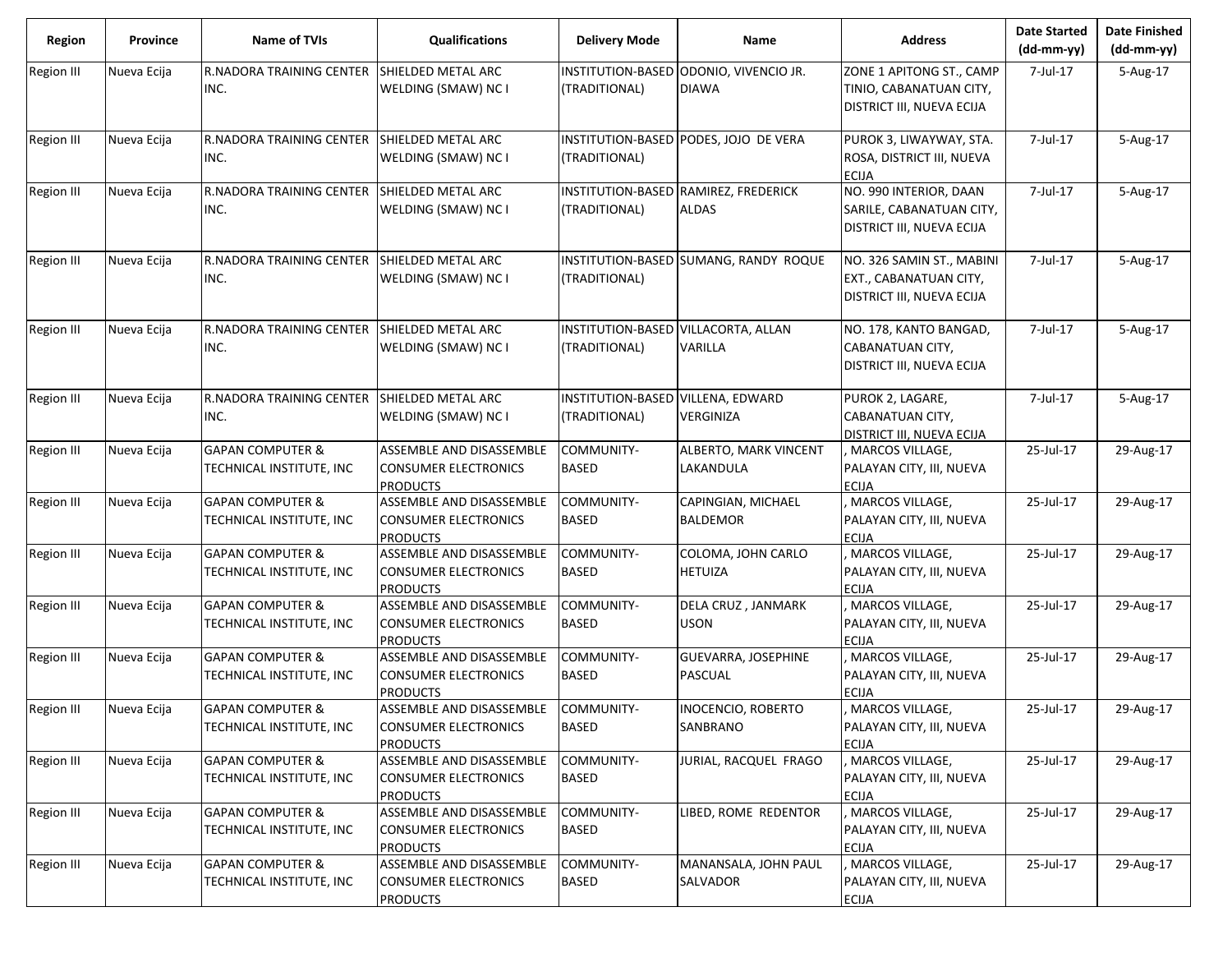| <b>Region</b>     | <b>Province</b> | <b>Name of TVIs</b>         | <b>Qualifications</b>       | <b>Delivery Mode</b> | <b>Name</b>            | <b>Address</b>                  | <b>Date Started</b><br>$(dd-mm-yy)$ | <b>Date Finished</b><br>(dd-mm-yy) |
|-------------------|-----------------|-----------------------------|-----------------------------|----------------------|------------------------|---------------------------------|-------------------------------------|------------------------------------|
| Region III        | Nueva Ecija     | <b>GAPAN COMPUTER &amp;</b> | ASSEMBLE AND DISASSEMBLE    | COMMUNITY-           | MANTILE, LEONARD       | MARCOS VILLAGE,                 | 25-Jul-17                           | 29-Aug-17                          |
|                   |                 | TECHNICAL INSTITUTE, INC    | <b>CONSUMER ELECTRONICS</b> | BASED                | <b>VICENTE</b>         | PALAYAN CITY, III, NUEVA        |                                     |                                    |
|                   |                 |                             | <b>PRODUCTS</b>             |                      |                        | <b>ECIJA</b>                    |                                     |                                    |
| Region III        | Nueva Ecija     | <b>GAPAN COMPUTER &amp;</b> | ASSEMBLE AND DISASSEMBLE    | COMMUNITY-           | MAYUGO, ROMNEIL        | MARCOS VILLAGE,                 | 25-Jul-17                           | 29-Aug-17                          |
|                   |                 | TECHNICAL INSTITUTE, INC    | <b>CONSUMER ELECTRONICS</b> | BASED                | <b>MARQUEZ</b>         | PALAYAN CITY, III, NUEVA        |                                     |                                    |
|                   |                 |                             | <b>PRODUCTS</b>             |                      |                        | <b>ECIJA</b>                    |                                     |                                    |
| Region III        | Nueva Ecija     | <b>GAPAN COMPUTER &amp;</b> | ASSEMBLE AND DISASSEMBLE    | COMMUNITY-           | MIRANDA, ART DELA CRUZ | , MARCOS VILLAGE,               | 25-Jul-17                           | 29-Aug-17                          |
|                   |                 | TECHNICAL INSTITUTE, INC    | <b>CONSUMER ELECTRONICS</b> | BASED                |                        | PALAYAN CITY, III, NUEVA        |                                     |                                    |
|                   |                 |                             | <b>PRODUCTS</b>             |                      |                        | <b>ECIJA</b>                    |                                     |                                    |
| <b>Region III</b> | Nueva Ecija     | <b>GAPAN COMPUTER &amp;</b> | ASSEMBLE AND DISASSEMBLE    | COMMUNITY-           | NALUNDASAN, JEREMIAS   | MARCOS VILLAGE,                 | 25-Jul-17                           | 29-Aug-17                          |
|                   |                 | TECHNICAL INSTITUTE, INC    | <b>CONSUMER ELECTRONICS</b> | BASED                | <b>CASTILLO</b>        | PALAYAN CITY, III, NUEVA        |                                     |                                    |
|                   |                 |                             | <b>PRODUCTS</b>             |                      |                        | <b>ECIJA</b>                    |                                     |                                    |
| Region III        | Nueva Ecija     | <b>GAPAN COMPUTER &amp;</b> | ASSEMBLE AND DISASSEMBLE    | COMMUNITY-           | NORCA, JAYVIDE N/A     | MARCOS VILLAGE,                 | 25-Jul-17                           | 29-Aug-17                          |
|                   |                 | TECHNICAL INSTITUTE, INC    | <b>CONSUMER ELECTRONICS</b> | BASED                |                        | PALAYAN CITY, III, NUEVA        |                                     |                                    |
|                   |                 |                             | <b>PRODUCTS</b>             |                      |                        | <b>ECIJA</b>                    |                                     |                                    |
| Region III        | Nueva Ecija     | <b>GAPAN COMPUTER &amp;</b> | ASSEMBLE AND DISASSEMBLE    | COMMUNITY-           | PADERNILLA, ROGELIO    | MARCOS VILLAGE.                 | 25-Jul-17                           | 29-Aug-17                          |
|                   |                 | TECHNICAL INSTITUTE, INC    | <b>CONSUMER ELECTRONICS</b> | BASED                | ANGELES                | PALAYAN CITY, III, NUEVA        |                                     |                                    |
|                   |                 |                             | <b>PRODUCTS</b>             |                      |                        | <b>ECIJA</b>                    |                                     |                                    |
| Region III        | Nueva Ecija     | <b>GAPAN COMPUTER &amp;</b> | ASSEMBLE AND DISASSEMBLE    | COMMUNITY-           | PALANG, GREMAILL       | MARCOS VILLAGE,                 | 25-Jul-17                           | 29-Aug-17                          |
|                   |                 | TECHNICAL INSTITUTE, INC    | <b>CONSUMER ELECTRONICS</b> | <b>BASED</b>         | <b>NICOLAS</b>         | PALAYAN CITY, III, NUEVA        |                                     |                                    |
|                   |                 |                             | <b>PRODUCTS</b>             |                      |                        | <b>ECIJA</b>                    |                                     |                                    |
| Region III        | Nueva Ecija     | <b>GAPAN COMPUTER &amp;</b> | ASSEMBLE AND DISASSEMBLE    | COMMUNITY-           | PILANDE, MARK GENEL    | MARCOS VILLAGE,                 | 25-Jul-17                           | 29-Aug-17                          |
|                   |                 | TECHNICAL INSTITUTE, INC    | <b>CONSUMER ELECTRONICS</b> | BASED                | <b>SANTOS</b>          | PALAYAN CITY, III, NUEVA        |                                     |                                    |
|                   |                 |                             | <b>PRODUCTS</b>             |                      |                        | <b>ECIJA</b>                    |                                     |                                    |
| Region III        | Nueva Ecija     | <b>GAPAN COMPUTER &amp;</b> | ASSEMBLE AND DISASSEMBLE    | COMMUNITY-           | RIOROSO, RORY JOHN     | <b>BLOCK A, MARCOS VILLAGE,</b> | 25-Jul-17                           | 29-Aug-17                          |
|                   |                 | TECHNICAL INSTITUTE, INC    | <b>CONSUMER ELECTRONICS</b> | <b>BASED</b>         | <b>UMBLAS</b>          | PALAYAN CITY, III, NUEVA        |                                     |                                    |
|                   |                 |                             | <b>PRODUCTS</b>             |                      |                        | <b>ECIJA</b>                    |                                     |                                    |
| Region III        | Nueva Ecija     | <b>GAPAN COMPUTER &amp;</b> | ASSEMBLE AND DISASSEMBLE    | COMMUNITY-           | ROGAYAN, JOHN MARTIN   | MARCOS VILLAGE,                 | 25-Jul-17                           | 29-Aug-17                          |
|                   |                 | TECHNICAL INSTITUTE, INC    | <b>CONSUMER ELECTRONICS</b> | BASED                |                        | PALAYAN CITY, III, NUEVA        |                                     |                                    |
|                   |                 |                             | <b>PRODUCTS</b>             |                      |                        | <b>ECIJA</b>                    |                                     |                                    |
| Region III        | Nueva Ecija     | <b>GAPAN COMPUTER &amp;</b> | ASSEMBLE AND DISASSEMBLE    | COMMUNITY-           | SAMPANG, ELADIO        | MARCOS VILLAGE,                 | 25-Jul-17                           | 29-Aug-17                          |
|                   |                 | TECHNICAL INSTITUTE, INC    | <b>CONSUMER ELECTRONICS</b> | <b>BASED</b>         | <b>INOCENCIO</b>       | PALAYAN CITY, III, NUEVA        |                                     |                                    |
|                   |                 |                             | <b>PRODUCTS</b>             |                      |                        | <b>ECIJA</b>                    |                                     |                                    |
| Region III        | Nueva Ecija     | <b>GAPAN COMPUTER &amp;</b> | ASSEMBLE AND DISASSEMBLE    | COMMUNITY-           | SANTOS, EROLL JAY      | MARCOS VILLAGE,                 | 25-Jul-17                           | 29-Aug-17                          |
|                   |                 | TECHNICAL INSTITUTE, INC    | <b>CONSUMER ELECTRONICS</b> | <b>BASED</b>         | <b>TORALBA</b>         | PALAYAN CITY, III, NUEVA        |                                     |                                    |
|                   |                 |                             | <b>PRODUCTS</b>             |                      |                        | <b>ECIJA</b>                    |                                     |                                    |
| Region III        | Nueva Ecija     | <b>GAPAN COMPUTER &amp;</b> | ASSEMBLE AND DISASSEMBLE    | COMMUNITY-           | SARMIENTO, EDDIBOY     | MARCOS VILLAGE,                 | 25-Jul-17                           | 29-Aug-17                          |
|                   |                 | TECHNICAL INSTITUTE, INC    | <b>CONSUMER ELECTRONICS</b> | <b>BASED</b>         | <b>BARRIENTOS</b>      | PALAYAN CITY, III, NUEVA        |                                     |                                    |
|                   |                 |                             | <b>PRODUCTS</b>             |                      |                        | <b>ECIJA</b>                    |                                     |                                    |
| Region III        | Nueva Ecija     | <b>GAPAN COMPUTER &amp;</b> | ASSEMBLE AND DISASSEMBLE    | COMMUNITY-           | VICENTE, ART GALAM     | MARCOS VILLAGE,                 | 25-Jul-17                           | 29-Aug-17                          |
|                   |                 | TECHNICAL INSTITUTE, INC    | <b>CONSUMER ELECTRONICS</b> | BASED                |                        | PALAYAN CITY, III, NUEVA        |                                     |                                    |
|                   |                 |                             | <b>PRODUCTS</b>             |                      |                        | <b>ECIJA</b>                    |                                     |                                    |
| Region III        | Nueva Ecija     | <b>GAPAN COMPUTER &amp;</b> | ASSEMBLE AND DISASSEMBLE    | COMMUNITY-           | VICENTE, RAMOS AIREEN  | MARCOS VILLAGE,                 | 25-Jul-17                           | 29-Aug-17                          |
|                   |                 | TECHNICAL INSTITUTE, INC    | <b>CONSUMER ELECTRONICS</b> | <b>BASED</b>         |                        | PALAYAN CITY, III, NUEVA        |                                     |                                    |
|                   |                 |                             | <b>PRODUCTS</b>             |                      |                        | <b>ECIJA</b>                    |                                     |                                    |
| Region III        | Nueva Ecija     | <b>GAPAN COMPUTER &amp;</b> | ASSEMBLE AND DISASSEMBLE    | COMMUNITY-           | VINCULADO, JEROME      | MARCOS VILLAGE,                 | 25-Jul-17                           | 29-Aug-17                          |
|                   |                 | TECHNICAL INSTITUTE, INC    | <b>CONSUMER ELECTRONICS</b> | BASED                | <b>ANTONIO</b>         | PALAYAN CITY, III, NUEVA        |                                     |                                    |
|                   |                 |                             | <b>PRODUCTS</b>             |                      |                        | <b>ECIJA</b>                    |                                     |                                    |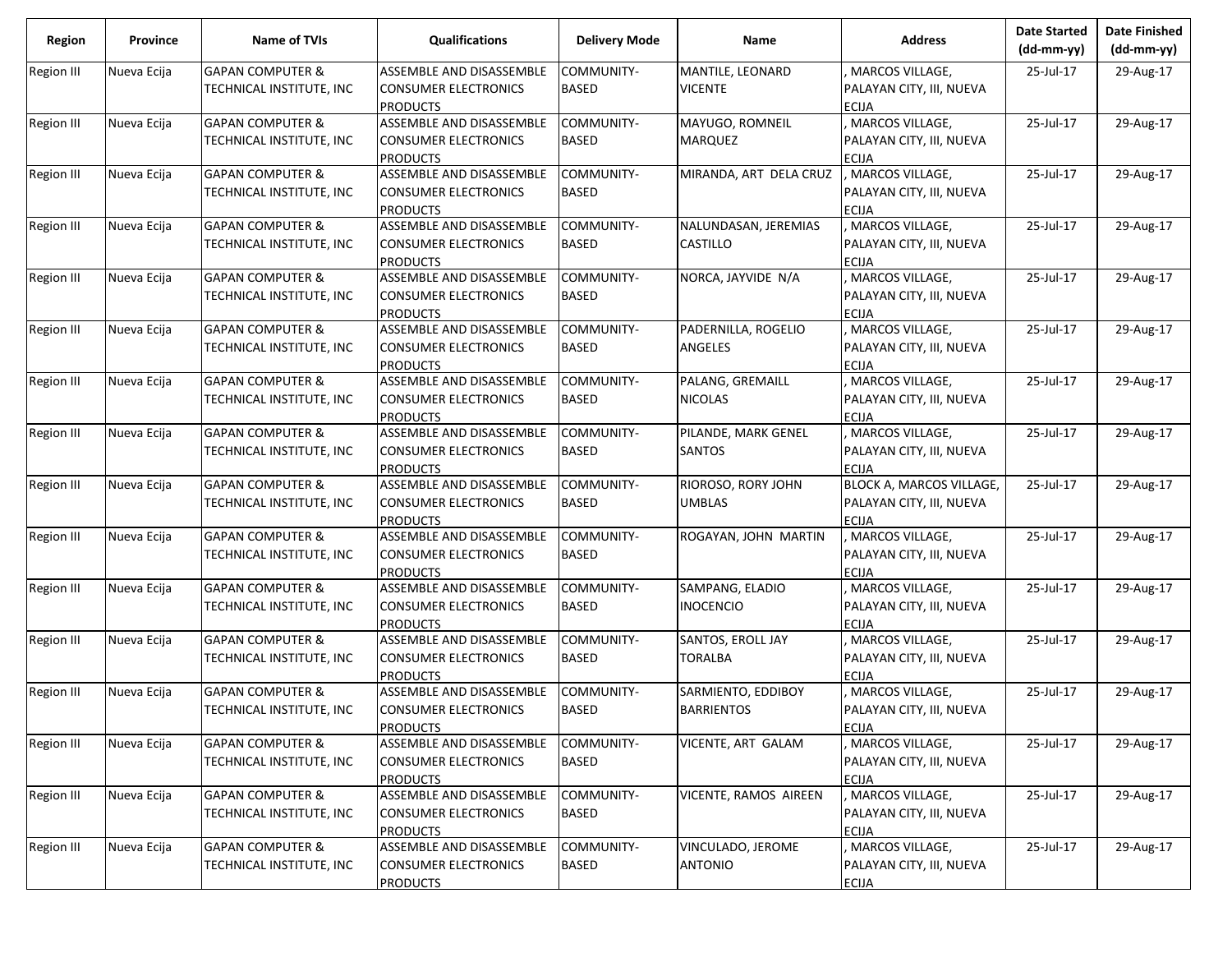| <b>Region</b>     | Province    | Name of TVIs                                                    | <b>Qualifications</b>      | <b>Delivery Mode</b>                          | Name                          | <b>Address</b>                                           | <b>Date Started</b><br>$(dd-mm-yy)$ | <b>Date Finished</b><br>$(dd-mm-yy)$ |
|-------------------|-------------|-----------------------------------------------------------------|----------------------------|-----------------------------------------------|-------------------------------|----------------------------------------------------------|-------------------------------------|--------------------------------------|
| <b>Region III</b> | Nueva Ecija | <b>JVF Center for Technical</b><br>Studies and Assessment, Inc. | DRESSMAKING (CASUAL) NC II | <b>Institution Based</b><br>(Mobile Training) | Abaya, Analyn Abenoja         | 225street, Brgy Zamora,<br>Santa Rosa, 3, NUEVA ECIJA    | 17-Jul-17                           | 31-Aug-17                            |
| <b>Region III</b> | Nueva Ecija | <b>JVF Center for Technical</b><br>Studies and Assessment, Inc. | DRESSMAKING (CASUAL) NC II | <b>Institution Based</b><br>(Mobile Training) | Alfaro, Marilyn Galang        | 160street, Brgy Zamora,<br>Santa Rosa, 3, NUEVA ECIJA    | 17-Jul-17                           | 31-Aug-17                            |
| Region III        | Nueva Ecija | <b>JVF Center for Technical</b><br>Studies and Assessment, Inc. | DRESSMAKING (CASUAL) NC II | <b>Institution Based</b><br>(Mobile Training) | Angeles, Connie Pingol        | 79street, Brgy Del Pilar,<br>Santa Rosa, 3, NUEVA ECIJA  | 17-Jul-17                           | 31-Aug-17                            |
| Region III        | Nueva Ecija | <b>JVF Center for Technical</b><br>Studies and Assessment, Inc. | DRESSMAKING (CASUAL) NC II | <b>Institution Based</b><br>(Mobile Training) | Dawang, Gemma Germino         | Tramo, Brgy Del Pilar, Santa<br>Rosa, 3, NUEVA ECIJA     | 17-Jul-17                           | 31-Aug-17                            |
| <b>Region III</b> | Nueva Ecija | <b>JVF Center for Technical</b><br>Studies and Assessment, Inc. | DRESSMAKING (CASUAL) NC II | <b>Institution Based</b><br>(Mobile Training) | De Guzman, Susie Habla        | Tramo, Brgy Del Pilar, Santa<br>Rosa, 3, NUEVA ECIJA     | 17-Jul-17                           | 31-Aug-17                            |
| <b>Region III</b> | Nueva Ecija | <b>JVF Center for Technical</b><br>Studies and Assessment, Inc. | DRESSMAKING (CASUAL) NC II | <b>Institution Based</b><br>(Mobile Training) | Estaca, Myrna Dela Cruz       | 49street, San Mariano,<br>Santa Rosa, 3, NUEVA ECIJA     | 17-Jul-17                           | 31-Aug-17                            |
| <b>Region III</b> | Nueva Ecija | <b>JVF Center for Technical</b><br>Studies and Assessment, Inc. | DRESSMAKING (CASUAL) NC II | <b>Institution Based</b><br>(Mobile Training) | Eusebio, Teresita Putungan    | 0239street, Brgy Rizal, Santa<br>Rosa, 3, NUEVA ECIJA    | 17-Jul-17                           | 31-Aug-17                            |
| <b>Region III</b> | Nueva Ecija | <b>JVF Center for Technical</b><br>Studies and Assessment, Inc. | DRESSMAKING (CASUAL) NC II | <b>Institution Based</b><br>(Mobile Training) | Francisco, Janice Flores      | 300street, San Joseph, Santa<br>Rosa, 3, NUEVA ECIJA     | 17-Jul-17                           | 31-Aug-17                            |
| <b>Region III</b> | Nueva Ecija | <b>JVF Center for Technical</b><br>Studies and Assessment, Inc. | DRESSMAKING (CASUAL) NC II | <b>Institution Based</b><br>(Mobile Training) | Lajota, Marie Joven           | Tramo, Brgy Del Pilar, Santa<br>Rosa, 3, NUEVA ECIJA     | 17-Jul-17                           | 31-Aug-17                            |
| <b>Region III</b> | Nueva Ecija | <b>JVF Center for Technical</b><br>Studies and Assessment, Inc. | DRESSMAKING (CASUAL) NC II | <b>Institution Based</b><br>(Mobile Training) | Legaspi, Dolores Galang       | 182street, Brgy Zamora,<br>Santa Rosa, 3, NUEVA ECIJA    | 17-Jul-17                           | 31-Aug-17                            |
| <b>Region III</b> | Nueva Ecija | <b>JVF Center for Technical</b><br>Studies and Assessment, Inc. | DRESSMAKING (CASUAL) NC II | <b>Institution Based</b><br>(Mobile Training) | Manabat, Catherine<br>Gumarac | 299street, San Joseph, Santa<br>Rosa, 3, NUEVA ECIJA     | 17-Jul-17                           | 31-Aug-17                            |
| <b>Region III</b> | Nueva Ecija | JVF Center for Technical<br>Studies and Assessment, Inc.        | DRESSMAKING (CASUAL) NC II | <b>Institution Based</b><br>(Mobile Training) | Matias, Merly Galang          | 141street, Brgy Zamora,<br>Santa Rosa, 3, NUEVA ECIJA    | 17-Jul-17                           | 31-Aug-17                            |
| <b>Region III</b> | Nueva Ecija | <b>JVF Center for Technical</b><br>Studies and Assessment, Inc. | DRESSMAKING (CASUAL) NC II | <b>Institution Based</b><br>(Mobile Training) | Medina, Amelyn Zafra          | 121street, Brgy Del Pilar,<br>Santa Rosa, 3, NUEVA ECIJA | 17-Jul-17                           | 31-Aug-17                            |
| <b>Region III</b> | Nueva Ecija | JVF Center for Technical<br>Studies and Assessment, Inc.        | DRESSMAKING (CASUAL) NC II | <b>Institution Based</b><br>(Mobile Training) | Odra, Dolores Natividad       | 264street, Brgy Rizal, Santa<br>Rosa, 3, NUEVA ECIJA     | 17-Jul-17                           | 31-Aug-17                            |
| Region III        | Nueva Ecija | JVF Center for Technical<br>Studies and Assessment, Inc.        | DRESSMAKING (CASUAL) NC II | <b>Institution Based</b><br>(Mobile Training) | Odra, Lovely Rose Jordan      | 0263street, Brgy Rizal, Santa<br>Rosa, 3, NUEVA ECIJA    | 17-Jul-17                           | 31-Aug-17                            |
| Region III        | Nueva Ecija | JVF Center for Technical<br>Studies and Assessment, Inc.        | DRESSMAKING (CASUAL) NC II | <b>Institution Based</b><br>(Mobile Training) | Pascua, Rolinda Tawagan       | Tramo, Brgy Del Pilar, Santa<br>Rosa, 3, NUEVA ECIJA     | 17-Jul-17                           | 31-Aug-17                            |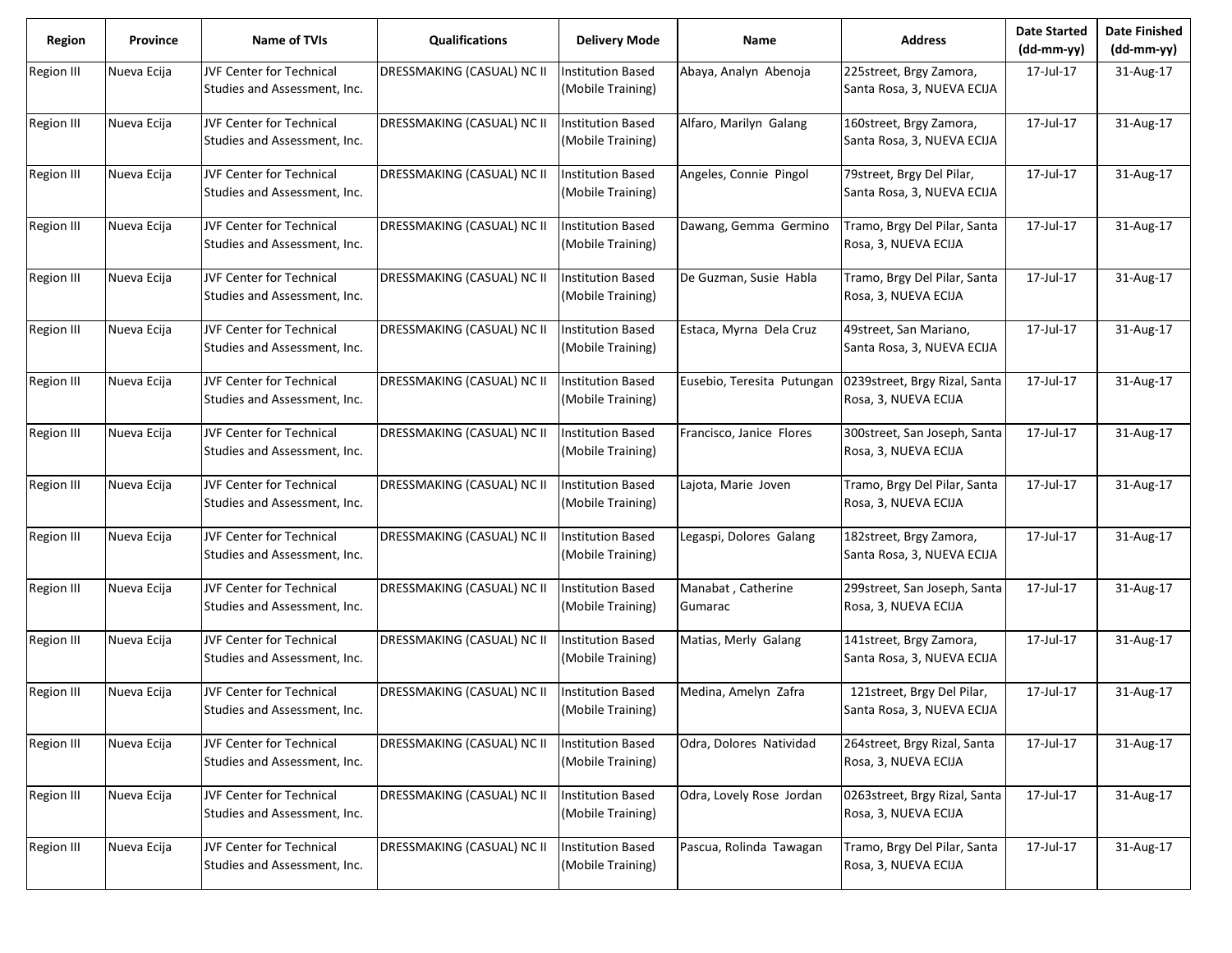| <b>Region</b>     | <b>Province</b> | <b>Name of TVIs</b>                                             | <b>Qualifications</b>                                    | <b>Delivery Mode</b>                          | <b>Name</b>                                            | <b>Address</b>                                                                                 | <b>Date Started</b><br>$(dd-mm-vv)$ | <b>Date Finished</b><br>(dd-mm-yy) |
|-------------------|-----------------|-----------------------------------------------------------------|----------------------------------------------------------|-----------------------------------------------|--------------------------------------------------------|------------------------------------------------------------------------------------------------|-------------------------------------|------------------------------------|
| <b>Region III</b> | Nueva Ecija     | <b>JVF Center for Technical</b><br>Studies and Assessment, Inc. | DRESSMAKING (CASUAL) NC II                               | <b>Institution Based</b><br>(Mobile Training) | Roxas, Thea Villanueva                                 | 0254street, Brgy Rizal, Santa<br>Rosa, 3, NUEVA ECIJA                                          | 17-Jul-17                           | 31-Aug-17                          |
| <b>Region III</b> | Nueva Ecija     | <b>JVF Center for Technical</b><br>Studies and Assessment, Inc. | DRESSMAKING (CASUAL) NC II                               | <b>Institution Based</b><br>(Mobile Training) | Santos, Arah Jane Alcaraz                              | 117street, Brgy Del Pilar,<br>Santa Rosa, 3, NUEVA ECIJA                                       | 17-Jul-17                           | 31-Aug-17                          |
| Region III        | Nueva Ecija     | <b>JVF Center for Technical</b><br>Studies and Assessment, Inc. | DRESSMAKING (CASUAL) NC II                               | <b>Institution Based</b><br>(Mobile Training) | Santos, Emelda Zolina                                  | 301 street, San Joseph,<br>Santa Rosa, 3, NUEVA ECIJA                                          | 17-Jul-17                           | 31-Aug-17                          |
| Region III        | Nueva Ecija     | <b>JVF Center for Technical</b><br>Studies and Assessment, Inc. | DRESSMAKING (CASUAL) NC II                               | <b>Institution Based</b><br>(Mobile Training) | Sapiandante, Rosalina<br>Sarmiento                     | 8street, Brgy Del Pilar, Santa<br>Rosa, 3, NUEVA ECIJA                                         | 17-Jul-17                           | 31-Aug-17                          |
| <b>Region III</b> | Nueva Ecija     | <b>JVF Center for Technical</b><br>Studies and Assessment, Inc. | DRESSMAKING (CASUAL) NC II                               | <b>Institution Based</b><br>(Mobile Training) | Tobiano, Lourdes Sarmiento 22street, Brgy Del Pilar,   | Santa Rosa, 3, NUEVA ECIJA                                                                     | 17-Jul-17                           | 31-Aug-17                          |
| <b>Region III</b> | Nueva Ecija     | <b>JVF Center for Technical</b><br>Studies and Assessment, Inc. | DRESSMAKING (CASUAL) NC II                               | <b>Institution Based</b><br>(Mobile Training) | Tualla, Evangielyn Zafra                               | 142street, Brgy Del Pilar,<br>Santa Rosa, 3, NUEVA ECIJA                                       | 17-Jul-17                           | 31-Aug-17                          |
| <b>Region III</b> | Nueva Ecija     | <b>JVF Center for Technical</b><br>Studies and Assessment, Inc. | DRESSMAKING (CASUAL) NC II                               | <b>Institution Based</b><br>(Mobile Training) | Velasco, Adelaida Quindara                             | Tramo, Brgy Del Pilar, Santa<br>Rosa, 3, NUEVA ECIJA                                           | 17-Jul-17                           | 31-Aug-17                          |
| <b>Region III</b> | Nueva Ecija     | <b>JVF Center for Technical</b><br>Studies and Assessment, Inc. | DRESSMAKING (CASUAL) NC II                               | <b>Institution Based</b><br>(Mobile Training) | Velasco, Marissa Sarmiento                             | 23street, Brgy Del Pilar,<br>Santa Rosa, 3, NUEVA ECIJA                                        | 17-Jul-17                           | 31-Aug-17                          |
| <b>Region III</b> | Nueva Ecija     | <b>JVF Center for Technical</b><br>Studies and Assessment, Inc. | DRESSMAKING (CASUAL) NC II                               | <b>Institution Based</b><br>(Mobile Training) | Vergara, Irene Garcia                                  | 35street, Brgy Del Pilar,<br>Santa Rosa, 3, NUEVA ECIJA                                        | 17-Jul-17                           | 31-Aug-17                          |
| <b>Region III</b> | Nueva Ecija     | SKILL-POWER INSTITUTE, INC.                                     | Prepare and Cook Hot Meals<br>(Leading to Cookery NC II) | COMMUNITY-<br><b>BASED</b>                    | AROCENA, ADRIAN PAUL<br>MANANGUIT                      | PUROK CENTRO, MANAROG,<br><b>GENERAL MAMERTO</b><br>NATIVIDAD, DISTRICT III,<br>NUEVA ECIJA    | 17-Jul-17                           | 17-Aug-17                          |
| <b>Region III</b> | Nueva Ecija     | SKILL-POWER INSTITUTE, INC.                                     | Prepare and Cook Hot Meals<br>(Leading to Cookery NC II) | COMMUNITY-<br><b>BASED</b>                    | AROCENA, ALMA RIRAO                                    | PUROK 6, MATAAS NA<br>KAHOY, GENERAL<br>MAMERTO NATIVIDAD,<br>DISTRICT III, NUEVA ECIJA        | 17-Jul-17                           | 17-Aug-17                          |
| <b>Region III</b> | Nueva Ecija     | SKILL-POWER INSTITUTE, INC.                                     | Prepare and Cook Hot Meals<br>(Leading to Cookery NC II) | COMMUNITY-<br><b>BASED</b>                    | AROCENA, UNICE CRUDA                                   | PUROK 6, MATAAS NA<br>KAHOY, GENERAL<br>MAMERTO NATIVIDAD,<br><b>DISTRICT III, NUEVA ECIJA</b> | 17-Jul-17                           | 17-Aug-17                          |
| <b>Region III</b> | Nueva Ecija     | SKILL-POWER INSTITUTE, INC.                                     | Prepare and Cook Hot Meals<br>(Leading to Cookery NC II) | COMMUNITY-<br><b>BASED</b>                    | <b>BALINGIT, RHEA MAUREEN</b><br><b>GLENN CABADING</b> | PUROK 3, MATAAS NA<br>KAHOY, GENERAL<br>MAMERTO NATIVIDAD,<br>DISTRICT III, NUEVA ECIJA        | 17-Jul-17                           | 17-Aug-17                          |
| Region III        | Nueva Ecija     | SKILL-POWER INSTITUTE, INC.                                     | Prepare and Cook Hot Meals<br>(Leading to Cookery NC II) | COMMUNITY-<br><b>BASED</b>                    | BARGAN, RUEL, JR. GARO                                 | PUROK 1, MATAAS NA<br>KAHOY, GENERAL<br>MAMERTO NATIVIDAD,<br>DISTRICT III, NUEVA ECIJA        | 17-Jul-17                           | 17-Aug-17                          |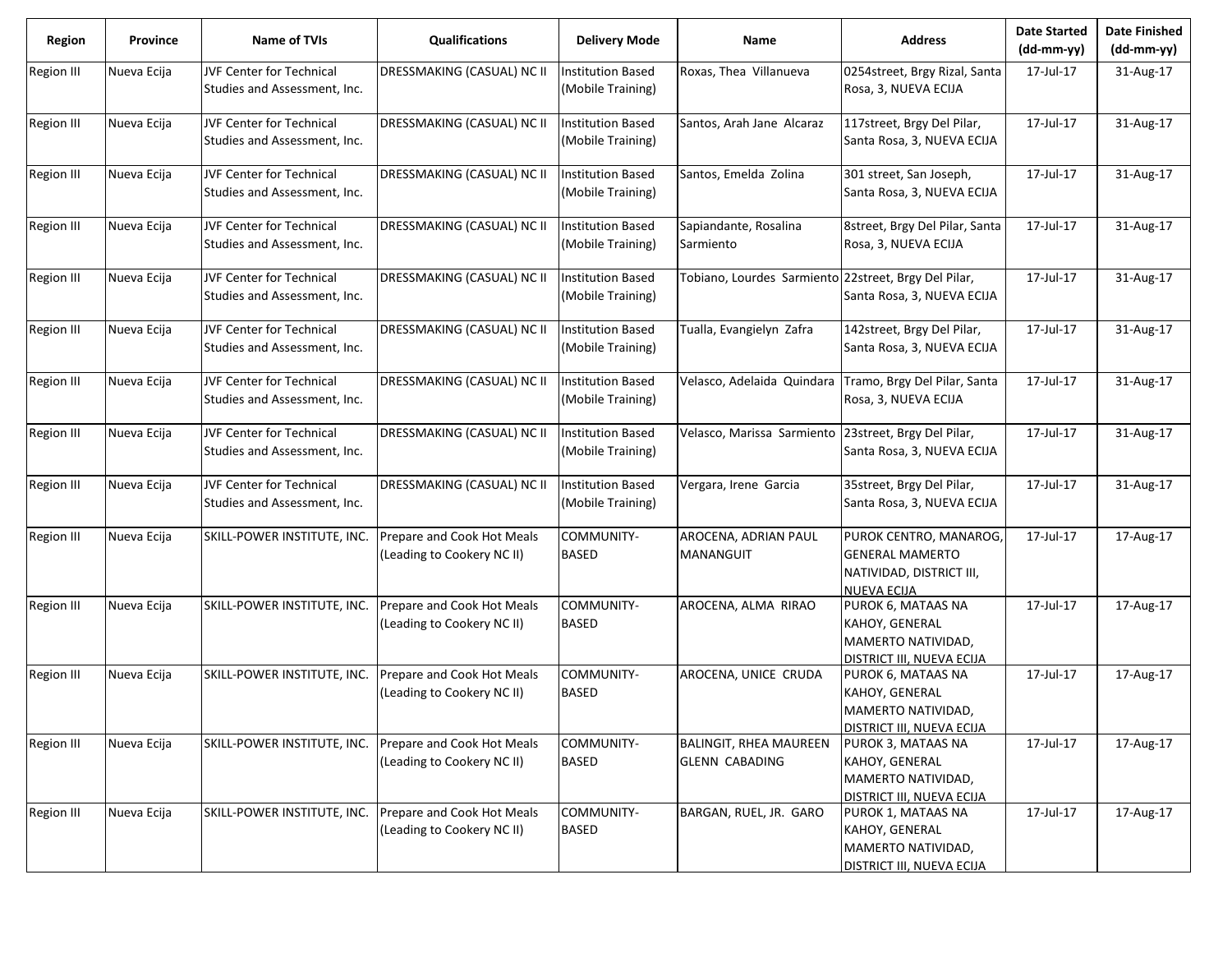| Region            | Province    | Name of TVIs                                           | <b>Qualifications</b>                                    | <b>Delivery Mode</b>       | Name                                       | <b>Address</b>                                                                                    | <b>Date Started</b><br>$(dd-mm-yy)$ | <b>Date Finished</b><br>(dd-mm-yy) |
|-------------------|-------------|--------------------------------------------------------|----------------------------------------------------------|----------------------------|--------------------------------------------|---------------------------------------------------------------------------------------------------|-------------------------------------|------------------------------------|
| Region III        | Nueva Ecija | SKILL-POWER INSTITUTE, INC.                            | Prepare and Cook Hot Meals<br>(Leading to Cookery NC II) | COMMUNITY-<br><b>BASED</b> | BERMUDEZ, SHEENA MAY<br>SAULO              | PUROK 3, MATAAS NA<br>KAHOY, GENERAL<br>MAMERTO NATIVIDAD,<br>DISTRICT III, NUEVA ECIJA           | 17-Jul-17                           | 17-Aug-17                          |
| <b>Region III</b> | Nueva Ecija | SKILL-POWER INSTITUTE, INC.                            | Prepare and Cook Hot Meals<br>(Leading to Cookery NC II) | COMMUNITY-<br>BASED        | BULOS, ANNA LIZA TOMAS                     | 188, MATAAS NA KAHOY,<br><b>GENERAL MAMERTO</b><br>NATIVIDAD, DISTRICT III,<br><b>NUEVA ECIJA</b> | 17-Jul-17                           | 17-Aug-17                          |
| <b>Region III</b> | Nueva Ecija | SKILL-POWER INSTITUTE, INC.                            | Prepare and Cook Hot Meals<br>(Leading to Cookery NC II) | COMMUNITY-<br><b>BASED</b> | BULOS, JOAN JOY JIMENEZ                    | 188, MATAAS NA KAHOY,<br><b>GENERAL MAMERTO</b><br>NATIVIDAD, DISTRICT III,<br><b>NUEVA ECIJA</b> | 17-Jul-17                           | 17-Aug-17                          |
| Region III        | Nueva Ecija | SKILL-POWER INSTITUTE, INC.                            | Prepare and Cook Hot Meals<br>(Leading to Cookery NC II) | COMMUNITY-<br>BASED        | DEUS, JUDE ANN BONDOC                      | MANAROG, GENERAL<br>MAMERTO NATIVIDAD,<br>DISTRICT III, NUEVA ECIJA                               | 17-Jul-17                           | 17-Aug-17                          |
| Region III        | Nueva Ecija | SKILL-POWER INSTITUTE, INC.                            | Prepare and Cook Hot Meals<br>(Leading to Cookery NC II) | COMMUNITY-<br>BASED        | FERNANDEZ, ANALIEZEL<br><b>NACIONAL</b>    | PUROK 3, MATAAS NA<br>KAHOY, GENERAL<br>MAMERTO NATIVIDAD,<br>DISTRICT III, NUEVA ECIJA           | 17-Jul-17                           | 17-Aug-17                          |
| <b>Region III</b> | Nueva Ecija | SKILL-POWER INSTITUTE, INC.                            | Prepare and Cook Hot Meals<br>(Leading to Cookery NC II) | COMMUNITY-<br>BASED        | FERNANDEZ, MARY-AN<br><b>AGUSTIN</b>       | PUROK 3, MATAAS NA<br>KAHOY, GENERAL<br>MAMERTO NATIVIDAD,<br>DISTRICT III, NUEVA ECIJA           | 17-Jul-17                           | 17-Aug-17                          |
| Region III        | Nueva Ecija | SKILL-POWER INSTITUTE, INC.                            | Prepare and Cook Hot Meals<br>(Leading to Cookery NC II) | COMMUNITY-<br>BASED        | <b>GAMIT, KAREN GAY</b><br><b>BUMANLAG</b> | CENTRO, MATAAS NA<br>KAHOY, GENERAL<br>MAMERTO NATIVIDAD,<br>DISTRICT III, NUEVA ECIJA            | 17-Jul-17                           | 17-Aug-17                          |
| Region III        | Nueva Ecija | SKILL-POWER INSTITUTE, INC.                            | Prepare and Cook Hot Meals<br>(Leading to Cookery NC II) | COMMUNITY-<br><b>BASED</b> | GARO, LARISSA RAMOS                        | PUROK 1, MATAAS NA<br>KAHOY, GENERAL<br>MAMERTO NATIVIDAD,<br>DISTRICT III, NUEVA ECIJA           | 17-Jul-17                           | 17-Aug-17                          |
| Region III        | Nueva Ecija | SKILL-POWER INSTITUTE, INC.                            | Prepare and Cook Hot Meals<br>(Leading to Cookery NC II) | COMMUNITY-<br>BASED        | GARO, ROXANNE JOY<br><b>RAMOS</b>          | PUROK 1, MATAAS NA<br>KAHOY, GENERAL<br>MAMERTO NATIVIDAD,<br>DISTRICT III, NUEVA ECIJA           | 17-Jul-17                           | 17-Aug-17                          |
| Region III        | Nueva Ecija | SKILL-POWER INSTITUTE, INC.                            | Prepare and Cook Hot Meals<br>(Leading to Cookery NC II) | COMMUNITY-<br>BASED        | MANANGUIT, VALERIE<br><b>NILLO</b>         | MANAROG, GENERAL<br>MAMERTO NATIVIDAD,<br>DISTRICT III, NUEVA ECIJA                               | 17-Jul-17                           | 17-Aug-17                          |
| Region III        | Nueva Ecija | SKILL-POWER INSTITUTE, INC. Prepare and Cook Hot Meals | (Leading to Cookery NC II)                               | COMMUNITY-<br>BASED        | MANINGAS, ROSALIE<br>PAGAD                 | 315 PUROK 3, MATAAS NA<br>KAHOY, GENERAL<br>MAMERTO NATIVIDAD,<br>DISTRICT III, NUEVA ECIJA       | 17-Jul-17                           | 17-Aug-17                          |
| Region III        | Nueva Ecija | SKILL-POWER INSTITUTE, INC.                            | Prepare and Cook Hot Meals<br>(Leading to Cookery NC II) | COMMUNITY-<br><b>BASED</b> | MELICADO, GLICERIA<br><b>LACTAO</b>        | PUROK 2, MATAAS NA<br>KAHOY, GENERAL<br>MAMERTO NATIVIDAD,<br>DISTRICT III, NUEVA ECIJA           | 17-Jul-17                           | 17-Aug-17                          |
| Region III        | Nueva Ecija | SKILL-POWER INSTITUTE, INC.                            | Prepare and Cook Hot Meals<br>(Leading to Cookery NC II) | COMMUNITY-<br>BASED        | NARCISO, SUSAN FAJARDO                     | PUROK 4, MATAAS NA<br>KAHOY, GENERAL<br>MAMERTO NATIVIDAD,<br>DISTRICT III, NUEVA ECIJA           | 17-Jul-17                           | 17-Aug-17                          |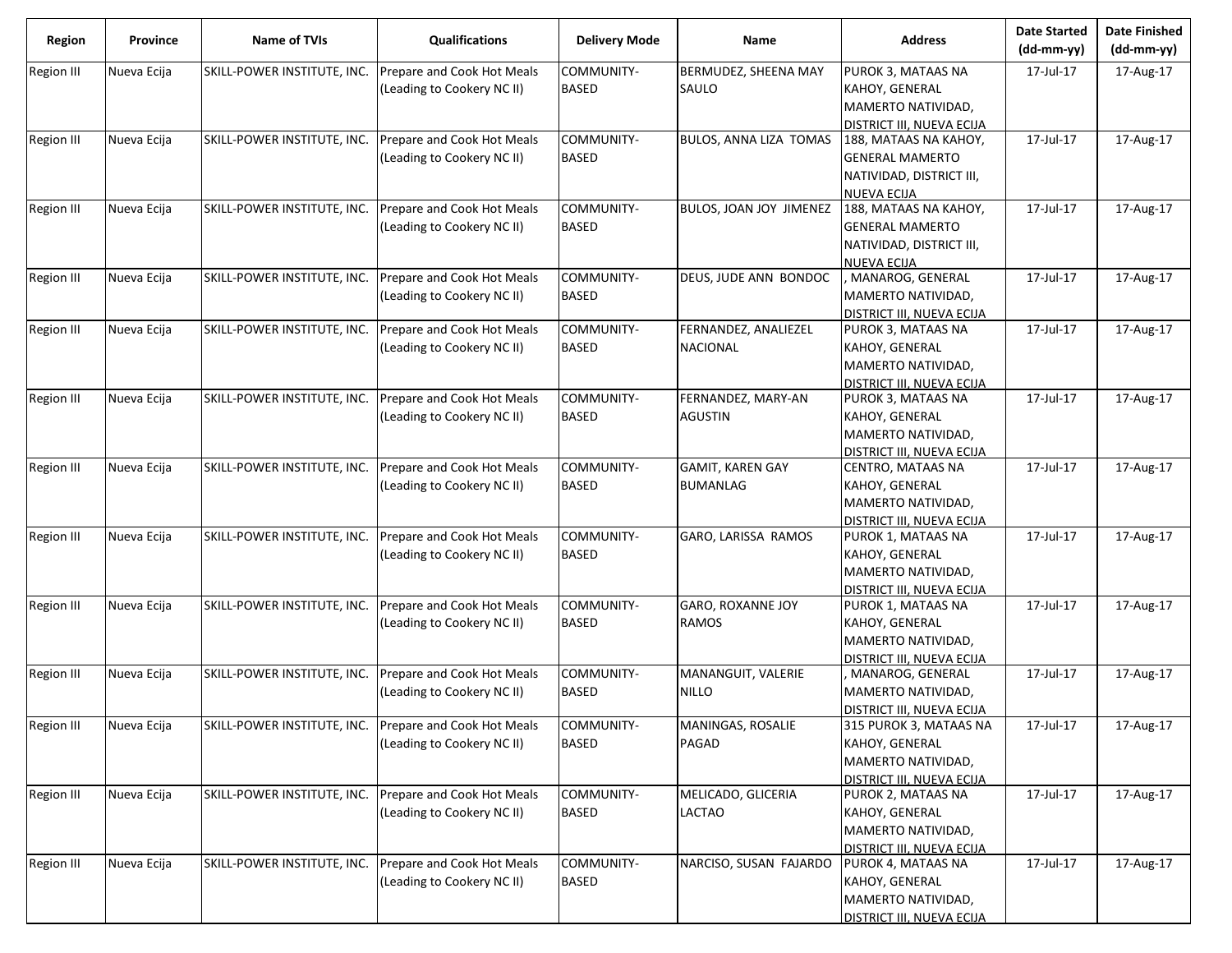| <b>Region</b>     | Province    | <b>Name of TVIs</b>                        | <b>Qualifications</b>                                                           | <b>Delivery Mode</b>       | Name                                      | <b>Address</b>                                                                                 | <b>Date Started</b><br>$(dd-mm-yy)$ | <b>Date Finished</b><br>(dd-mm-yy) |
|-------------------|-------------|--------------------------------------------|---------------------------------------------------------------------------------|----------------------------|-------------------------------------------|------------------------------------------------------------------------------------------------|-------------------------------------|------------------------------------|
| <b>Region III</b> | Nueva Ecija | SKILL-POWER INSTITUTE, INC.                | Prepare and Cook Hot Meals<br>(Leading to Cookery NC II)                        | COMMUNITY-<br><b>BASED</b> | ONERA, MARLYN CUNANAN PUROK 1, MATAAS NA  | KAHOY, GENERAL<br>MAMERTO NATIVIDAD,<br>DISTRICT III, NUEVA ECIJA                              | 17-Jul-17                           | 17-Aug-17                          |
| <b>Region III</b> | Nueva Ecija | SKILL-POWER INSTITUTE, INC.                | Prepare and Cook Hot Meals<br>(Leading to Cookery NC II)                        | COMMUNITY-<br><b>BASED</b> | PASCUAL, JOHN MICHAEL<br><b>DIZON</b>     | PUROK 4, MATAAS NA<br>KAHOY, GENERAL<br>MAMERTO NATIVIDAD,<br>DISTRICT III, NUEVA ECIJA        | 17-Jul-17                           | 17-Aug-17                          |
| Region III        | Nueva Ecija | SKILL-POWER INSTITUTE, INC.                | Prepare and Cook Hot Meals<br>(Leading to Cookery NC II)                        | COMMUNITY-<br><b>BASED</b> | PICARDAL, JOVY CARIAGA                    | PUROK 5, MATAAS NA<br>KAHOY, GENERAL<br>MAMERTO NATIVIDAD,<br><b>DISTRICT III, NUEVA ECIJA</b> | 17-Jul-17                           | 17-Aug-17                          |
| <b>Region III</b> | Nueva Ecija | SKILL-POWER INSTITUTE, INC.                | Prepare and Cook Hot Meals<br>(Leading to Cookery NC II)                        | COMMUNITY-<br><b>BASED</b> | SACLOLO, BERNADINE<br>SUGUITAN            | PUROK 1, MATAAS NA<br>KAHOY, GENERAL<br>MAMERTO NATIVIDAD,<br><b>DISTRICT III, NUEVA ECIJA</b> | 17-Jul-17                           | 17-Aug-17                          |
| <b>Region III</b> | Nueva Ecija | SKILL-POWER INSTITUTE, INC.                | Prepare and Cook Hot Meals<br>(Leading to Cookery NC II)                        | COMMUNITY-<br><b>BASED</b> | SACLOLO, NORIELITO<br>PANGILINAN          | PUROK 1, MATAAS NA<br>KAHOY, GENERAL<br>MAMERTO NATIVIDAD,<br><b>DISTRICT III, NUEVA ECIJA</b> | 17-Jul-17                           | 17-Aug-17                          |
| <b>Region III</b> | Nueva Ecija | SKILL-POWER INSTITUTE, INC.                | Prepare and Cook Hot Meals<br>(Leading to Cookery NC II)                        | COMMUNITY-<br><b>BASED</b> | VAFAKISH, ANE MORAINE<br><b>MANANGUIT</b> | PUROK CENTRO, MATAAS<br>NA KAHOY, GENERAL<br>MAMERTO NATIVIDAD,<br>DISTRICT III, NUEVA ECIJA   | 17-Jul-17                           | 17-Aug-17                          |
| <b>Region III</b> | Nueva Ecija | SKILL-POWER INSTITUTE, INC.                | Prepare and Cook Hot Meals<br>(Leading to Cookery NC II)                        | COMMUNITY-<br><b>BASED</b> | VILLANUEVA, ANNA MARIE<br><b>SANTIAGO</b> | PULA, MANAROG, GENERAL<br>MAMERTO NATIVIDAD,<br>DISTRICT III, NUEVA ECIJA                      | 17-Jul-17                           | 17-Aug-17                          |
| <b>Region III</b> | Pampanga    | Gonzalo Puyat School of Arts<br>and Trades | Perform Manicure and Pedicure Community-Based<br>(Leading to Beauty Care NC II) |                            | Bulanadi, Ana May Guendro                 | 308 Prk. 8, Sto Tomas, San<br>Luis, IV, Pampanga                                               | 17-Jul-17                           | 11-Aug-17                          |
| <b>Region III</b> | Pampanga    | Gonzalo Puyat School of Arts<br>and Trades | Perform Manicure and Pedicure Community-Based<br>(Leading to Beauty Care NC II) |                            | Bulanadi, Dorina Cajara                   | 4010 Masagana St, Duquit,<br>Mabalacat, I, Pampanga                                            | 17-Jul-17                           | 11-Aug-17                          |
| <b>Region III</b> | Pampanga    | Gonzalo Puyat School of Arts<br>and Trades | Perform Manicure and Pedicure Community-Based<br>(Leading to Beauty Care NC II) |                            | De Vera, Engracia Cunanan                 | 19, San Agustin, San Luis, IV,<br>Pampanga                                                     | 17-Jul-17                           | 11-Aug-17                          |
| Region III        | Pampanga    | Gonzalo Puyat School of Arts<br>and Trades | Perform Manicure and Pedicure Community-Based<br>(Leading to Beauty Care NC II) |                            | Delos Reyes, Lina Reyes                   | 206 Sitio Tramo, Sta Maria,<br>Mexico, III, Pampanga                                           | 17-Jul-17                           | 11-Aug-17                          |
| Region III        | Pampanga    | Gonzalo Puyat School of Arts<br>and Trades | Perform Manicure and Pedicure Community-Based<br>(Leading to Beauty Care NC II) |                            | Demetrio, Alma Alminar                    | 218 Trinidad, Sta Cruz<br>Poblacion, San Luis, IV,<br>Pampanga                                 | 17-Jul-17                           | 11-Aug-17                          |
| Region III        | Pampanga    | Gonzalo Puyat School of Arts<br>and Trades | Perform Manicure and Pedicure Community-Based<br>(Leading to Beauty Care NC II) |                            | Espinoza, Mary Ann Ingal                  | 012 Paroba, Sta Monica, San<br>Luis, IV, Pampanga                                              | 17-Jul-17                           | 11-Aug-17                          |
| <b>Region III</b> | Pampanga    | Gonzalo Puyat School of Arts<br>and Trades | Perform Manicure and Pedicure Community-Based<br>(Leading to Beauty Care NC II) |                            | Francisco, Edna Bautista                  | 02 Purok 1, Sta Lucia, San<br>Luis, IV, Pampanga                                               | 17-Jul-17                           | 11-Aug-17                          |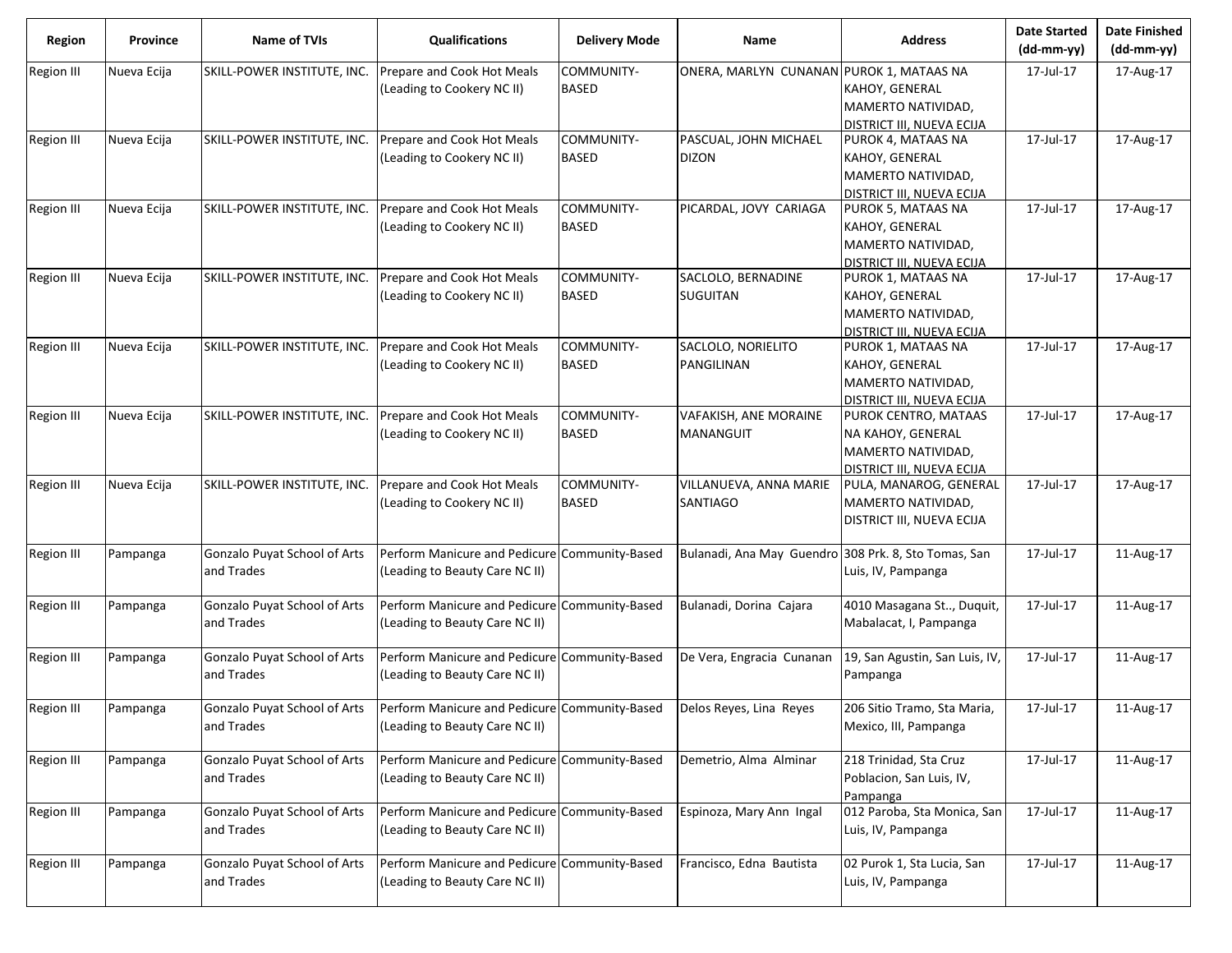| <b>Region</b>     | <b>Province</b> | <b>Name of TVIs</b>                        | <b>Qualifications</b>                                                           | <b>Delivery Mode</b> | <b>Name</b>                     | <b>Address</b>                                     | <b>Date Started</b><br>$(dd-mm-yy)$ | <b>Date Finished</b><br>(dd-mm-yy) |
|-------------------|-----------------|--------------------------------------------|---------------------------------------------------------------------------------|----------------------|---------------------------------|----------------------------------------------------|-------------------------------------|------------------------------------|
| Region III        | Pampanga        | Gonzalo Puyat School of Arts<br>and Trades | Perform Manicure and Pedicure Community-Based<br>(Leading to Beauty Care NC II) |                      | Galang, Ednalyn Lazarra         | Purok 1 31, Sta Rita, San<br>Luis, IV, Pampanga    | 17-Jul-17                           | 11-Aug-17                          |
| <b>Region III</b> | Pampanga        | Gonzalo Puyat School of Arts<br>and Trades | Perform Manicure and Pedicure Community-Based<br>(Leading to Beauty Care NC II) |                      | Garcia, Jayson Neo              | 251, San Sebastian, San Luis,<br>IV, Pampanga      | 17-Jul-17                           | 11-Aug-17                          |
| Region III        | Pampanga        | Gonzalo Puyat School of Arts<br>and Trades | Perform Manicure and Pedicure Community-Based<br>(Leading to Beauty Care NC II) |                      | Guevarra, Maricel<br>Pangilinan | Purok 1, Sta Lucia, San Luis,<br>IV, Pampanga      | 17-Jul-17                           | 11-Aug-17                          |
| <b>Region III</b> | Pampanga        | Gonzalo Puyat School of Arts<br>and Trades | Perform Manicure and Pedicure Community-Based<br>(Leading to Beauty Care NC II) |                      | Magtoto, Jennifer Sabac         | 07 Purok 1, Sta Lucia, San<br>Luis, IV, Pampanga   | 17-Jul-17                           | 11-Aug-17                          |
| <b>Region III</b> | Pampanga        | Gonzalo Puyat School of Arts<br>and Trades | Perform Manicure and Pedicure Community-Based<br>(Leading to Beauty Care NC II) |                      | Magtoto, Jerome Sabac           | 7, Sta Lucia, San Luis, IV,<br>Pampanga            | 17-Jul-17                           | 11-Aug-17                          |
| <b>Region III</b> | Pampanga        | Gonzalo Puyat School of Arts<br>and Trades | Perform Manicure and Pedicure Community-Based<br>(Leading to Beauty Care NC II) |                      | Mangalus, Olivia Cunanan        | 30, San Agustin, San Luis, IV,<br>Pampanga         | 17-Jul-17                           | 11-Aug-17                          |
| <b>Region III</b> | Pampanga        | Gonzalo Puyat School of Arts<br>and Trades | Perform Manicure and Pedicure Community-Based<br>(Leading to Beauty Care NC II) |                      | Ocampo, Nida<br>Mangulabnan     | Control, San Sebastian, San<br>Luis, IV, Pampanga  | 17-Jul-17                           | 11-Aug-17                          |
| Region III        | Pampanga        | Gonzalo Puyat School of Arts<br>and Trades | Perform Manicure and Pedicure Community-Based<br>(Leading to Beauty Care NC II) |                      | Pabustan, Mhaidy Manalili       | 198, Sta Monica, San Luis,<br>IV, Pampanga         | 17-Jul-17                           | 11-Aug-17                          |
| <b>Region III</b> | Pampanga        | Gonzalo Puyat School of Arts<br>and Trades | Perform Manicure and Pedicure Community-Based<br>(Leading to Beauty Care NC II) |                      | Panlilio, Carla Lalaine Talao   | 11, San Nicolas, San Luis, IV,<br>Pampanga         | 17-Jul-17                           | 11-Aug-17                          |
| <b>Region III</b> | Pampanga        | Gonzalo Puyat School of Arts<br>and Trades | Perform Manicure and Pedicure Community-Based<br>(Leading to Beauty Care NC II) |                      | Panlilio, Kristine Joy Larin    | 140, San Sebastian, San Luis,<br>IV, Pampanga      | 17-Jul-17                           | 11-Aug-17                          |
| <b>Region III</b> | Pampanga        | Gonzalo Puyat School of Arts<br>and Trades | Perform Manicure and Pedicure Community-Based<br>(Leading to Beauty Care NC II) |                      | Paraiso, Monaliza Sumang        | San Nicolas, San Luis, IV,<br>Pampanga             | 17-Jul-17                           | 11-Aug-17                          |
| <b>Region III</b> | Pampanga        | Gonzalo Puyat School of Arts<br>and Trades | Perform Manicure and Pedicure Community-Based<br>(Leading to Beauty Care NC II) |                      | Punla, Joshua Paulin            | 343, Sta Monica, San Luis,<br>IV, Pampanga         | 17-Jul-17                           | 11-Aug-17                          |
| <b>Region III</b> | Pampanga        | Gonzalo Puyat School of Arts<br>and Trades | Perform Manicure and Pedicure Community-Based<br>(Leading to Beauty Care NC II) |                      | Quiambao, Jona De Vera          | 317 Purok 8, Sto Tomas, San<br>Luis, IV, Pampanga  | 17-Jul-17                           | 11-Aug-17                          |
| <b>Region III</b> | Pampanga        | Gonzalo Puyat School of Arts<br>and Trades | Perform Manicure and Pedicure Community-Based<br>(Leading to Beauty Care NC II) |                      | Solano, Jessica Dela Cruz       | Purok 1, Sta Rita, San Luis,<br>IV, Pampanga       | 17-Jul-17                           | 11-Aug-17                          |
| Region III        | Pampanga        | Gonzalo Puyat School of Arts<br>and Trades | Perform Manicure and Pedicure Community-Based<br>(Leading to Beauty Care NC II) |                      | Suba, Mary Grace Pacheco        | Sto Rosario, San Luis, IV,<br>Pampanga             | 17-Jul-17                           | 11-Aug-17                          |
| Region III        | Pampanga        | Gonzalo Puyat School of Arts<br>and Trades | Perform Manicure and Pedicure Community-Based<br>(Leading to Beauty Care NC II) |                      | Tiangco, Yolanda Garcia         | 376 Purok 4, San Carlos, San<br>Luis, IV, Pampanga | 17-Jul-17                           | 11-Aug-17                          |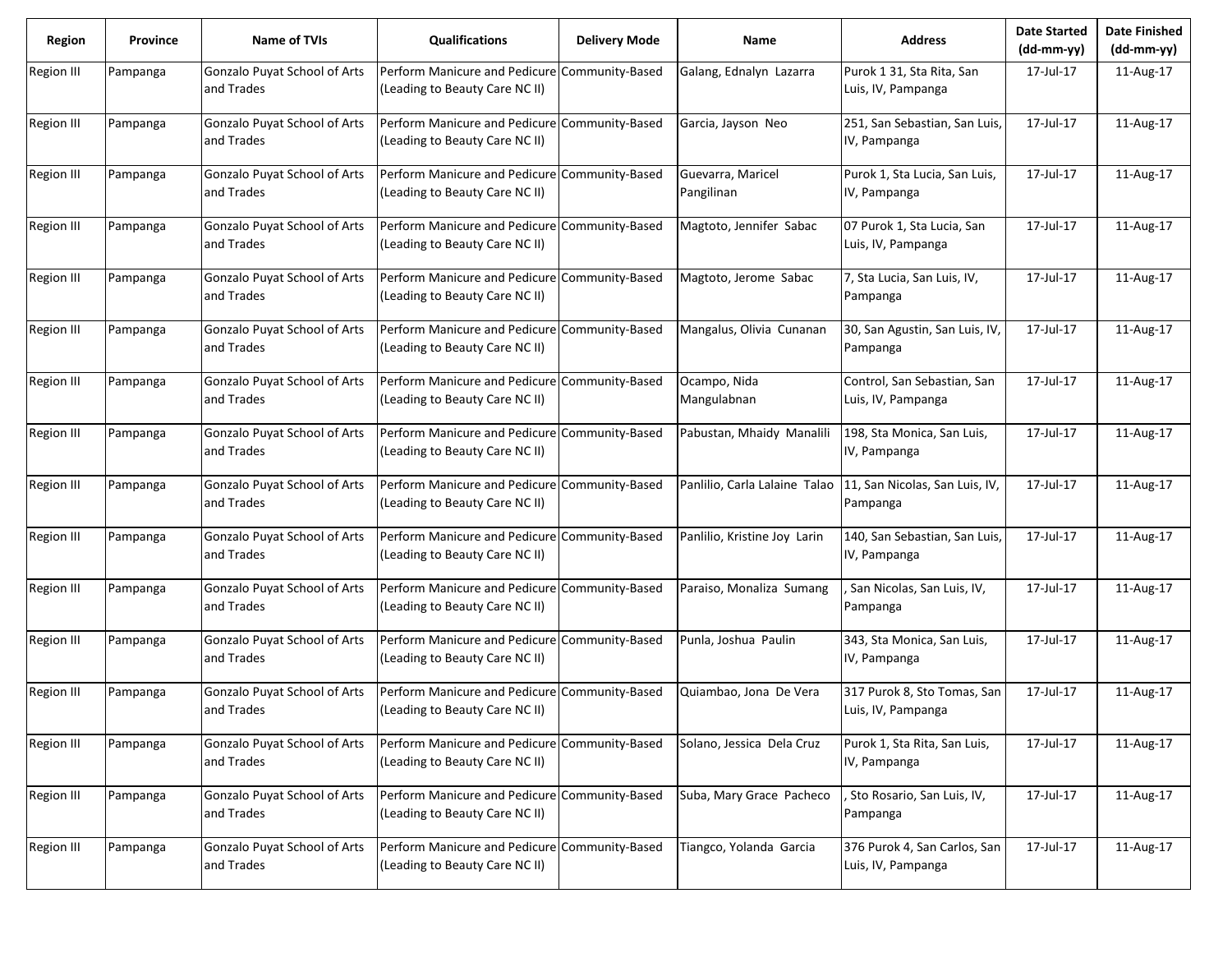| <b>Region</b>     | <b>Province</b> | <b>Name of TVIs</b>                                         | <b>Qualifications</b>                                                           | <b>Delivery Mode</b>                          | Name                          | <b>Address</b>                                                     | <b>Date Started</b><br>$(dd-mm-yy)$ | <b>Date Finished</b><br>$(dd-mm-yy)$ |
|-------------------|-----------------|-------------------------------------------------------------|---------------------------------------------------------------------------------|-----------------------------------------------|-------------------------------|--------------------------------------------------------------------|-------------------------------------|--------------------------------------|
| Region III        | Pampanga        | Gonzalo Puyat School of Arts<br>and Trades                  | Perform Manicure and Pedicure<br>(Leading to Beauty Care NC II)                 | Community-Based                               | Canlas, Marilou Dizon         | 44, Sta. Cruz Poblacion, San<br>Luis, IV, Pampanga                 | 17-Jul-17                           | 11-Aug-17                            |
| Region III        | Pampanga        | Gonzalo Puyat School of Arts<br>and Trades                  | Perform Manicure and Pedicure Community-Based<br>(Leading to Beauty Care NC II) |                                               | Bagtas, Edelmina Punzalan     | Control, Sto Tomas, San<br>Luis, IV, Pampanga                      | 17-Jul-17                           | 11-Aug-17                            |
| Region III        | Pampanga        | <b>ACHIEVERS 1 TRAINING AND</b><br>DEVELOPMENT CENTER, INC. | HILOT WELLNESS MASSAGE NC                                                       | <b>Institution Based</b><br>(Mobile Training) | BEREBER, DEXTER D             | BLK 32 LOT 7A, STA.LUCIA<br>RESETTLEMENT,<br>MAGALANG, I, PAMPANGA | 24-Jul-17                           | 12-Aug-17                            |
| Region III        | Pampanga        | <b>ACHIEVERS 1 TRAINING AND</b><br>DEVELOPMENT CENTER, INC. | HILOT WELLNESS MASSAGE NC                                                       | <b>Institution Based</b><br>(Mobile Training) | <b>BUAN, SARAH JANE G</b>     | SAN JOSE, MAGALANG, I,<br>PAMPANGA                                 | 24-Jul-17                           | 12-Aug-17                            |
| <b>Region III</b> | Pampanga        | <b>ACHIEVERS 1 TRAINING AND</b><br>DEVELOPMENT CENTER, INC. | HILOT WELLNESS MASSAGE NC                                                       | <b>Institution Based</b><br>(Mobile Training) | CALMA, RIZA S                 | SAN FRANCISCO,<br>MAGALANG, I, PAMPANGA                            | 24-Jul-17                           | 12-Aug-17                            |
| Region III        | Pampanga        | <b>ACHIEVERS 1 TRAINING AND</b><br>DEVELOPMENT CENTER, INC. | HILOT WELLNESS MASSAGE NC                                                       | <b>Institution Based</b><br>(Mobile Training) | CAS, SHEENA M                 | SAN JOSE, MAGALANG, I,<br>PAMPANGA                                 | 24-Jul-17                           | 12-Aug-17                            |
| Region III        | Pampanga        | <b>ACHIEVERS 1 TRAINING AND</b><br>DEVELOPMENT CENTER, INC. | HILOT WELLNESS MASSAGE NC                                                       | <b>Institution Based</b><br>(Mobile Training) | CUEVA, REENA M                | 997, STA.CRUZ, MAGALANG,<br>I, PAMPANGA                            | 24-Jul-17                           | 12-Aug-17                            |
| Region III        | Pampanga        | <b>ACHIEVERS 1 TRAINING AND</b><br>DEVELOPMENT CENTER, INC. | HILOT WELLNESS MASSAGE NC                                                       | <b>Institution Based</b><br>(Mobile Training) | DIZON, JENNIFER G             | 72, SAN NICOLAS I,<br>MAGALANG, I, PAMPANGA                        | 24-Jul-17                           | 12-Aug-17                            |
| Region III        | Pampanga        | <b>ACHIEVERS 1 TRAINING AND</b><br>DEVELOPMENT CENTER, INC. | HILOT WELLNESS MASSAGE NC                                                       | <b>Institution Based</b><br>(Mobile Training) | GARCIA, DIANA MARIE L         | 147, SAN NICOLAS I,<br>MAGALANG, I, PAMPANGA                       | 24-Jul-17                           | 12-Aug-17                            |
| <b>Region III</b> | Pampanga        | <b>ACHIEVERS 1 TRAINING AND</b><br>DEVELOPMENT CENTER, INC. | HILOT WELLNESS MASSAGE NC                                                       | <b>Institution Based</b><br>(Mobile Training) | HERNANDEZ, GIRLIE M           | 050 SITIO BARANGCA, SAN<br>JOSE, MAGALANG, I,<br>PAMPANGA          | 24-Jul-17                           | 12-Aug-17                            |
| Region III        | Pampanga        | <b>ACHIEVERS 1 TRAINING AND</b><br>DEVELOPMENT CENTER, INC. | HILOT WELLNESS MASSAGE NC                                                       | <b>Institution Based</b><br>(Mobile Training) | LICUP, ROSALYN S              | 75, SAN PEDRO II,<br>MAGALANG, I, PAMPANGA                         | 24-Jul-17                           | 12-Aug-17                            |
| Region III        | Pampanga        | <b>ACHIEVERS 1 TRAINING AND</b><br>DEVELOPMENT CENTER, INC. | HILOT WELLNESS MASSAGE NC                                                       | <b>Institution Based</b><br>(Mobile Training) | MALONZO, CAROL P              | 386 PUROK #3, SAN PEDRO<br>II, MAGALANG, I,<br>PAMPANGA            | 24-Jul-17                           | 12-Aug-17                            |
| Region III        | Pampanga        | ACHIEVERS 1 TRAINING AND<br>DEVELOPMENT CENTER, INC.        | HILOT WELLNESS MASSAGE NC<br>Ш                                                  | <b>Institution Based</b><br>(Mobile Training) | MANLAPAZ, AVEGEIL S           | MARBEA SUBD., STA.CRUZ,<br>MAGALANG, I, PAMPANGA                   | 24-Jul-17                           | 12-Aug-17                            |
| Region III        | Pampanga        | ACHIEVERS 1 TRAINING AND<br>DEVELOPMENT CENTER, INC.        | HILOT WELLNESS MASSAGE NC                                                       | <b>Institution Based</b><br>(Mobile Training) | MATA, ROSALIA C               | 560, SAN PEDRO II,<br>MAGALANG, I, PAMPANGA                        | 24-Jul-17                           | 12-Aug-17                            |
| Region III        | Pampanga        | <b>ACHIEVERS 1 TRAINING AND</b><br>DEVELOPMENT CENTER, INC. | HILOT WELLNESS MASSAGE NC                                                       | <b>Institution Based</b><br>(Mobile Training) | MONTEMAYOR, JAYCHELL<br>ANN M | , SAN JOSE, MAGALANG, I,<br>PAMPANGA                               | 24-Jul-17                           | 12-Aug-17                            |
| Region III        | Pampanga        | <b>ACHIEVERS 1 TRAINING AND</b><br>DEVELOPMENT CENTER, INC. | HILOT WELLNESS MASSAGE NC                                                       | <b>Institution Based</b><br>(Mobile Training) | OCAMPO, JOSEPHINE S           | 074 PUROK 1, SAN PEDRO II<br>MAGALANG, I, PAMPANGA                 | 24-Jul-17                           | 12-Aug-17                            |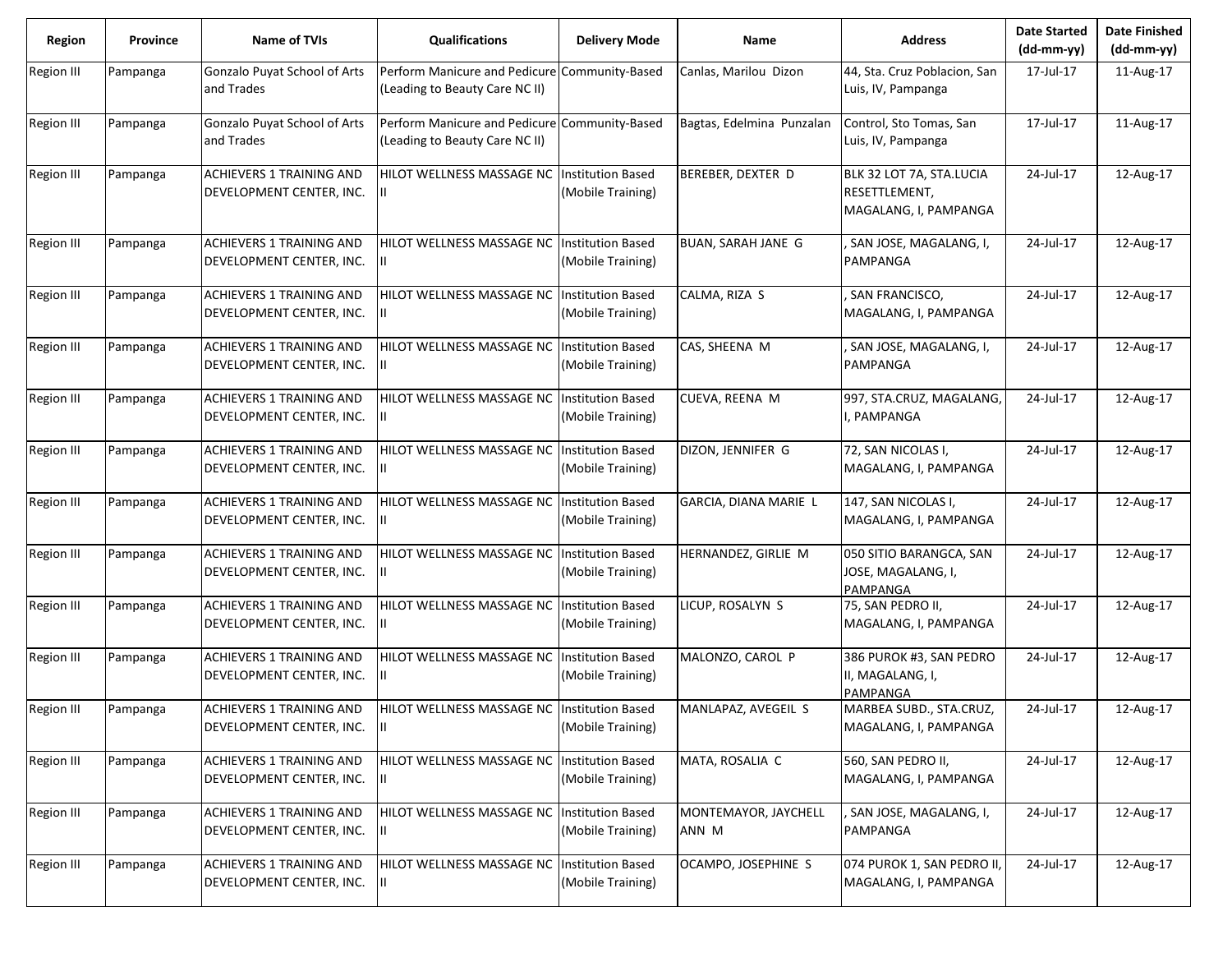| Region            | Province | Name of TVIs                                                | <b>Qualifications</b>                                                           | <b>Delivery Mode</b>                          | Name                              | <b>Address</b>                                                | <b>Date Started</b><br>$(dd-mm-yy)$ | <b>Date Finished</b><br>$(dd-mm-yy)$ |
|-------------------|----------|-------------------------------------------------------------|---------------------------------------------------------------------------------|-----------------------------------------------|-----------------------------------|---------------------------------------------------------------|-------------------------------------|--------------------------------------|
| Region III        | Pampanga | <b>ACHIEVERS 1 TRAINING AND</b><br>DEVELOPMENT CENTER, INC. | HILOT WELLNESS MASSAGE NC                                                       | <b>Institution Based</b><br>(Mobile Training) | OGOY, GEMMA M                     | 547, SAN PEDRO II,<br>MAGALANG, I, PAMPANGA                   | 24-Jul-17                           | 12-Aug-17                            |
| <b>Region III</b> | Pampanga | <b>ACHIEVERS 1 TRAINING AND</b><br>DEVELOPMENT CENTER, INC. | HILOT WELLNESS MASSAGE NC Institution Based<br>Ш.                               | (Mobile Training)                             | PINEDA, SHELLA N                  | 91, SAN PEDRO II,<br>MAGALANG, I, PAMPANGA                    | 24-Jul-17                           | 12-Aug-17                            |
| Region III        | Pampanga | <b>ACHIEVERS 1 TRAINING AND</b><br>DEVELOPMENT CENTER, INC. | HILOT WELLNESS MASSAGE NC<br>Ш                                                  | <b>Institution Based</b><br>(Mobile Training) | ROQUE, ELIZABETH B                | 555 PUROK 4, SAN PEDRO II<br>MAGALANG, I, PAMPANGA            | 24-Jul-17                           | 12-Aug-17                            |
| <b>Region III</b> | Pampanga | <b>ACHIEVERS 1 TRAINING AND</b><br>DEVELOPMENT CENTER, INC. | HILOT WELLNESS MASSAGE NC Institution Based<br>Ш.                               | (Mobile Training)                             | SAMSON, MARIGRACE C               | 172 PRK 2, SAN PEDRO II,<br>MAGALANG, I, PAMPANGA             | 24-Jul-17                           | 12-Aug-17                            |
| <b>Region III</b> | Pampanga | <b>ACHIEVERS 1 TRAINING AND</b><br>DEVELOPMENT CENTER, INC. | HILOT WELLNESS MASSAGE NC<br>$\mathbf{H}$                                       | <b>Institution Based</b><br>(Mobile Training) | SANTOS, JULIE P                   | 136, SAN PEDRO II,<br>MAGALANG, I, PAMPANGA                   | 24-Jul-17                           | 12-Aug-17                            |
| <b>Region III</b> | Pampanga | <b>ACHIEVERS 1 TRAINING AND</b><br>DEVELOPMENT CENTER, INC. | HILOT WELLNESS MASSAGE NC Institution Based                                     | (Mobile Training)                             | TOLEDANO, MIRALEE M               | PUROK 4, SAN PEDRO II,<br>MAGALANG, I, PAMPANGA               | 24-Jul-17                           | 12-Aug-17                            |
| <b>Region III</b> | Pampanga | <b>ACHIEVERS 1 TRAINING AND</b><br>DEVELOPMENT CENTER, INC. | HILOT WELLNESS MASSAGE NC<br>Ш.                                                 | <b>Institution Based</b><br>(Mobile Training) | TUAZON, KRISMA JOY P              | SAN PEDRO II, MAGALANG,<br>, PAMPANGA                         | 24-Jul-17                           | 12-Aug-17                            |
| <b>Region III</b> | Pampanga | <b>ACHIEVERS 1 TRAINING AND</b><br>DEVELOPMENT CENTER, INC. | HILOT WELLNESS MASSAGE NC Institution Based<br>Ш.                               | (Mobile Training)                             | VALENZUELA, NYMPHA D              | 145, SAN FRANCISCO,<br>MAGALANG, I, PAMPANGA                  | 24-Jul-17                           | 12-Aug-17                            |
| <b>Region III</b> | Pampanga | Gonzalo Puyat School of Arts<br>and Trades                  | Perform Manicure and Pedicure Community-Based<br>(Leading to Beauty Care NC II) |                                               | Camato, Willy L                   | 288 Gomburza St., San<br>Joaquin, Mabalacat, I,<br>Pampanga   | 17-Jul-17                           | 15-Aug-17                            |
| <b>Region III</b> | Pampanga | Gonzalo Puyat School of Arts<br>and Trades                  | Perform Manicure and Pedicure<br>(Leading to Beauty Care NC II)                 | Community-Based                               | Carr, Jessie Jr. Cadines          | 276 Daang Bakal, San<br>Joaquin, Mabalacat, I,<br>Pampanga    | 17-Jul-17                           | 15-Aug-17                            |
| Region III        | Pampanga | Gonzalo Puyat School of Arts<br>and Trades                  | Perform Manicure and Pedicure Community-Based<br>(Leading to Beauty Care NC II) |                                               | Cunanan, Brent Harold<br>Polangco | 120 Purok 3, Cacutud,<br>Mabalacat, I, Pampanga               | 17-Jul-17                           | 15-Aug-17                            |
| <b>Region III</b> | Pampanga | Gonzalo Puyat School of Arts<br>and Trades                  | Perform Manicure and Pedicure Community-Based<br>(Leading to Beauty Care NC II) |                                               | Dayrit, Jean John Tapang          | 180 Gumamela St.,<br>Camachiles, Mabalacat, I,<br>Pampanga    | 17-Jul-17                           | 15-Aug-17                            |
| <b>Region III</b> | Pampanga | Gonzalo Puyat School of Arts<br>and Trades                  | Perform Manicure and Pedicure Community-Based<br>(Leading to Beauty Care NC II) |                                               | Dela Reyna, Joey Lopez            | 2159 Qatar St. Saudi,<br>Mabiga, Mabalacat, I,<br>Pampanga    | 17-Jul-17                           | 15-Aug-17                            |
| <b>Region III</b> | Pampanga | Gonzalo Puyat School of Arts<br>and Trades                  | Perform Manicure and Pedicure Community-Based<br>(Leading to Beauty Care NC II) |                                               | Garcia, Jose Marbella             | 1660 Magsaysay St., San<br>Joaquin, Mabalacat, I,<br>Pampanga | 17-Jul-17                           | 15-Aug-17                            |
| <b>Region III</b> | Pampanga | Gonzalo Puyat School of Arts<br>and Trades                  | Perform Manicure and Pedicure Community-Based<br>(Leading to Beauty Care NC II) |                                               | Lumibao, Renato Basco             | 127, Mamatitang,<br>Mabalacat, I, Pampanga                    | 17-Jul-17                           | 15-Aug-17                            |
| <b>Region III</b> | Pampanga | Gonzalo Puyat School of Arts<br>and Trades                  | Perform Manicure and Pedicure Community-Based<br>(Leading to Beauty Care NC II) |                                               | Pabalan, Rodante Sanchez          | 116 Purok 3, Camachiles,<br>Mabalacat, I, Pampanga            | 17-Jul-17                           | 15-Aug-17                            |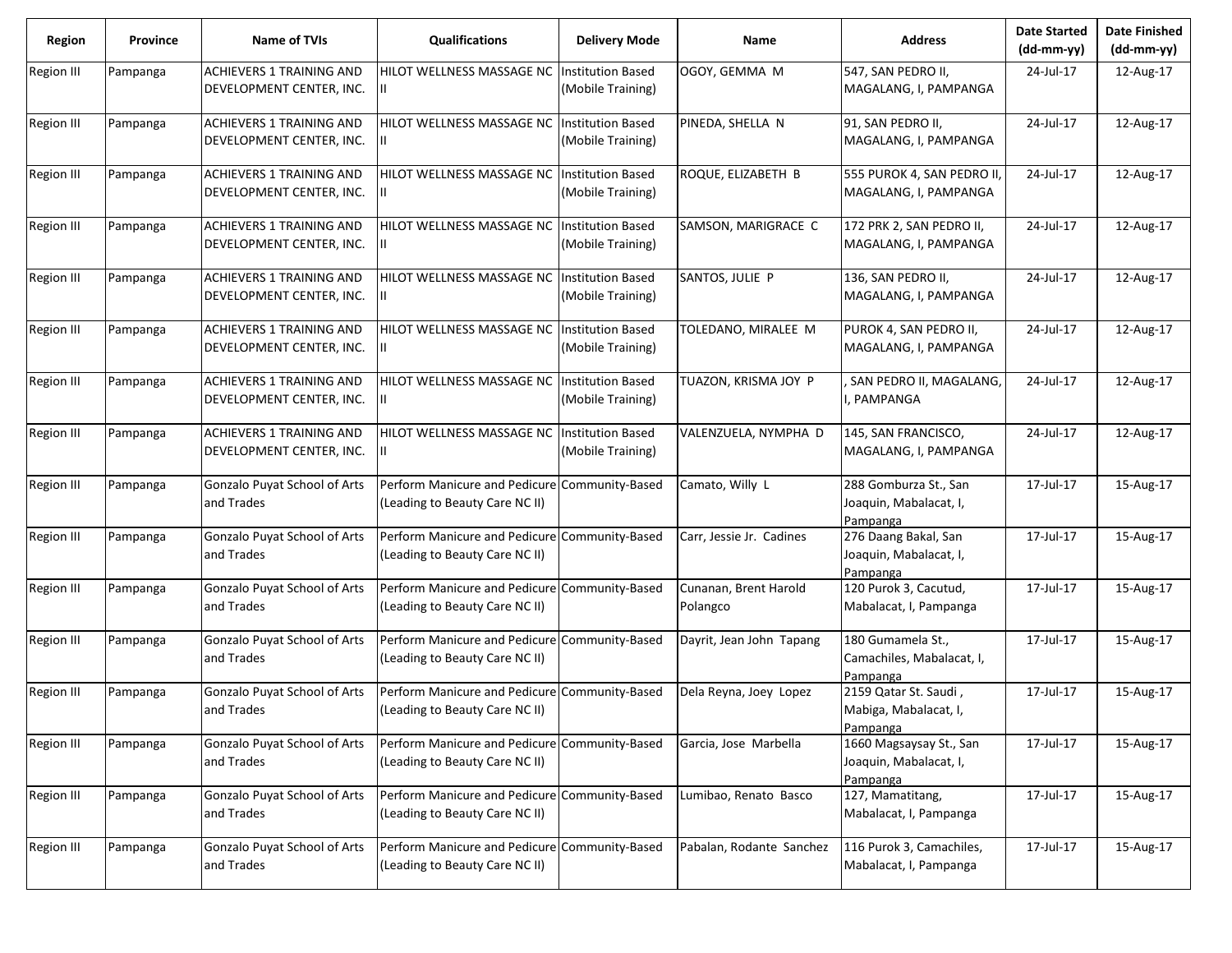| <b>Region</b>     | <b>Province</b> | <b>Name of TVIs</b>                        | <b>Qualifications</b>                                                           | <b>Delivery Mode</b> | <b>Name</b>                     | <b>Address</b>                                                                  | <b>Date Started</b><br>(dd-mm-yy) | <b>Date Finished</b><br>(dd-mm-yy) |
|-------------------|-----------------|--------------------------------------------|---------------------------------------------------------------------------------|----------------------|---------------------------------|---------------------------------------------------------------------------------|-----------------------------------|------------------------------------|
| <b>Region III</b> | Pampanga        | Gonzalo Puyat School of Arts<br>and Trades | Perform Manicure and Pedicure Community-Based<br>(Leading to Beauty Care NC II) |                      | Pangilinan, Recto Jr. Mejia     | 507 Daang Bakal, San<br>Joaquin, Mabalacat, I,<br>Pampanga                      | 17-Jul-17                         | 15-Aug-17                          |
| <b>Region III</b> | Pampanga        | Gonzalo Puyat School of Arts<br>and Trades | Perform Manicure and Pedicure Community-Based<br>(Leading to Beauty Care NC II) |                      | Perez, Robinson Lizada          | 272 Gomburza, San Joaquin,<br>Mabalacat, I, Pampanga                            | 17-Jul-17                         | 15-Aug-17                          |
| Region III        | Pampanga        | Gonzalo Puyat School of Arts<br>and Trades | Perform Manicure and Pedicure Community-Based<br>(Leading to Beauty Care NC II) |                      | Reyes, Irvin Joseph Soto        | 35 Trinity Triangle, Villa<br>Angela, Sto Domingo,<br>Angeles City, I, Pampanga | 17-Jul-17                         | 15-Aug-17                          |
| <b>Region III</b> | Pampanga        | Gonzalo Puyat School of Arts<br>and Trades | Perform Manicure and Pedicure Community-Based<br>(Leading to Beauty Care NC II) |                      | Rivera, Jovit Mendiola          | 501, San Joaquin,<br>Mabalacat, I, Pampanga                                     | 17-Jul-17                         | 15-Aug-17                          |
| <b>Region III</b> | Pampanga        | Gonzalo Puyat School of Arts<br>and Trades | Perform Manicure and Pedicure Community-Based<br>(Leading to Beauty Care NC II) |                      | Rivera, Rommel Castro           | 501 Daang Bakal St., San<br>Joaquin, Mabalacat, I,<br>Pampanga                  | 17-Jul-17                         | 15-Aug-17                          |
| <b>Region III</b> | Pampanga        | Gonzalo Puyat School of Arts<br>and Trades | Perform Manicure and Pedicure Community-Based<br>(Leading to Beauty Care NC II) |                      | Rosero, Wilfredo Jr. Ramos      | 106 Jp Rizal St., San Joaquin,<br>Mabalacat, I, Pampanga                        | 17-Jul-17                         | 15-Aug-17                          |
| <b>Region III</b> | Pampanga        | Gonzalo Puyat School of Arts<br>and Trades | Perform Manicure and Pedicure Community-Based<br>(Leading to Beauty Care NC II) |                      | Serrano, Crispin Rem<br>Manzano | 276, Poblacion, Mabalacat,<br>I, Pampanga                                       | 17-Jul-17                         | 15-Aug-17                          |
| Region III        | Pampanga        | Gonzalo Puyat School of Arts<br>and Trades | Perform Manicure and Pedicure Community-Based<br>(Leading to Beauty Care NC II) |                      | Surla, Edison Garcia            | 2099 Arnel St., Mabiga,<br>Mabalacat, I, Pampanga                               | 17-Jul-17                         | 15-Aug-17                          |
| <b>Region III</b> | Pampanga        | Gonzalo Puyat School of Arts<br>and Trades | Perform Manicure and Pedicure Community-Based<br>(Leading to Beauty Care NC II) |                      | Alejandrino, Raul Miranda       | 219 Purok 5, Matamo,<br>Arayat, III, Pampanga                                   | 17-Jul-17                         | 15-Aug-17                          |
| <b>Region III</b> | Pampanga        | Gonzalo Puyat School of Arts<br>and Trades | Perform Manicure and Pedicure Community-Based<br>(Leading to Beauty Care NC II) |                      | Baltazar, Joey Cachola          | San Juan, San Luis, IV,<br>Pampanga                                             | 17-Jul-17                         | 15-Aug-17                          |
| <b>Region III</b> | Pampanga        | Gonzalo Puyat School of Arts<br>and Trades | Perform Manicure and Pedicure Community-Based<br>(Leading to Beauty Care NC II) |                      | Barras, Rafael Lagrama          | 103, Sta Cruz, San Luis, IV,<br>Pampanga                                        | 17-Jul-17                         | 15-Aug-17                          |
| <b>Region III</b> | Pampanga        | Gonzalo Puyat School of Arts<br>and Trades | Perform Manicure and Pedicure Community-Based<br>(Leading to Beauty Care NC II) |                      | Bautista, Wilfredo Tobias       | 3 Purok 1, Sta Lucia, San<br>Luis, IV, Pampanga                                 | 17-Jul-17                         | 15-Aug-17                          |
| <b>Region III</b> | Pampanga        | Gonzalo Puyat School of Arts<br>and Trades | Perform Manicure and Pedicure Community-Based<br>(Leading to Beauty Care NC II) |                      | Calos, Viron Sagum              | 19, Sta Cruz Poblacion, San<br>Luis, IV, Pampanga                               | 17-Jul-17                         | 15-Aug-17                          |
| <b>Region III</b> | Pampanga        | Gonzalo Puyat School of Arts<br>and Trades | Perform Manicure and Pedicure Community-Based<br>(Leading to Beauty Care NC II) |                      | Carlos, Ian Carlo Sagum         | 19, Sta Cruz Poblacion, San<br>Luis, IV, Pampanga                               | 17-Jul-17                         | 15-Aug-17                          |
| Region III        | Pampanga        | Gonzalo Puyat School of Arts<br>and Trades | Perform Manicure and Pedicure Community-Based<br>(Leading to Beauty Care NC II) |                      | Dela Cruz, Marco Tizon          | 124 Paroba Purok 2, Sta<br>Monica, San Luis, IV,<br>Pampanga                    | 17-Jul-17                         | 15-Aug-17                          |
| Region III        | Pampanga        | Gonzalo Puyat School of Arts<br>and Trades | Perform Manicure and Pedicure Community-Based<br>(Leading to Beauty Care NC II) |                      | Delicano, Arcangel Palma        | Sta Maria, Mexico, III,<br>Pampanga                                             | 17-Jul-17                         | 15-Aug-17                          |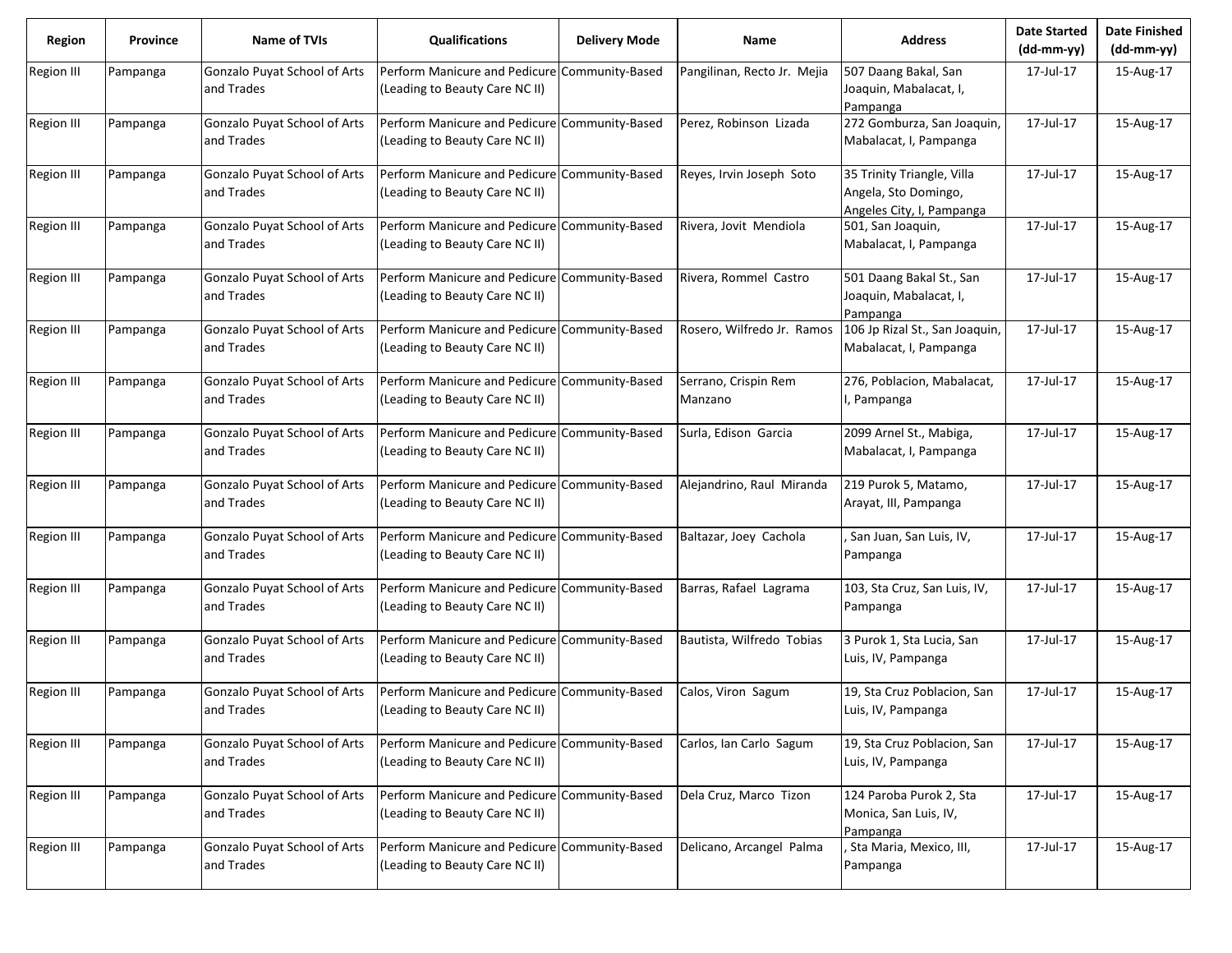| Region            | Province            | Name of TVIs                 | <b>Qualifications</b>          | <b>Delivery Mode</b> | Name                       | <b>Address</b>                | <b>Date Started</b><br>$(dd-mm-yy)$ | <b>Date Finished</b><br>(dd-mm-yy) |
|-------------------|---------------------|------------------------------|--------------------------------|----------------------|----------------------------|-------------------------------|-------------------------------------|------------------------------------|
| <b>Region III</b> | Pampanga            | Gonzalo Puyat School of Arts | Perform Manicure and Pedicure  | Community-Based      | Ecalne, Jharan Meana       | 60, Sto Tomas, San Luis, IV,  | 17-Jul-17                           | 15-Aug-17                          |
|                   |                     | and Trades                   | (Leading to Beauty Care NC II) |                      |                            | Pampanga                      |                                     |                                    |
| Region I          | <b>Ilocos Norte</b> | <b>Batac Junior College</b>  | <b>Body Massage</b>            | Institution-Based    | Garcia, Glenzon Mangalus   | 99, Sto Tomas, San Luis, IV,  | $1$ -Jun- $17$                      | 28-Jun-17                          |
|                   |                     |                              |                                | Traditional)         |                            | Pampanga                      |                                     |                                    |
| Region I          | <b>Ilocos Norte</b> | <b>Batac Junior College</b>  | <b>Body Massage</b>            | nstitution-Based     | Guarin, Fermo Taruc        | 151 Church Street, Sta Cruz   | $1$ -Jun- $17$                      | 28-Jun-17                          |
|                   |                     |                              |                                | (Traditional)        |                            | Poblacion, San Luis, IV,      |                                     |                                    |
|                   |                     |                              |                                |                      |                            | Pampanga                      |                                     |                                    |
| Region I          | Ilocos Norte        | <b>Batac Junior College</b>  | Body Massage                   | Institution-Based    | Guevarra, Antonio Sagum    | 128 P. Pag Asa, San Juan,     | $1$ -Jun- $17$                      | 28-Jun-17                          |
|                   |                     |                              |                                | (Traditional)        |                            | San Luis, IV, Pampanga        |                                     |                                    |
| Region I          | <b>Ilocos Norte</b> | <b>Batac Junior College</b>  | <b>Body Massage</b>            | Institution-Based    | Lobendino, Richard Tiangco | 93, Sto Tomas, San Luis, IV,  | $1$ -Jun- $17$                      | 28-Jun-17                          |
|                   |                     |                              |                                | (Traditional)        |                            | Pampanga                      |                                     |                                    |
| Region I          | <b>Ilocos Norte</b> | <b>Batac Junior College</b>  | <b>Body Massage</b>            | Institution-Based    | Lubrino, Anthony Paras     | 103, Sta Cruz Poblacion, San  | $1$ -Jun- $17$                      | 28-Jun-17                          |
|                   |                     |                              |                                | (Traditional)        |                            | Luis, IV, Pampanga            |                                     |                                    |
| Region I          | <b>Ilocos Norte</b> | <b>Batac Junior College</b>  | Body Massage                   | Institution-Based    | Mangulabnan, Jay Cordova   | 23 Purok 1, San Sebastian,    | 1-Jun-17                            | 28-Jun-17                          |
|                   |                     |                              |                                | (Traditional)        |                            | San Luis, IV, Pampanga        |                                     |                                    |
| Region I          | <b>Ilocos Norte</b> | <b>Batac Junior College</b>  | <b>Body Massage</b>            | Institution-Based    | Manliclic, William         | 26 Purok 1, San Nicolas, San  | $1$ -Jun- $17$                      | 28-Jun-17                          |
|                   |                     |                              |                                | (Traditional)        | Sangalang                  | Luis, IV, Pampanga            |                                     |                                    |
| Region I          | <b>Ilocos Norte</b> | <b>Batac Junior College</b>  | <b>Body Massage</b>            | Institution-Based    | Mejia, Armando Peronze     | 234, Sta Cruz Poblacion, San  | $1$ -Jun- $17$                      | 28-Jun-17                          |
|                   |                     |                              |                                | (Traditional)        |                            | Luis, IV, Pampanga            |                                     |                                    |
| Region I          | <b>Ilocos Norte</b> | <b>Batac Junior College</b>  | Body Massage                   | Institution-Based    | Ocampo, Tirso Talao        | Sta Cruz Poblacion, San       | 1-Jun-17                            | 28-Jun-17                          |
|                   |                     |                              |                                | (Traditional)        |                            | Luis, IV, Pampanga            |                                     |                                    |
| Region I          | <b>Ilocos Norte</b> | <b>Batac Junior College</b>  | <b>Body Massage</b>            | Institution-Based    | Palma, Lamrentino Tobias   | 170 Sitio Bisitas, Sta Maria, | 1-Jun-17                            | 28-Jun-17                          |
|                   |                     |                              |                                | (Traditional)        |                            | Mexico, III, Pampanga         |                                     |                                    |
| Region I          | <b>Ilocos Norte</b> | <b>Batac Junior College</b>  | <b>Body Massage</b>            | Institution-Based    | Palo, Rheinnel Salunga     | 224, Sta Cruz Poblacion, San  | 1-Jun-17                            | 28-Jun-17                          |
|                   |                     |                              |                                | Traditional)         |                            | Luis, IV, Pampanga            |                                     |                                    |
| Region I          | <b>Ilocos Norte</b> | <b>Batac Junior College</b>  | <b>Body Massage</b>            | nstitution-Based     | San Diego, Sandy           | 234, Sta Cruz Poblacion, San  | $1$ -Jun- $17$                      | 28-Jun-17                          |
|                   |                     |                              |                                | (Traditional)        | Bartolome                  | Luis, IV, Pampanga            |                                     |                                    |
| Region I          | <b>Ilocos Norte</b> | <b>Batac Junior College</b>  | <b>Body Massage</b>            | Institution-Based    | San Diego, Raymond         | 234, Sta Cruz Poblacion, San  | $1$ -Jun- $17$                      | 28-Jun-17                          |
|                   |                     |                              |                                | (Traditional)        | Bartolome                  | Luis, IV, Pampanga            |                                     |                                    |
| Region I          | <b>Ilocos Norte</b> | <b>Batac Junior College</b>  | <b>Body Massage</b>            | Institution-Based    | Santos, Rommel Antonio     | 59, Sta Cruz Poblacion, San   | $1$ -Jun- $17$                      | 28-Jun-17                          |
|                   |                     |                              |                                | (Traditional)        |                            | Luis, IV, Pampanga            |                                     |                                    |
| Region I          | <b>Ilocos Norte</b> | <b>Batac Junior College</b>  | Body Massage                   | Institution-Based    | Talao, Galileo Dela Cruz   | 103, Sta Cruz, San Luis, IV,  | 1-Jun-17                            | 28-Jun-17                          |
|                   |                     |                              |                                | (Traditional)        |                            | Pampanga                      |                                     |                                    |
| Region I          | <b>Ilocos Norte</b> | <b>Batac Junior College</b>  | Dressmaking NC II              | Institution-Based    | Talao, Meynard Dela Cruz   | 103, Sta Cruz Poblacion, San  | 14-Jul-17                           | 31-Aug-17                          |
|                   |                     |                              |                                | Traditional)         |                            | Luis, IV, Pampanga            |                                     |                                    |
| Region I          | <b>Ilocos Norte</b> | <b>Batac Junior College</b>  | Dressmaking NC II              | Institution-Based    | Tiangco, Raymond Lita      | 95, Sto Tomas, San Luis, IV,  | 14-Jul-17                           | 31-Aug-17                          |
|                   |                     |                              |                                | (Traditional)        |                            | Pampanga                      |                                     |                                    |
| Region I          | <b>Ilocos Norte</b> | <b>Batac Junior College</b>  | Dressmaking NC II              | Institution-Based    | Tongio, Rommel Dungo       | 205 Church St., Sta Cruz      | 14-Jul-17                           | 31-Aug-17                          |
|                   |                     |                              |                                | (Traditional)        |                            | Poblacion, San Luis, IV,      |                                     |                                    |
|                   |                     |                              |                                |                      |                            | Pampanga                      |                                     |                                    |
| Region I          | <b>Ilocos Norte</b> | <b>Batac Junior College</b>  | Dressmaking NC II              | Institution-Based    | Taruc, Fernando Usi        | Church St., Sta Cruz          | 14-Jul-17                           | 31-Aug-17                          |
|                   |                     |                              |                                | (Traditional)        |                            | Poblacion, San Luis, IV,      |                                     |                                    |
|                   |                     |                              |                                |                      |                            | Pampanga                      |                                     |                                    |
| Region I          | <b>Ilocos Norte</b> | <b>Batac Junior College</b>  | Dressmaking NC II              | Institution-Based    | Molina, Eric Dela Rosa     | 82, Sta Lucia, San Luis, IV,  | 14-Jul-17                           | 31-Aug-17                          |
|                   |                     |                              |                                | (Traditional)        |                            | Pampanga                      |                                     |                                    |
| Region I          | <b>Ilocos Norte</b> | <b>Batac Junior College</b>  | Dressmaking NC II              | Institution-Based    | Javier, Ian Diaz           | 218, Sta Cruz Poblacion, San  | 14-Jul-17                           | 31-Aug-17                          |
|                   |                     |                              |                                | (Traditional)        |                            | Luis, IV, Pampanga            |                                     |                                    |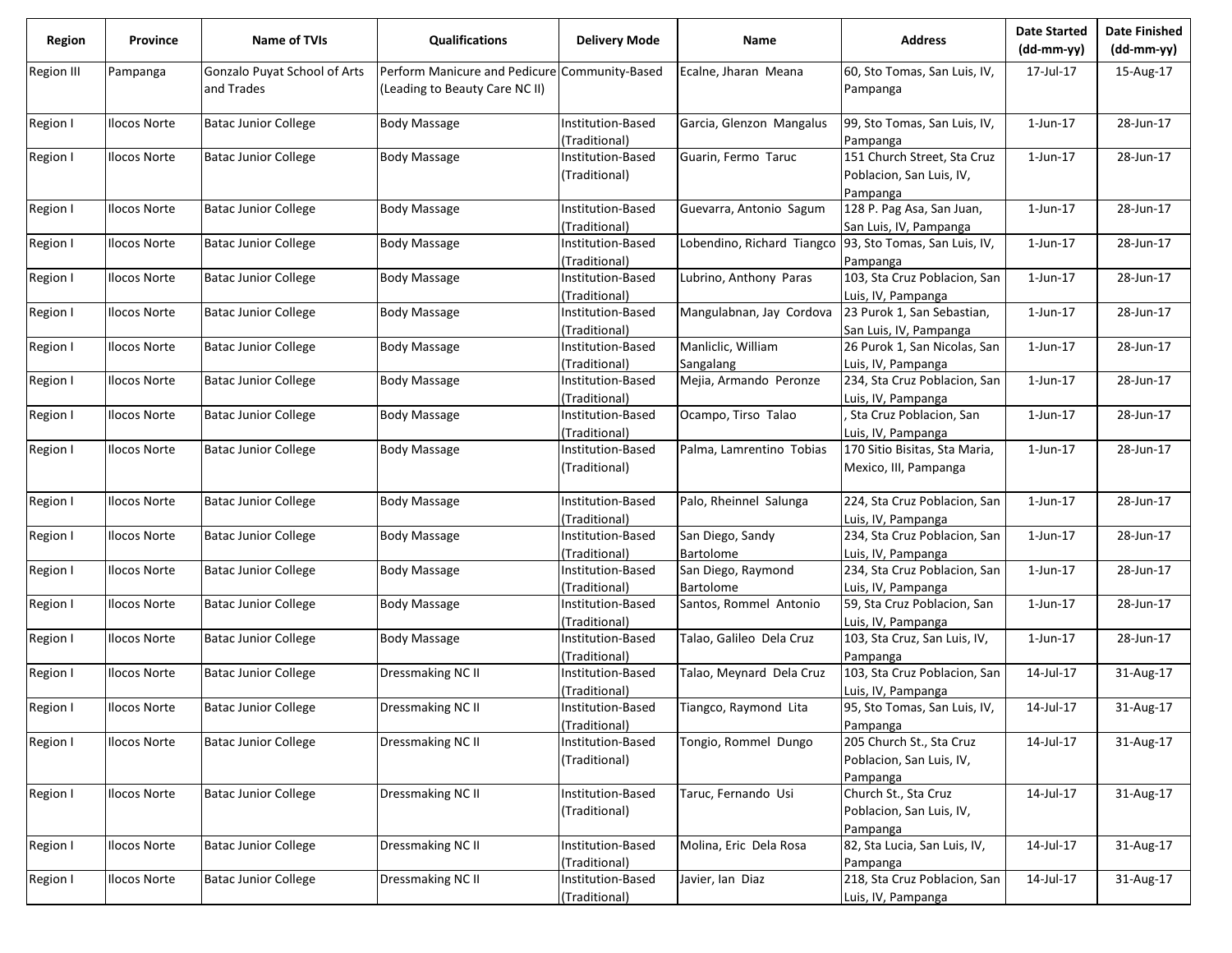| <b>Region</b> | Province            | <b>Name of TVIs</b>                       | <b>Qualifications</b>    | <b>Delivery Mode</b>                      | Name                              | <b>Address</b>                                                                                  | <b>Date Started</b><br>$(dd-mm-yy)$ | <b>Date Finished</b><br>(dd-mm-yy) |
|---------------|---------------------|-------------------------------------------|--------------------------|-------------------------------------------|-----------------------------------|-------------------------------------------------------------------------------------------------|-------------------------------------|------------------------------------|
| Region I      | <b>Ilocos Norte</b> | <b>Batac Junior College</b>               | Dressmaking NC II        | Institution-Based<br>(Traditional)        | Aguilar, Sammy Bernaldez          | 526 Daang Bakal, San<br>Joaquin, Mabalacat, I,                                                  | 14-Jul-17                           | 31-Aug-17                          |
| Region I      | <b>Ilocos Norte</b> | <b>Batac Junior College</b>               | <b>Dressmaking NC II</b> | Institution-Based<br>(Traditional)        | Cajara, Dennis Centimaje          | Pampanga<br>12622 Balubad Street, Dau<br>Homesite, Mabalacat, I,                                | 14-Jul-17                           | 31-Aug-17                          |
| Region I      | <b>Ilocos Norte</b> | <b>Batac Junior College</b>               | Dressmaking NC II        | Institution-Based<br>(Traditional)        | Dizon, Villzon Jay Grey           | Pampanga<br>Blk 47 Lot 16 NorthVill 16,<br>Atlubola, Mabalacat, I,                              | 14-Jul-17                           | 31-Aug-17                          |
| Region I      | <b>Ilocos Norte</b> | <b>Batac Junior College</b>               | <b>Dressmaking NC II</b> | Institution-Based<br>(Traditional)        | Esguerra, Carlo Castro            | Pampanga<br>273 J.P Rizal St., San<br>Joaquin, Mabalacat, I,<br>Pampanga                        | 14-Jul-17                           | 31-Aug-17                          |
| Region I      | <b>Ilocos Norte</b> | <b>Batac Junior College</b>               | Dressmaking NC II        | Institution-Based<br>(Traditional)        | Ilovino, Wilfredo Jr.<br>Batingan | 500 Daang Bakal, San<br>Joaquin, Mabalacat, I,<br>Pampanga                                      | 14-Jul-17                           | 31-Aug-17                          |
| Region I      | <b>Ilocos Norte</b> | <b>Batac Junior College</b>               | Dressmaking NC II        | Institution-Based<br>(Traditional)        | Ilovino, Wilmer Batingan          | 500 Daang Bakal, San<br>Joaquin, Mabalacat, I,<br>Pampanga                                      | 14-Jul-17                           | 31-Aug-17                          |
| Region I      | Ilocos Norte        | <b>Batac Junior College</b>               | Dressmaking NC II        | <b>Institution-Based</b><br>(Traditional) | Machado, Monina Balagtas          | 156 Purok 1, Cacutud,<br>Mabalacat, I, Pampanga                                                 | 14-Jul-17                           | 31-Aug-17                          |
| Region I      | <b>Ilocos Norte</b> | <b>Batac Junior College</b>               | Dressmaking NC II        | Institution-Based<br>(Traditional)        | Mejia, Ignacio Suba               | Blk 21, Lot 18 Ph2, Mapag<br>Punyagi St., Fiesta<br>Community, Tabun,<br>Mabalacat, I, Pampanga | 14-Jul-17                           | 31-Aug-17                          |
| Region I      | <b>Ilocos Norte</b> | <b>Batac Junior College</b>               | Dressmaking NC II        | Institution-Based<br>(Traditional)        | Perez, Ronan Lizada               | 272 Gomborza, San Joaquin,<br>Mabalacat, I, Pampanga                                            | 14-Jul-17                           | 31-Aug-17                          |
| Region I      | <b>Ilocos Norte</b> | <b>IGAMA Colleges Foundation,</b><br>Inc. | Dressmaking NC II        | Institution-Based<br>(Traditional)        | Roque, Jerome Cunanan             | 157 Daang Bakal St., San<br>Joaquin, Mabalacat, I,<br>Pampanga                                  | 5-Jun-17                            | 14-Jul-17                          |
| Region I      | <b>Ilocos Norte</b> | <b>IGAMA Colleges Foundation,</b><br>Inc. | Dressmaking NC II        | Institution-Based<br>(Traditional)        | Servano, Carlito Bulaon           | 276 Daan Bakal, Poblacion,<br>Mabalacat, I, Pampanga                                            | 5-Jun-17                            | 14-Jul-17                          |
| Region I      | <b>Ilocos Norte</b> | <b>IGAMA Colleges Foundation,</b><br>Inc. | Dressmaking NC II        | Institution-Based<br>(Traditional)        | Sicat, Edwin Gamboa               | 073-B Imelda St., San<br>Joaquin, Mabalacat, I,<br>Pampanga                                     | 5-Jun-17                            | 14-Jul-17                          |
| Region I      | Ilocos Norte        | <b>IGAMA Colleges Foundation,</b><br>Inc. | Dressmaking NC II        | Institution-Based<br>(Traditional)        | Tablante, John Marco<br>Navarro   | 524 Daan Bakal St., San<br>Joaquin, Mabalacat, I,<br>Pampanga                                   | 5-Jun-17                            | 14-Jul-17                          |
| Region I      | <b>Ilocos Norte</b> | <b>IGAMA Colleges Foundation,</b><br>Inc. | <b>Dressmaking NC II</b> | Institution-Based<br>(Traditional)        | Tablante, John Lester<br>Navaro   | 524 Daan Bakal St., San<br>Joaquin, Mabalacat, I,<br>Pampanga                                   | 5-Jun-17                            | 14-Jul-17                          |
| Region I      | <b>Ilocos Norte</b> | <b>IGAMA Colleges Foundation,</b><br>Inc. | <b>Dressmaking NC II</b> | Institution-Based<br>(Traditional)        | Tanjoco, Rogine Baluyut           | 528 Daang Bakal St., San<br>Joaquin, Mabalacat, I,<br>Pampanga                                  | 5-Jun-17                            | 14-Jul-17                          |
| Region I      | <b>Ilocos Norte</b> | IGAMA Colleges Foundation,<br>Inc.        | Dressmaking NC II        | Institution-Based<br>(Traditional)        | Tua, Michael Pasion               | 504 Daang Bakal St., San<br>Joaquin, Mabalacat, I,<br>Pampanga                                  | 5-Jun-17                            | 14-Jul-17                          |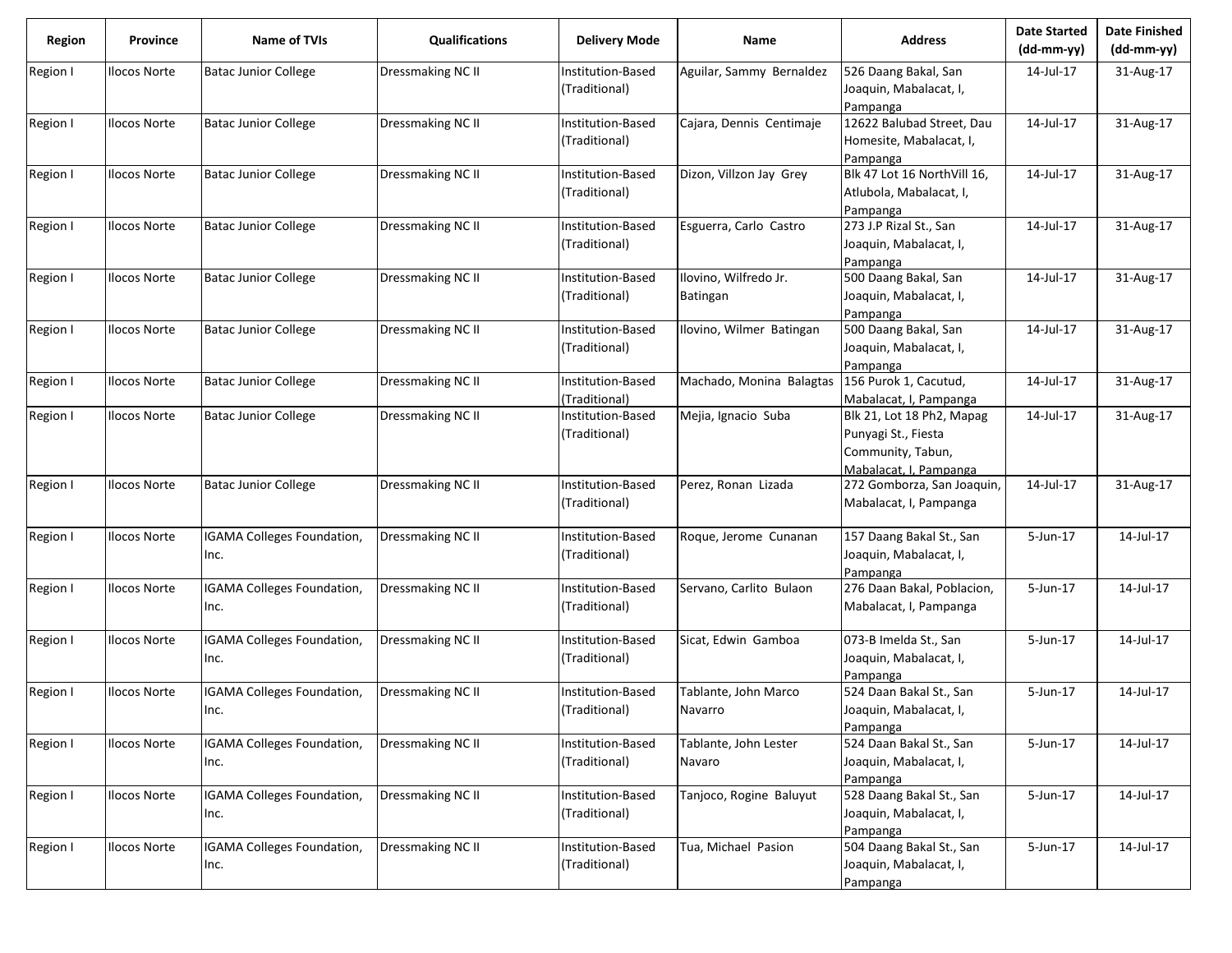| Region   | Province            | Name of TVIs                      | <b>Qualifications</b> | <b>Delivery Mode</b> | Name                                                      | <b>Address</b>                 | <b>Date Started</b><br>$(dd-mm-yy)$ | <b>Date Finished</b><br>$(dd-mm-yy)$ |
|----------|---------------------|-----------------------------------|-----------------------|----------------------|-----------------------------------------------------------|--------------------------------|-------------------------------------|--------------------------------------|
| Region I | <b>Ilocos Norte</b> | IGAMA Colleges Foundation,        | Dressmaking NC II     | Institution-Based    | Valencia, Jamie Tuazon                                    | North Daang Bakal, San         | 5-Jun-17                            | 14-Jul-17                            |
|          |                     | Inc.                              |                       | (Traditional)        |                                                           | Joaquin, Mabalacat, I,         |                                     |                                      |
|          |                     |                                   |                       |                      |                                                           | Pampanga                       |                                     |                                      |
| Region I | <b>Ilocos Norte</b> | IGAMA Colleges Foundation,        | Dressmaking NC II     | nstitution-Based     | Ybalio, Prince Jay Manliclic                              | 249 J.P Rizal St, San Joaquin, | 5-Jun-17                            | 14-Jul-17                            |
|          |                     | Inc.                              |                       | (Traditional)        |                                                           | Mabalacat, I, Pampanga         |                                     |                                      |
| Region I | <b>Ilocos Norte</b> | IGAMA Colleges Foundation,        | Dressmaking NC II     | nstitution-Based     | Almojeno, Mark Ellis                                      | 166 Duyong, Conception,        | 5-Jun-17                            | 14-Jul-17                            |
|          |                     | Inc.                              |                       | (Traditional)        | Simbulan                                                  | San Simon, IV, Pampanga        |                                     |                                      |
| Region I | <b>Ilocos Norte</b> | IGAMA Colleges Foundation,        | Dressmaking NC II     | nstitution-Based     | Basilio, Jerome Fajardo                                   | Duyong, Conception, San        | 5-Jun-17                            | 14-Jul-17                            |
|          |                     | Inc.                              |                       | (Traditional)        |                                                           | Simon, IV, Pampanga            |                                     |                                      |
| Region I | <b>Ilocos Norte</b> | IGAMA Colleges Foundation,        | Dressmaking NC II     | Institution-Based    | Daang, Marvie Arceo                                       | Duyong, Conception, San        | 5-Jun-17                            | 14-Jul-17                            |
|          |                     | Inc.                              |                       | (Traditional)        |                                                           | Simon, IV, Pampanga            |                                     |                                      |
| Region I | <b>Ilocos Norte</b> | IGAMA Colleges Foundation,        | Dressmaking NC II     | Institution-Based    | Dionisio, Junnel Mallari                                  | 78 Duyong, Conception, San     | 5-Jun-17                            | 14-Jul-17                            |
|          |                     | Inc.                              |                       | (Traditional)        |                                                           | Simon, IV, Pampanga            |                                     |                                      |
| Region I | <b>Ilocos Norte</b> | IGAMA Colleges Foundation,        | Dressmaking NC II     | nstitution-Based     | Esguerra, Jayson Capulong                                 | 36 Duyong, Conception, San     | 5-Jun-17                            | 14-Jul-17                            |
|          |                     | Inc.                              |                       | (Traditional)        |                                                           | Simon, IV, Pampanga            |                                     |                                      |
| Region I | <b>Ilocos Norte</b> | IGAMA Colleges Foundation,        | Dressmaking NC II     | Institution-Based    | Francisco, Carlo Esguerra                                 | 560, Conception, San Simon,    | 5-Jun-17                            | 14-Jul-17                            |
|          |                     | Inc.                              |                       | Traditional)         |                                                           | IV, Pampanga                   |                                     |                                      |
| Region I | <b>Ilocos Norte</b> | IGAMA Colleges Foundation,        | Dressmaking NC II     | Institution-Based    | Guevarra, Solomon Tomas                                   | 386, Conception, San Simon,    | 17-Jul-17                           | 20-Aug-17                            |
|          |                     | Inc.                              |                       | (Traditional)        |                                                           | IV, Pampanga                   |                                     |                                      |
| Region I | <b>Ilocos Norte</b> | IGAMA Colleges Foundation,        | Dressmaking NC II     | nstitution-Based     | Magtalas, Ardie Lubo                                      | 27 Duyong, Conception, San     | 17-Jul-17                           | 20-Aug-17                            |
|          |                     | Inc.                              |                       | (Traditional)        |                                                           | Simon, IV, Pampanga            |                                     |                                      |
| Region I | <b>Ilocos Norte</b> | IGAMA Colleges Foundation,        | Dressmaking NC II     | Institution-Based    | Magtalas, Jomarie                                         | Sitio Sampaguita, Calantipe,   | 17-Jul-17                           | 20-Aug-17                            |
|          |                     | Inc.                              |                       | (Traditional)        | Marcelino                                                 | Apalit, IV, Pampanga           |                                     |                                      |
| Region I | <b>Ilocos Norte</b> | IGAMA Colleges Foundation,        | Dressmaking NC II     | Institution-Based    | Nicolas, Rhodora Robles                                   | 365, Conception, San Simon,    | 17-Jul-17                           | 20-Aug-17                            |
|          |                     | Inc.                              |                       | Traditional)         |                                                           | IV, Pampanga                   |                                     |                                      |
| Region I | <b>Ilocos Norte</b> | IGAMA Colleges Foundation,        | Dressmaking NC II     | nstitution-Based     | Nuguid, Leonardo Santos                                   | Sitio Paralan, Conception,     | 17-Jul-17                           | 20-Aug-17                            |
|          |                     | Inc.                              |                       | Traditional)         |                                                           | San Simon, IV, Pampanga        |                                     |                                      |
| Region I | <b>Ilocos Norte</b> | IGAMA Colleges Foundation,        | Dressmaking NC II     | Institution-Based    | Rueda, Patrick Reyes                                      | Duyong, Conception, San        | 17-Jul-17                           | 20-Aug-17                            |
|          |                     | Inc.                              |                       | (Traditional)        |                                                           | Simon, IV, Pampanga            |                                     |                                      |
| Region I | <b>Ilocos Norte</b> | IGAMA Colleges Foundation,        | Dressmaking NC II     | Institution-Based    | Salas, Mark Ian Cortez                                    | Duyong, Conception, San        | 17-Jul-17                           | 20-Aug-17                            |
|          |                     | Inc.                              |                       | (Traditional)        |                                                           | Simon, IV, Pampanga            |                                     |                                      |
| Region I | <b>Ilocos Norte</b> | IGAMA Colleges Foundation,        | Dressmaking NC II     | Institution-Based    | Simbulan, Enrique Cauguia                                 | 06 Duyong, Conception, San     | 17-Jul-17                           | 20-Aug-17                            |
|          |                     | Inc.                              |                       | (Traditional)        |                                                           | Simon, IV, Pampanga            |                                     |                                      |
| Region I | <b>Ilocos Norte</b> | IGAMA Colleges Foundation,        | Dressmaking NC II     | Institution-Based    | Tayag, Paulo Alipio                                       | 400 Kamalig, Conception,       | 17-Jul-17                           | 20-Aug-17                            |
|          |                     | Inc.                              |                       | (Traditional)        |                                                           | San Simon, IV, Pampanga        |                                     |                                      |
| Region I | <b>Ilocos Norte</b> | IGAMA Colleges Foundation,        | Dressmaking NC II     | Institution-Based    | Villafuerte, Jhacob Punzalan 552 Bitas Treet, Conception, |                                | 17-Jul-17                           | 20-Aug-17                            |
|          |                     | Inc.                              |                       | (Traditional)        |                                                           | San Simon, IV, Pampanga        |                                     |                                      |
|          |                     |                                   |                       |                      |                                                           |                                |                                     |                                      |
| Region I | <b>Ilocos Norte</b> | IGAMA Colleges Foundation,        | Dressmaking NC II     | Institution-Based    | Yambao, Noel Simbulan                                     | Sitio Paralan, Conception,     | 17-Jul-17                           | 20-Aug-17                            |
|          |                     | Inc.                              |                       | (Traditional)        |                                                           | San Simon, IV, Pampanga        |                                     |                                      |
| Region I | <b>Ilocos Norte</b> | <b>IGAMA Colleges Foundation,</b> | Dressmaking NC II     | Institution-Based    | Yambao, Ma. Imelda Tabia                                  | Paralan, Conception, San       | 17-Jul-17                           | 20-Aug-17                            |
|          |                     | Inc.                              |                       | (Traditional)        |                                                           | Simon, IV, Pampanga            |                                     |                                      |
| Region I | <b>Ilocos Norte</b> | IGAMA Colleges Foundation,        | Dressmaking NC II     | Institution-Based    | Yumul, Albert Yambao                                      | 374 Maglanque, Conception,     | 17-Jul-17                           | 20-Aug-17                            |
|          |                     | Inc.                              |                       | (Traditional)        |                                                           | San Simon, IV, Pampanga        |                                     |                                      |
|          |                     |                                   |                       |                      |                                                           |                                |                                     |                                      |
| Region I | Ilocos Norte        | IGAMA Colleges Foundation,        | Dressmaking NC II     | Institution-Based    | Bulanadi, Ana May Guendro 308 Prk. 8, Sto Tomas, San      |                                | 17-Jul-17                           | 20-Aug-17                            |
|          |                     | Inc.                              |                       | (Traditional)        |                                                           | Luis, IV, Pampanga             |                                     |                                      |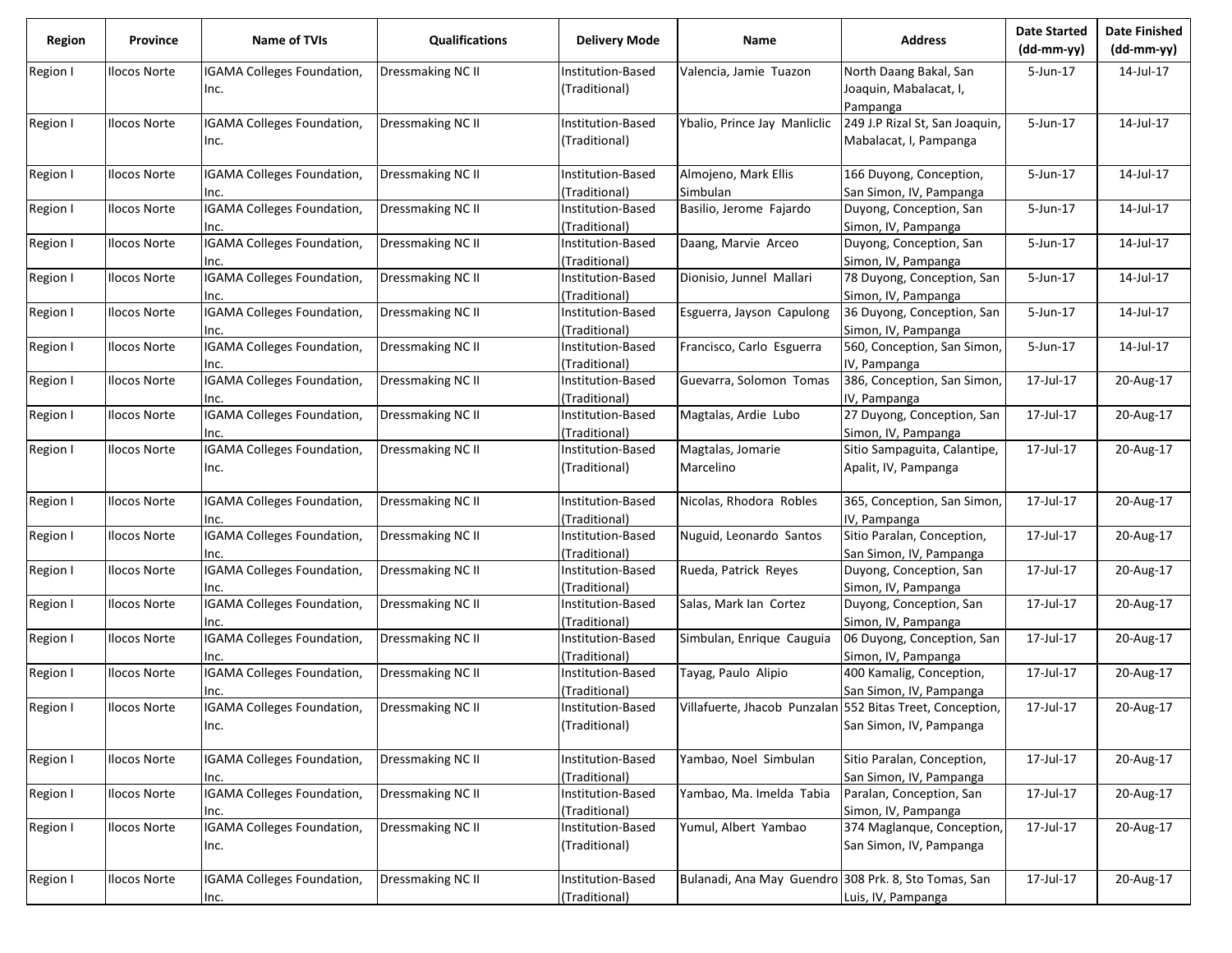| Region   | Province            | <b>Name of TVIs</b>                       | <b>Qualifications</b>                          | <b>Delivery Mode</b>               | Name                            | <b>Address</b>                                                 | <b>Date Started</b><br>$(dd-mm-yy)$ | <b>Date Finished</b><br>$(dd-mm-yy)$ |
|----------|---------------------|-------------------------------------------|------------------------------------------------|------------------------------------|---------------------------------|----------------------------------------------------------------|-------------------------------------|--------------------------------------|
| Region I | <b>Ilocos Norte</b> | IGAMA Colleges Foundation,<br>Inc.        | Dressmaking NC II                              | Institution-Based<br>(Traditional) | Bulanadi, Dorina Cajara         | 4010 Masagana St, Duquit,<br>Mabalacat, I, Pampanga            | 17-Jul-17                           | 20-Aug-17                            |
| Region I | <b>Ilocos Norte</b> | IGAMA Colleges Foundation,<br>Inc.        | Dressmaking NC II                              | Institution-Based<br>Traditional)  | De Vera, Engracia Cunanan       | 19, San Agustin, San Luis, IV,<br>Pampanga                     | 17-Jul-17                           | 25-Aug-17                            |
| Region I | <b>Ilocos Norte</b> | IGAMA Colleges Foundation,                | Dressmaking NC II                              | Institution-Based                  | Delos Reyes, Lina Reyes         | 206 Sitio Tramo, Sta Maria,                                    | 17-Jul-17                           | 25-Aug-17                            |
|          |                     | Inc.                                      |                                                | (Traditional)                      |                                 | Mexico, III, Pampanga                                          |                                     |                                      |
| Region I | <b>Ilocos Norte</b> | IGAMA Colleges Foundation,<br>Inc.        | Dressmaking NC II                              | nstitution-Based<br>(Traditional)  | Demetrio, Alma Alminar          | 218 Trinidad, Sta Cruz<br>Poblacion, San Luis, IV,<br>Pampanga | 17-Jul-17                           | 25-Aug-17                            |
| Region I | <b>Ilocos Norte</b> | IGAMA Colleges Foundation,<br>Inc.        | Dressmaking NC II                              | nstitution-Based<br>(Traditional)  | Espinoza, Mary Ann Ingal        | 012 Paroba, Sta Monica, San<br>Luis, IV, Pampanga              | 17-Jul-17                           | 25-Aug-17                            |
| Region I | <b>Ilocos Norte</b> | IGAMA Colleges Foundation,<br>Inc.        | Dressmaking NC II                              | nstitution-Based<br>Traditional)   | Francisco, Edna Bautista        | 02 Purok 1, Sta Lucia, San<br>Luis, IV, Pampanga               | 17-Jul-17                           | 25-Aug-17                            |
| Region I | <b>Ilocos Norte</b> | <b>IGAMA Colleges Foundation,</b><br>Inc. | Dressmaking NC II                              | Institution-Based<br>Traditional)  | Galang, Ednalyn Lazarra         | Purok 1 31, Sta Rita, San<br>Luis, IV, Pampanga                | 17-Jul-17                           | 25-Aug-17                            |
| Region I | <b>Ilocos Norte</b> | IGAMA Colleges Foundation,<br>Inc.        | Dressmaking NC II                              | nstitution-Based<br>(Traditional)  | Garcia, Jayson Neo              | 251, San Sebastian, San Luis,<br>IV, Pampanga                  | 17-Jul-17                           | 25-Aug-17                            |
| Region I | <b>Ilocos Norte</b> | IGAMA Colleges Foundation,<br>Inc.        | Dressmaking NC II                              | nstitution-Based<br>(Traditional)  | Guevarra, Maricel<br>Pangilinan | Purok 1, Sta Lucia, San Luis,<br>IV, Pampanga                  | 17-Jul-17                           | 25-Aug-17                            |
| Region I | <b>Ilocos Norte</b> | IGAMA Colleges Foundation,<br>Inc.        | Dressmaking NC II                              | Institution-Based<br>Traditional)  | Magtoto, Jennifer Sabac         | 07 Purok 1, Sta Lucia, San<br>Luis, IV, Pampanga               | 17-Jul-17                           | 25-Aug-17                            |
| Region I | <b>Ilocos Norte</b> | IGAMA Colleges Foundation,<br>Inc.        | Dressmaking NC II                              | Institution-Based<br>(Traditional) | Magtoto, Jerome Sabac           | 7, Sta Lucia, San Luis, IV,<br>Pampanga                        | 17-Jul-17                           | 25-Aug-17                            |
| Region I | <b>Ilocos Norte</b> | IGAMA Colleges Foundation,<br>Inc.        | <b>Dressmaking NC II</b>                       | Institution-Based<br>Traditional)  | Mangalus, Olivia Cunanan        | 30, San Agustin, San Luis, IV,<br>Pampanga                     | 17-Jul-17                           | 25-Aug-17                            |
| Region I | <b>Ilocos Norte</b> | IGAMA Colleges Foundation,<br>Inc.        | <b>Dressmaking NC II</b>                       | Institution-Based<br>Traditional)  | Ocampo, Nida<br>Mangulabnan     | Control, San Sebastian, San<br>Luis, IV, Pampanga              | 17-Jul-17                           | 25-Aug-17                            |
| Region I | <b>Ilocos Norte</b> | IGAMA Colleges Foundation,<br>Inc.        | Dressmaking NC II                              | Institution-Based<br>(Traditional) | Pabustan, Mhaidy Manalili       | 198, Sta Monica, San Luis,<br>IV, Pampanga                     | 17-Jul-17                           | 25-Aug-17                            |
| Region I | Ilocos Norte        | IGAMA Colleges Foundation,<br>Inc.        | Dressmaking NC II                              | Institution-Based<br>(Traditional) | Panlilio, Carla Lalaine Talao   | 11, San Nicolas, San Luis, IV,<br>Pampanga                     | 17-Jul-17                           | 25-Aug-17                            |
| Region I | <b>Ilocos Norte</b> | IGAMA Colleges Foundation,<br>Inc.        | Dressmaking NC II                              | nstitution-Based<br>(Traditional)  | Panlilio, Kristine Joy Larin    | 140, San Sebastian, San Luis,<br>IV, Pampanga                  | 17-Jul-17                           | 25-Aug-17                            |
| Region I | <b>Ilocos Norte</b> | Bangui Institute of Technology            | Process food by salting,<br>curing and smoking | Institution-Based<br>Traditional)  | Paraiso, Monaliza Sumang        | , San Nicolas, San Luis, IV,<br>Pampanga                       | 1-Jun-17                            | $11$ -Jun-17                         |
| Region I | <b>Ilocos Norte</b> | Bangui Institute of Technology            | Process food by salting,<br>curing and smoking | Institution-Based<br>(Traditional) | Punla, Joshua Paulin            | 343, Sta Monica, San Luis,<br>IV, Pampanga                     | $1$ -Jun-17                         | 11-Jun-17                            |
| Region I | <b>Ilocos Norte</b> | Bangui Institute of Technology            | Process food by salting,<br>curing and smoking | Institution-Based<br>(Traditional) | Quiambao, Jona De Vera          | 317 Purok 8, Sto Tomas, San<br>Luis, IV, Pampanga              | 1-Jun-17                            | 11-Jun-17                            |
| Region I | <b>Ilocos Norte</b> | Bangui Institute of Technology            | Process food by salting,<br>curing and smoking | Institution-Based<br>(Traditional) | Solano, Jessica Dela Cruz       | Purok 1, Sta Rita, San Luis,<br>IV, Pampanga                   | 1-Jun-17                            | 11-Jun-17                            |
| Region I | <b>Ilocos Norte</b> | Bangui Institute of Technology            | Process food by salting,<br>curing and smoking | Institution-Based<br>(Traditional) | Suba, Mary Grace Pacheco        | , Sto Rosario, San Luis, IV,<br>Pampanga                       | 1-Jun-17                            | 11-Jun-17                            |
| Region I | <b>Ilocos Norte</b> | Bangui Institute of Technology            | Process food by salting,<br>curing and smoking | Institution-Based<br>(Traditional) | Tiangco, Yolanda Garcia         | 376 Purok 4, San Carlos, San<br>Luis, IV, Pampanga             | 1-Jun-17                            | 11-Jun-17                            |
| Region I | <b>Ilocos Norte</b> | Bangui Institute of Technology            | Process food by salting,<br>curing and smoking | Institution-Based<br>(Traditional) | Canlas, Marilou Dizon           | 44, Sta. Cruz Poblacion, San<br>Luis, IV, Pampanga             | $1$ -Jun-17                         | $\overline{11}$ -Jun-17              |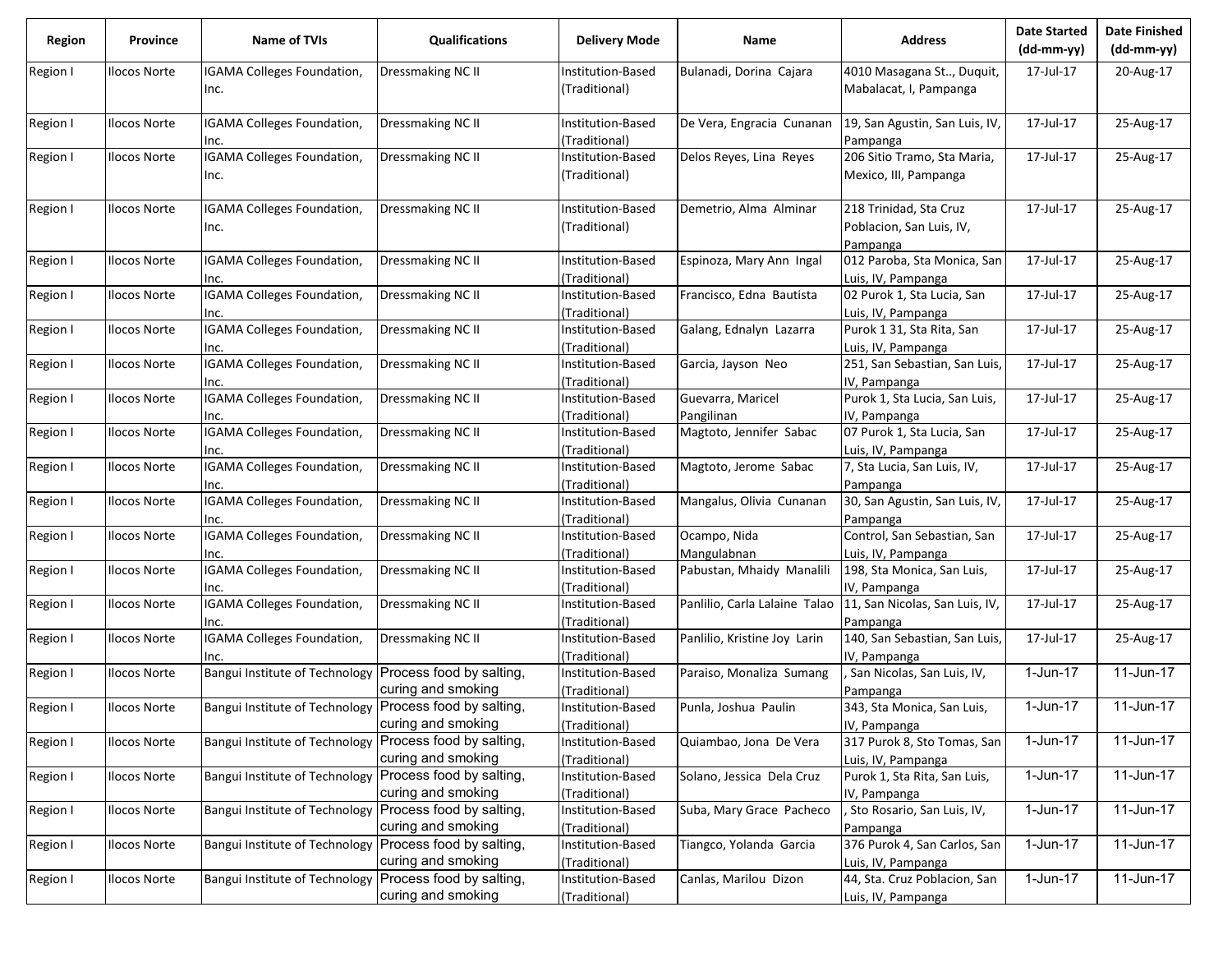| <b>Region</b> | Province            | Name of TVIs                                            | <b>Qualifications</b>    | <b>Delivery Mode</b>               | Name                                                      | <b>Address</b>                 | <b>Date Started</b><br>(dd-mm-yy) | <b>Date Finished</b><br>(dd-mm-yy) |
|---------------|---------------------|---------------------------------------------------------|--------------------------|------------------------------------|-----------------------------------------------------------|--------------------------------|-----------------------------------|------------------------------------|
| Region I      | <b>Ilocos Norte</b> | Bangui Institute of Technology                          | Process food by salting, | Institution-Based                  | Bagtas, Edelmina Punzalan                                 | Control, Sto Tomas, San        | 1-Jun-17                          | 11-Jun-17                          |
|               |                     |                                                         | curing and smoking       | (Traditional)                      |                                                           | Luis, IV, Pampanga             |                                   |                                    |
| Region I      | <b>Ilocos Norte</b> | Bangui Institute of Technology Process food by salting, | curing and smoking       | Institution-Based<br>(Traditional) | Peralta, Jessa Louisa Batoon , Capasan, Dingras, District | <b>II,ILOCOS NORTE</b>         | 1-Jun-17                          | 11-Jun-17                          |
| Region I      | <b>Ilocos Norte</b> | Bangui Institute of Technology                          | Process food by salting, | Institution-Based                  | Piza, Merlina Delos Santos                                | ,Capasan,Dingras,District      | 1-Jun-17                          | 11-Jun-17                          |
|               |                     |                                                         | curing and smoking       | (Traditional)                      |                                                           | II, ILOCOS NORTE               |                                   |                                    |
| Region I      | <b>Ilocos Norte</b> | Bangui Institute of Technology                          | Process food by salting, | Institution-Based                  | Sarceno, Shirley Ballesteros                              | ,Sulquiano,Dingras,District    | 1-Jun-17                          | 11-Jun-17                          |
|               |                     |                                                         | curing and smoking       | (Traditional)                      |                                                           | II, ILOCOS NORTE               |                                   |                                    |
| Region I      | <b>Ilocos Norte</b> | Bangui Institute of Technology                          | Process food by salting, | Institution-Based                  | Tadena, Felicidad Macugay                                 | Lumbad, Dingras, District      | 1-Jun-17                          | 11-Jun-17                          |
|               |                     |                                                         | curing and smoking       | (Traditional)                      |                                                           | <b>II,ILOCOS NORTE</b>         |                                   |                                    |
| Region I      | <b>Ilocos Norte</b> | Bangui Institute of Technology                          | Process food by salting, | Institution-Based                  | Ventura, Marilyn Polintang                                | ,Capasan,Dingras,District      | 1-Jun-17                          | 11-Jun-17                          |
|               |                     |                                                         | curing and smoking       | (Traditional)                      |                                                           | <b>II,ILOCOS NORTE</b>         |                                   |                                    |
| Region I      | <b>Ilocos Norte</b> | Bangui Institute of Technology                          | Process food by salting, | Institution-Based                  | Ventura, Edwin Jr. Polintang                              | ,Capasan,Dingras,District      | 1-Jun-17                          | 11-Jun-17                          |
|               |                     |                                                         | curing and smoking       | (Traditional)                      |                                                           | <b>II,ILOCOS NORTE</b>         |                                   |                                    |
| Region I      | <b>Ilocos Norte</b> | Bangui Institute of Technology                          | Process food by salting, | Institution-Based                  | Yatar, Justina Evangelista                                | Sulquiano, Dingras, District   | 1-Jun-17                          | 11-Jun-17                          |
|               |                     |                                                         | curing and smoking       | (Traditional)                      |                                                           | <b>II,ILOCOS NORTE</b>         |                                   |                                    |
| Region I      | <b>Ilocos Norte</b> | IGAMA Colleges Foundation,                              | Dressmaking NC II        | Institution-Based                  | CALDAZO, EVANGELINE                                       | ,#1 Valbuena, Pinili, District | 5-Jun-17                          | 14-Jul-17                          |
|               |                     | Inc.                                                    |                          | (Traditional)                      | PAGDILAO                                                  | <b>II,ILOCOS NORTE</b>         |                                   |                                    |
| Region I      | <b>Ilocos Norte</b> | IGAMA Colleges Foundation,                              | Dressmaking NC II        | Institution-Based                  | RAMBAUD, ELIZABETH                                        | ,#6 Puritac ,Pinili,District   | 5-Jun-17                          | 14-Jul-17                          |
|               |                     | Inc.                                                    |                          | (Traditional)                      | <b>DACILLO</b>                                            | <b>II, ILOCOS NORTE</b>        |                                   |                                    |
| Region I      | <b>Ilocos Norte</b> | <b>IGAMA Colleges Foundation,</b>                       | Dressmaking NC II        | Institution-Based                  | TACOTACO, EVANGELINE                                      | ,#11 Darat, Pinili, District   | 5-Jun-17                          | 14-Jul-17                          |
|               |                     | Inc.                                                    |                          | (Traditional)                      | <b>PAILANO</b>                                            | <b>II,ILOCOS NORTE</b>         |                                   |                                    |
| Region I      | <b>Ilocos Norte</b> | IGAMA Colleges Foundation,                              | Dressmaking NC II        | Institution-Based                  | RAHON, MARILYN                                            | ,#11 Darat , Pinili, District  | 5-Jun-17                          | 14-Jul-17                          |
|               |                     | Inc.                                                    |                          | (Traditional)                      | <b>DOGELIO</b>                                            | <b>II,ILOCOS NORTE</b>         |                                   |                                    |
| Region I      | <b>Ilocos Norte</b> | IGAMA Colleges Foundation,                              | Dressmaking NC II        | Institution-Based                  | FERNANDEZ, ALICE                                          | ,#1 Valbuena ,Pinili,District  | 5-Jun-17                          | 14-Jul-17                          |
|               |                     | Inc.                                                    |                          | (Traditional)                      | VERGARA                                                   | <b>II,ILOCOS NORTE</b>         |                                   |                                    |
| Region I      | <b>Ilocos Norte</b> | IGAMA Colleges Foundation,                              | Dressmaking NC II        | Institution-Based                  | PACUBAT, LOWELIN                                          | ,#1 Valbuena ,Pinili,District  | 5-Jun-17                          | 14-Jul-17                          |
|               |                     | Inc.                                                    |                          | (Traditional)                      | COLOMA                                                    | <b>II, ILOCOS NORTE</b>        |                                   |                                    |
| Region I      | <b>Ilocos Norte</b> | IGAMA Colleges Foundation,                              | Dressmaking NC II        | Institution-Based                  | RAGA, LIGAYA DAHILIG                                      | "#11 Darat , Pinili, District  | 5-Jun-17                          | 14-Jul-17                          |
|               |                     | Inc.                                                    |                          | (Traditional)                      |                                                           | II, ILOCOS NORTE               |                                   |                                    |
| Region I      | <b>Ilocos Norte</b> | IGAMA Colleges Foundation,                              | Dressmaking NC II        | Institution-Based                  | FAGARAGAN, DIVINA                                         | ,#1 Valbuena, Pinili, District | 5-Jun-17                          | 14-Jul-17                          |
|               |                     | Inc.                                                    |                          | (Traditional)                      | <b>TUGAOEN</b>                                            | <b>II,ILOCOS NORTE</b>         |                                   |                                    |
| Region I      | <b>Ilocos Norte</b> | IGAMA Colleges Foundation,                              | Dressmaking NC II        | Institution-Based                  | SALES, JACKELYN                                           | ,#5 Dalayap ,Pinili,District   | 5-Jun-17                          | 14-Jul-17                          |
|               |                     | Inc.                                                    |                          | (Traditional)                      | RAMBAYON                                                  | II, ILOCOS NORTE               |                                   |                                    |
| Region I      | <b>Ilocos Norte</b> | IGAMA Colleges Foundation,                              | <b>Dressmaking NC II</b> | Institution-Based                  | <b>BUTAY, HAZELL JOY</b>                                  | ,Bungro,Pinili,District        | 5-Jun-17                          | 14-Jul-17                          |
|               |                     | Inc.                                                    |                          | (Traditional)                      | <b>TABRILLA</b>                                           | <b>II,ILOCOS NORTE</b>         |                                   |                                    |
| Region I      | <b>Ilocos Norte</b> | IGAMA Colleges Foundation,                              | Dressmaking NC II        | Institution-Based                  | NUESCA, EDEN AURELIA                                      | ,#11 Darat, Pinili, District   | 5-Jun-17                          | 14-Jul-17                          |
|               |                     | Inc.                                                    |                          | (Traditional)                      | YANOS                                                     | II, ILOCOS NORTE               |                                   |                                    |
| Region I      | <b>Ilocos Norte</b> | IGAMA Colleges Foundation,                              | <b>Dressmaking NC II</b> | Institution-Based                  | RAHON, VICTORIA                                           | ,#11 Darat , Pinili, District  | 5-Jun-17                          | 14-Jul-17                          |
|               |                     | Inc.                                                    |                          | (Traditional)                      | FERNANDEZ                                                 | II, ILOCOS NORTE               |                                   |                                    |
| Region I      | <b>Ilocos Norte</b> | <b>IGAMA Colleges Foundation,</b>                       | Dressmaking NC II        | Institution-Based                  | BALDOMIR, OFELIA ABRIOL                                   | ,#1 Valbuena ,Pinili,District  | 5-Jun-17                          | 14-Jul-17                          |
|               |                     | Inc.                                                    |                          | (Traditional)                      |                                                           | II, ILOCOS NORTE               |                                   |                                    |
| Region I      | <b>Ilocos Norte</b> | IGAMA Colleges Foundation,                              | Dressmaking NC II        | Institution-Based                  | DAGDAGAN, EMELY                                           | ,#6 Puritac ,Pinili,District   | 5-Jun-17                          | 14-Jul-17                          |
|               |                     | Inc.                                                    |                          | (Traditional)                      | <b>ACADEMIA</b>                                           | II, ILOCOS NORTE               |                                   |                                    |